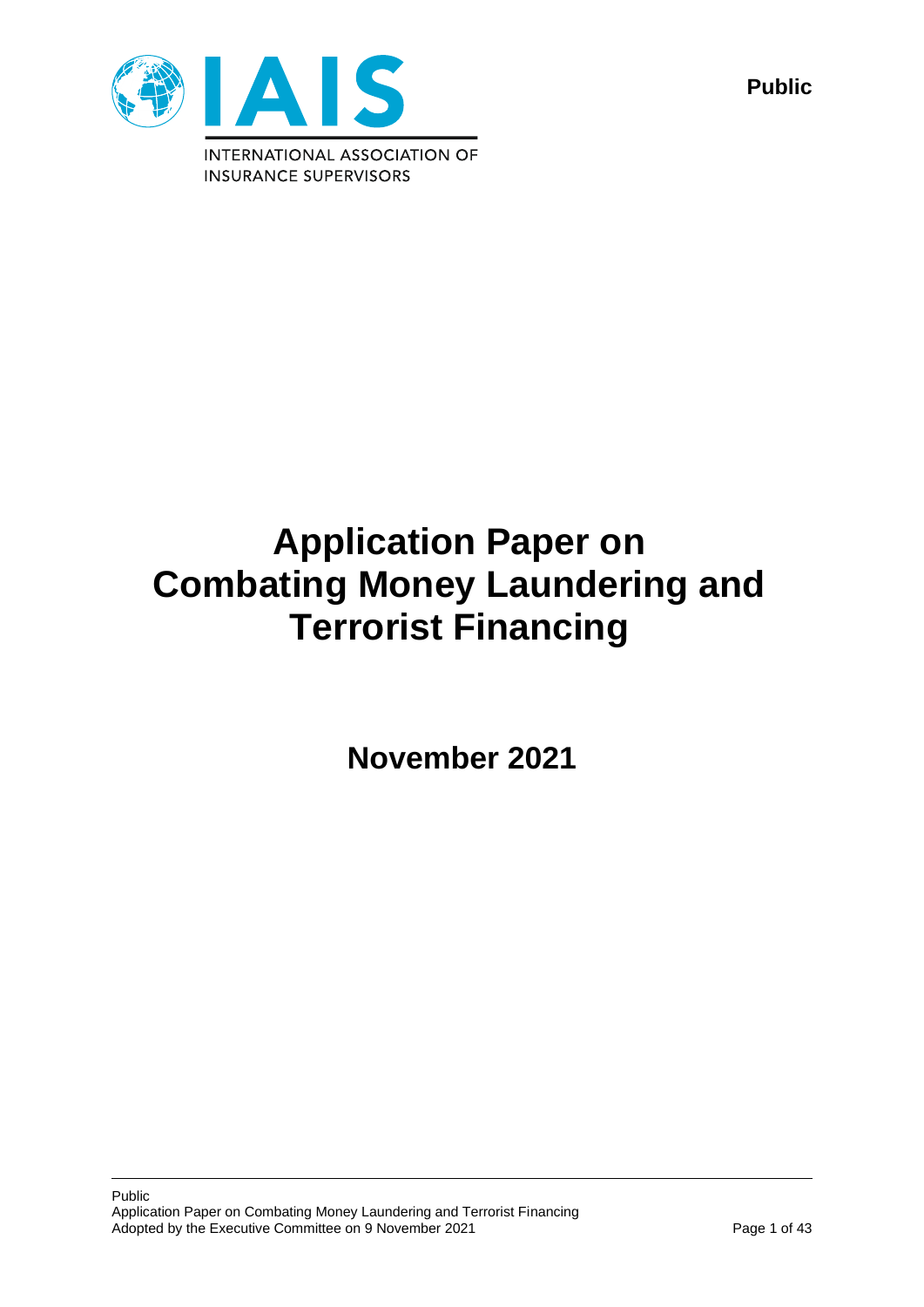## **About the IAIS**

The International Association of Insurance Supervisors (IAIS) is a voluntary membership organisation of insurance supervisors and regulators from more than 200 jurisdictions. The mission of the IAIS is to promote effective and globally consistent supervision of the insurance industry in order to develop and maintain fair, safe and stable insurance markets for the benefit and protection of policyholders and to contribute to global financial stability.

Established in 1994, the IAIS is the international standard setting body responsible for developing principles, standards and other supporting material for the supervision of the insurance sector and assisting in their implementation. The IAIS also provides a forum for Members to share their experiences and understanding of insurance supervision and insurance markets.

The IAIS coordinates its work with other international financial policymakers and associations of supervisors or regulators, and assists in shaping financial systems globally. In particular, the IAIS is a member of the Financial Stability Board (FSB), member of the Standards Advisory Council of the International Accounting Standards Board (IASB), and partner in the Access to Insurance Initiative (A2ii). In recognition of its collective expertise, the IAIS also is routinely called upon by the G20 leaders and other international standard setting bodies for input on insurance issues as well as on issues related to the regulation and supervision of the global financial sector.

**Application Papers** provide supporting material related to specific supervisory material (ICPs or ComFrame). Application Papers could be provided in circumstances where the practical application of principles and standards may vary or where their interpretation and implementation may pose challenges. Application Papers do not include new requirements, but provide further advice, illustrations, recommendations or examples of good practice to supervisors on how supervisory material may be implemented. The proportionality principle applies also to the content of Application Papers.

International Association of Insurance Supervisors c/o Bank for International Settlements CH-4002 Basel **Switzerland** Tel: +41 61 280 8090 Fax: +41 61 280 9151 [www.iaisweb.org](http://www.iaisweb.org/)

This document was prepared by the Financial Crime Working Group of the Market Conduct Subcommittee in October 2013 and updated by the Financial Crime Task Force in November 2021 in consultation with IAIS Members.

This document is available on the IAIS website [\(www.iaisweb.org\)](http://www.iaisweb.org/).

© International Association of Insurance Supervisors (IAIS) 2021.

All rights reserved. Brief excerpts may be reproduced or translated provided the source is stated.

Public Application Paper on Combating Money Laundering and Terrorist Financing Adopted by the Executive Committee on 9 November 2021 Page 2 of 43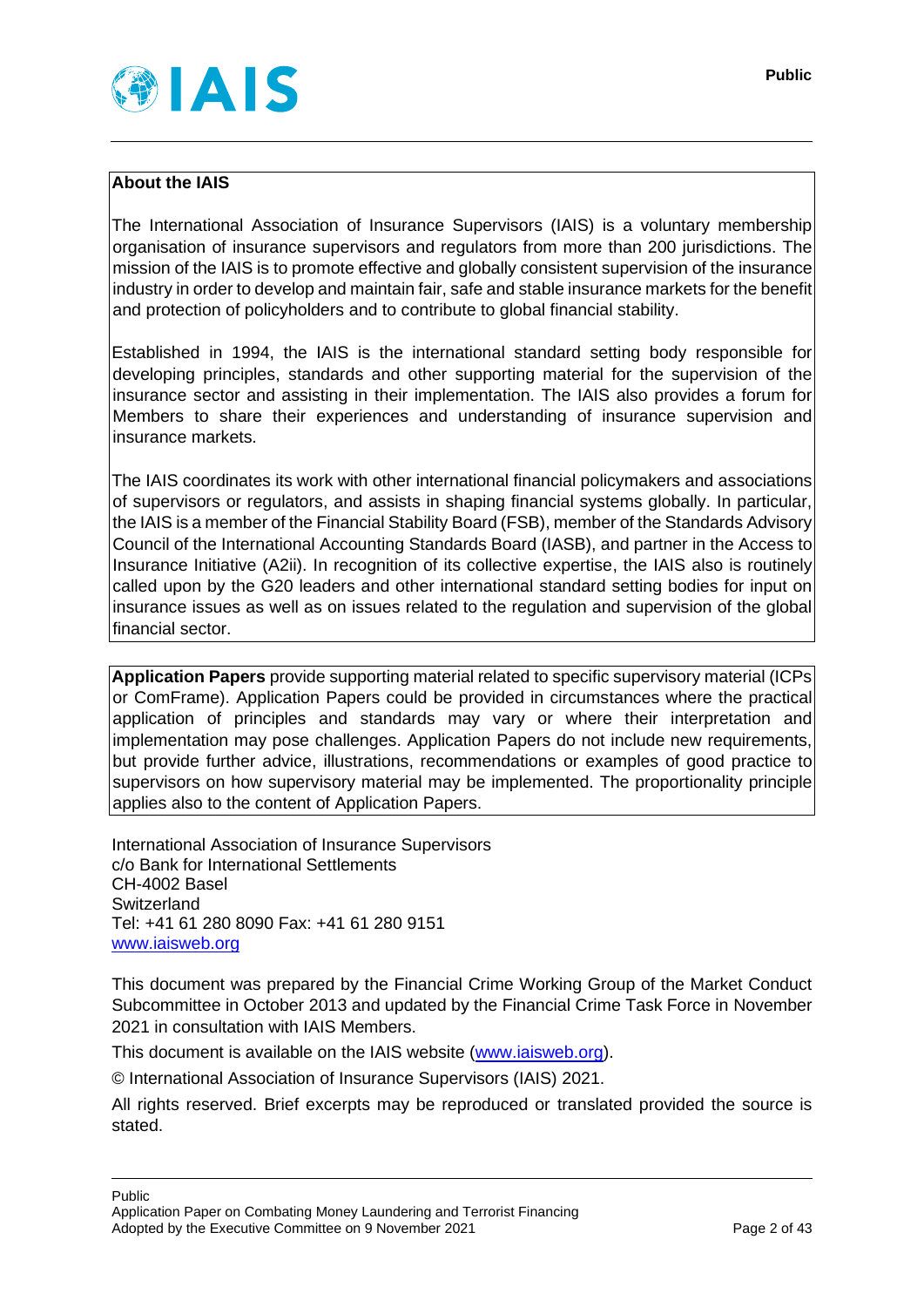

# **Contents**

| 1        |                                                                                       |                                                                             |  |  |  |
|----------|---------------------------------------------------------------------------------------|-----------------------------------------------------------------------------|--|--|--|
| 2        | Money laundering, terrorist financing and targeted financial sanctions in insurance 6 |                                                                             |  |  |  |
|          | 2.1                                                                                   |                                                                             |  |  |  |
|          | 2.2                                                                                   |                                                                             |  |  |  |
| 3        |                                                                                       |                                                                             |  |  |  |
| 4        |                                                                                       |                                                                             |  |  |  |
| 5        |                                                                                       |                                                                             |  |  |  |
| 6        |                                                                                       |                                                                             |  |  |  |
| 7        |                                                                                       |                                                                             |  |  |  |
|          | 7.1                                                                                   |                                                                             |  |  |  |
|          | 7.1.1                                                                                 |                                                                             |  |  |  |
|          | 7.1.2                                                                                 | Legal persons, companies, partnerships, other institutions and arrangements |  |  |  |
|          | 7.2                                                                                   |                                                                             |  |  |  |
|          | 7.3                                                                                   |                                                                             |  |  |  |
| 8        |                                                                                       |                                                                             |  |  |  |
|          | 8.1                                                                                   |                                                                             |  |  |  |
|          | 8.2                                                                                   |                                                                             |  |  |  |
|          | 8.3                                                                                   |                                                                             |  |  |  |
| 9        |                                                                                       |                                                                             |  |  |  |
| 10       |                                                                                       |                                                                             |  |  |  |
| 11       |                                                                                       |                                                                             |  |  |  |
| 12       |                                                                                       |                                                                             |  |  |  |
| 13       |                                                                                       |                                                                             |  |  |  |
| 14       |                                                                                       |                                                                             |  |  |  |
| 15       |                                                                                       |                                                                             |  |  |  |
| 16       |                                                                                       |                                                                             |  |  |  |
| 17       |                                                                                       |                                                                             |  |  |  |
| Annex 1: |                                                                                       |                                                                             |  |  |  |
| Annex 2: |                                                                                       |                                                                             |  |  |  |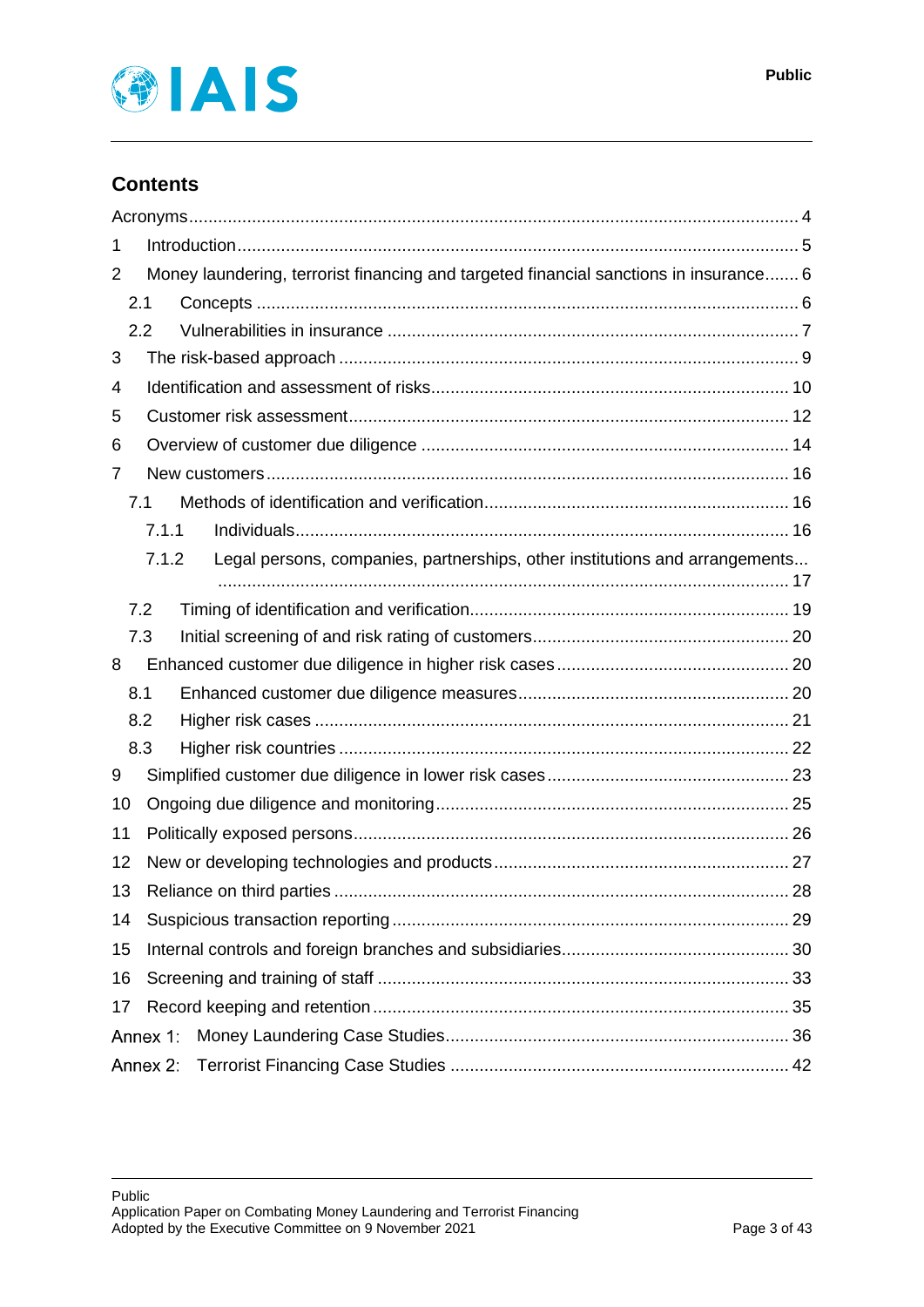

# <span id="page-3-0"></span>**Acronyms**

| <b>AML/CFT</b> | Anti-Money Laundering and Combating the Financing of Terrorism |
|----------------|----------------------------------------------------------------|
| <b>CDD</b>     | Customer due diligence                                         |
| <b>DNFBP</b>   | Designated non-financial businesses and profession             |
| <b>FATF</b>    | <b>Financial Action Task Force</b>                             |
| <b>FIU</b>     | Financial intelligence unit                                    |
| <b>ICP</b>     | Insurance Core Principle                                       |
| ML             | Money laundering                                               |
| PF             | Proliferation (of weapons of mass destruction) Financing       |
| <b>PEP</b>     | Politically exposed person                                     |
| <b>RBA</b>     | Risk-based approach                                            |
| <b>STR</b>     | Suspicious transaction report                                  |
| <b>TF</b>      | <b>Terrorist financing</b>                                     |
| <b>TFS</b>     | Targeted financial sanctions                                   |
| <b>UNSCR</b>   | <b>United Nations Security Council Resolution</b>              |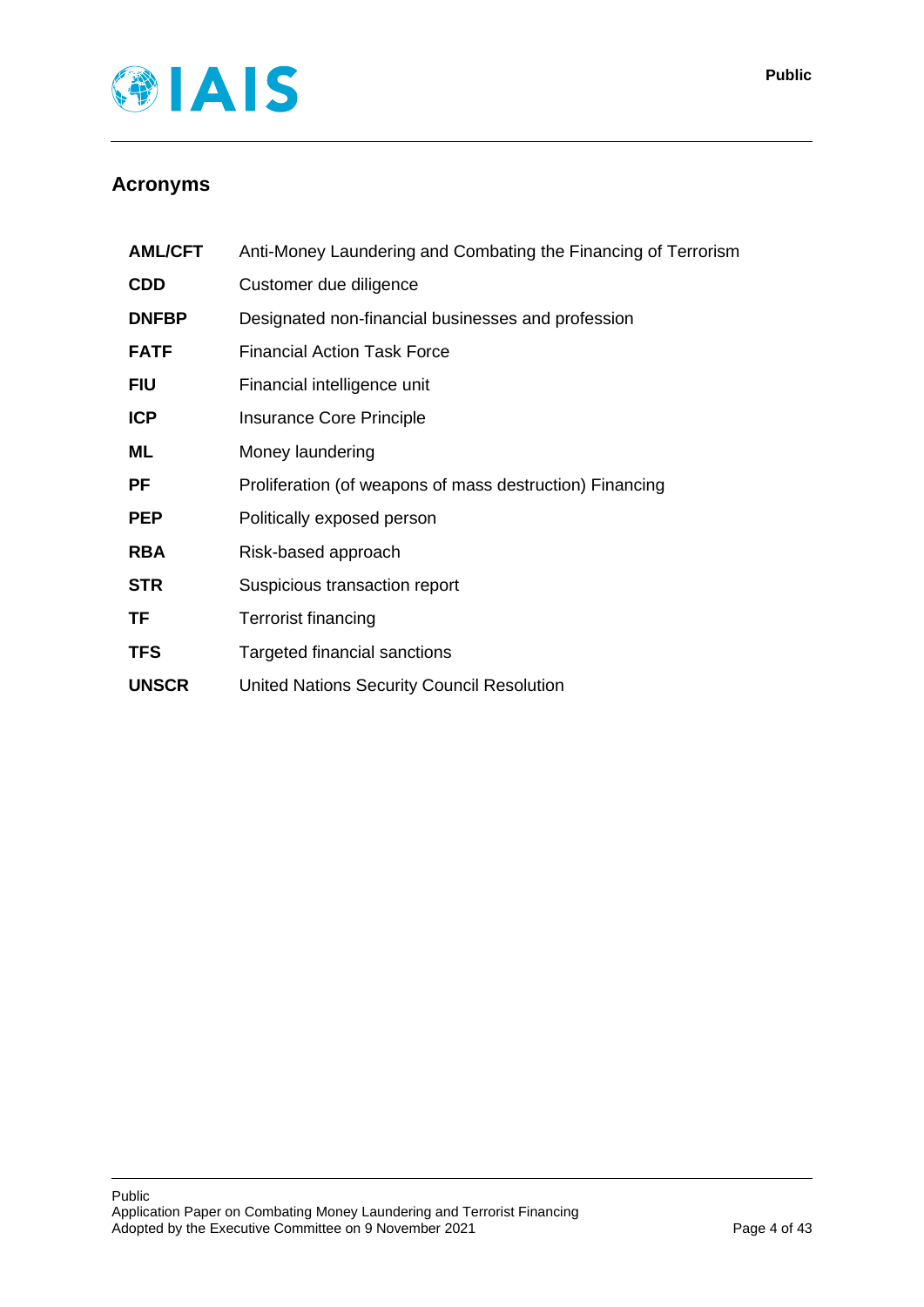

## <span id="page-4-0"></span>**1 Introduction**

1. The purpose of this Application Paper is to provide information and advice on how money laundering (ML) and terrorist financing (TF) can occur within the life insurance sector and on measures to mitigate the associated risks. While Insurance Core Principle (ICP) 22 on *Anti-money laundering and combating the financing of terrorism* (AML/CFT) and the accompanying standards and guidance apply to insurance supervisors, this paper is directed to life insurers and intermediaries. <sup>1</sup> This paper establishes neither new standards nor expectations. It is intended to provide an additional resource to firms in the implementation of their AML/CFT programme and is intended to be neither exhaustive nor prescriptive.

2. The insurance sector<sup>2</sup> and other sectors of the financial services industry are potentially at risk of being misused for ML/TF. Criminals look to "legitimise" proceeds of criminal activity by disguising the source, changing the form, or moving funds to a place where they are less likely to attract attention and, therefore, may use the financial sector, including the insurance sector, to do so. Persons involved in organising terrorist acts or terrorist organisations look for ways to finance terrorist acts, terrorists or terrorist organisations. The products and transactions of insurers and intermediaries can potentially provide the opportunity to launder money or to finance terrorism. The insurance sector should, therefore, apply AML/CFT preventive measures commensurate with their risks and report suspicious transactions.

3. The IAIS is an Observer Organisation of the Financial Action Task Force (FATF)<sup>3</sup> and accordingly endorses the FATF Recommendations, which are recognised as the international standards on combating ML/TF and proliferation of weapons of mass destruction. IAIS ICP 22 (Anti-Money Laundering and Combating the Financing of Terrorism) is intended to be consistent with the FATF Recommendations and, consistent with the definition of "financial institution" established by FATF, applies to the underwriting, placement and administration of life insurance and other investment-related insurance policies.

4. The FATF Recommendations embody a risk-based approach (RBA) to AML/CFT. By adopting a RBA, supervisors, insurers and intermediaries should be able to ensure that measures to prevent or mitigate ML/TF are commensurate with the risks identified, and to enable themselves to make decisions on how to allocate their own resources in the most effective way. The FATF has published a paper entitled "Guidance for a Risk-Based Approach – Life Insurance Sector" (Guidance), which aims to support the implementation of the RBA specifically for the life insurance sector. Although FATF guidance papers are non-binding, the methodology for conducting a FATF mutual evaluation of a country's implementation of the

<sup>1</sup> In this paper, intermediaries include agents, who act primarily on behalf of insurers, and brokers, who act primarily on behalf of customers, consistent with ICP 18.0.13.

<sup>&</sup>lt;sup>2</sup> The insurance sector includes insurers, reinsurers and intermediaries across many and diverse insurance contexts. Unless specifically stated otherwise, in this Application Paper references to "insurance sector", "insurers" and "intermediaries" means "life insurance sector", "life insurers" and "life insurance intermediaries."

<sup>&</sup>lt;sup>3</sup> The FATF is an inter-governmental body, established to set international standards for AML/CFT. The FATF standards are comprised of its individual recommendations together with interpretive notes and the applicable definitions in the FATF glossary. In this Application Paper, the term FATF Recommendations encompasses all of these components of the FATF standards. Where a reference is made to a specific FATF Recommendation, it also encompasses any Interpretive Note associated with that recommendation.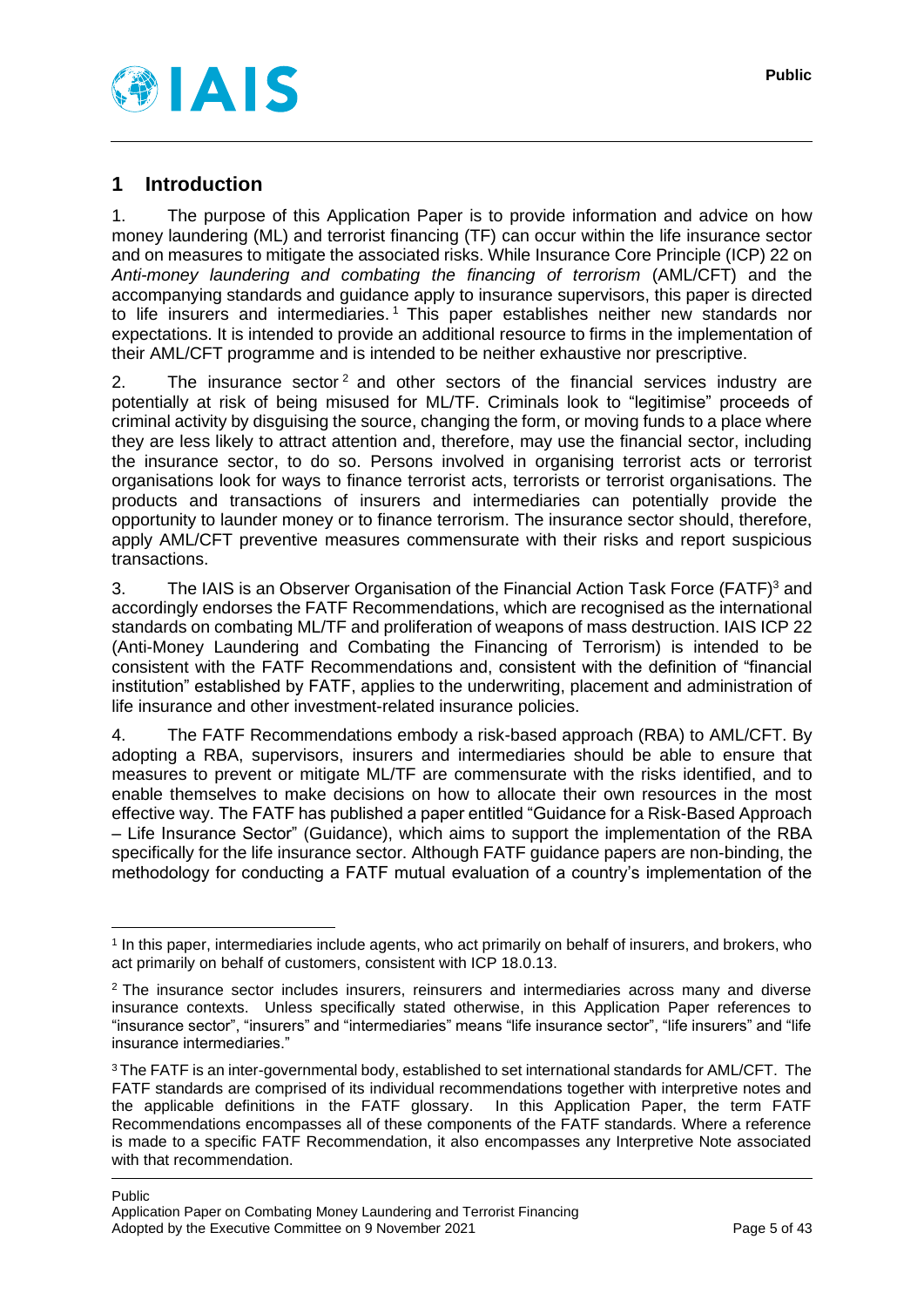

FATF Recommendations recognises that assessors may consider FATF guidance papers as background information on how countries can implement specific requirements.

5. The Guidance is directed both to supervisors and to the private sector (life insurers and intermediaries). It underlines that the development of the ML/TF risk assessment is a key starting point for the application of a RBA by life insurers and intermediaries, and should be commensurate with the nature, size and complexity of their business. The Guidance recognizes that the intensity and depth of risk mitigation measures, including customer<sup>4</sup> due diligence (CDD) checks, depend on the ML/TF risks. The Guidance highlights the importance of the internal controls of insurance entities, emphasizing that in all cases the "tone from the top" (ie the involvement of senior management) plays a central role in effective RBA implementation. The Guidance also affirms the obligation of life insurers and intermediaries to report all suspicious transactions.

6. This Application Paper is based on ICP 22, taking into account the FATF Recommendations and the Guidance. ICP 22 expresses neither an expectation nor requirement that a jurisdiction include non-life business within the scope of its AML/CFT supervisory framework. Accordingly, the guidance herein is provided for life insurers and life intermediaries. If a particular jurisdiction has included the non-life sector within its AML/CFT framework, portions of this Application Paper may be helpful for affected firms.<sup>5</sup>

7. The FATF Recommendations include obligations to identify and assess the risks of potential breaches, non-implementation or evasion of the targeted financial sanctions (TFS) related to proliferation financing (PF), as contained in FATF Recommendation 7, and to take action to mitigate these risks. This Application Paper includes, where relevant, reference to the general TFS-related obligations under the FATF Recommendations.

8. Insurers and intermediaries should operate within their respective country's AML/CFT framework. Per FATF Recommendation 1, this framework may reflect decisions, based on proven low risk and consistent with the country's assessment of its ML/TF risks, to allow for simplified measures or exemptions in certain actions which apply some of the FATF Recommendations in that country.

## <span id="page-5-0"></span>**2 Money laundering, terrorist financing and targeted financial sanctions in insurance**

#### <span id="page-5-1"></span>**2.1 Concepts**

9. ML is the processing of the proceeds of crime to disguise their illegal origin. Once these proceeds are successfully "laundered", the criminal is able to enjoy these monies without attracting attention to the underlying activity or the persons involved.

10. TF is the financing of terrorist acts, terrorists or terrorist organisations. ICP 22 states that TF is the wilful provision or collection of funds by any means, directly or indirectly, with the unlawful intention that they should be used, or in the knowledge that they are to be used in full or in part, to carry out terrorist acts by a terrorist organisation or by an individual terrorist, or to support terrorists or terrorist organisations. Funds that are used to finance terrorist

<sup>4</sup> In this Application Paper, "customer" in some cases specifically refers to a policyholder, and in other cases, refers to the broader business relationship, encompassing a policyholder, beneficiaries and their respective beneficial owners and should be interpreted according to context.

<sup>5</sup> Similarly, ICP 22.0.7 notes that depending upon its assessment of the ML/TF risks posed by the nonlife sector, a jurisdiction may consider and apply ICP 22 in whole or in part to that sector as well.

Public Application Paper on Combating Money Laundering and Terrorist Financing Adopted by the Executive Committee on 9 November 2021 Page 6 of 43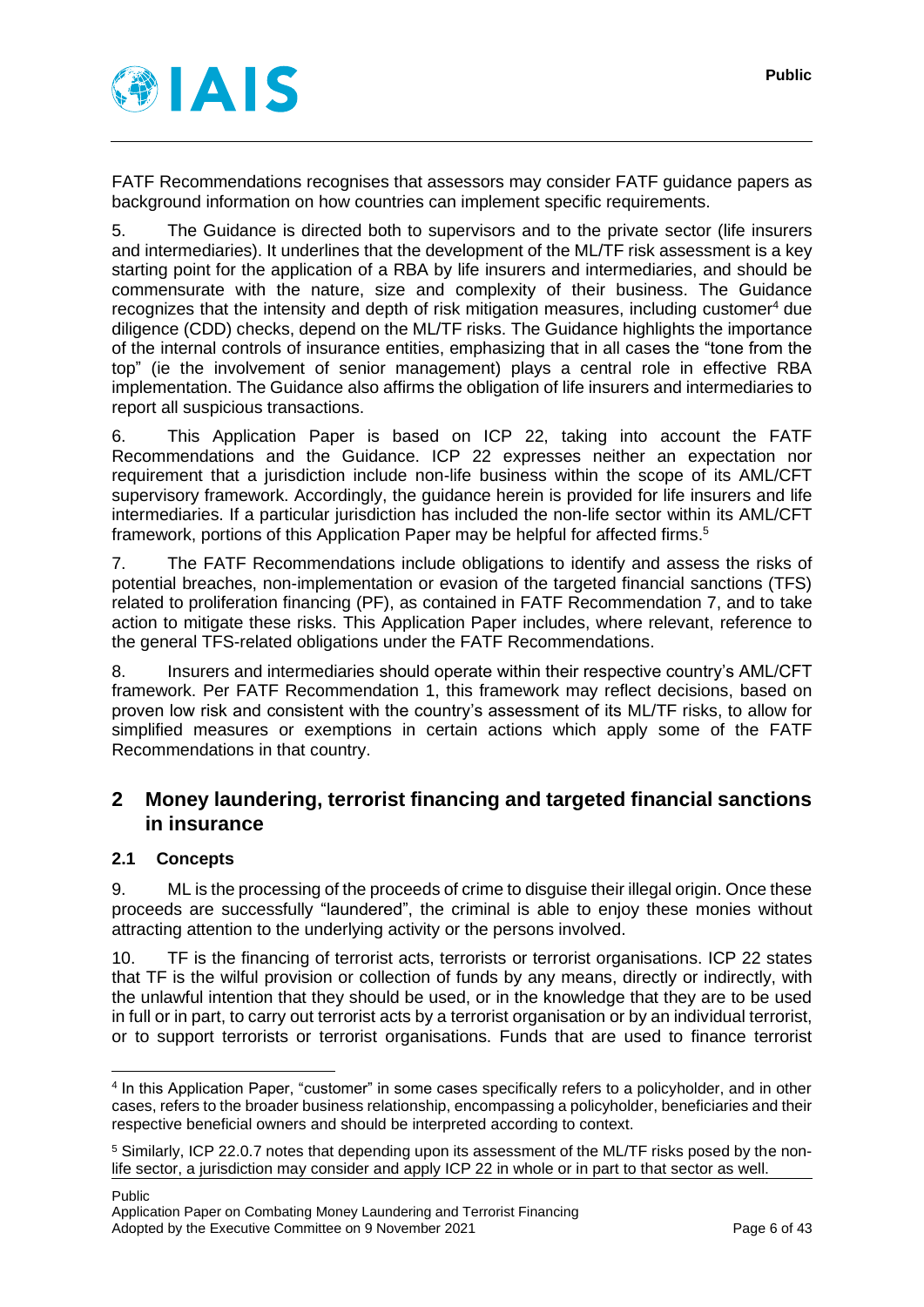

activities may be derived either from criminal activity or may be from legal sources and the nature of the funding sources may vary according to the type of terrorist organisation.

11. Information on trends and techniques used for ML/TF is collected and communicated by the FATF through its Methods and Trends publications.

12. The application of a risk-based approach to TF has both similarities and differences compared to ML. They both require a process for identifying and assessing risk. However, given the characteristics of TF, the risks may be more difficult to assess and the mitigation strategies may be challenging due to considerations such as the relatively low value of transactions involved in TF or the fact that funds can come from legal sources.

13. It is the responsibility of the insurer or intermediary to report any suspicious activity to the jurisdiction's Financial Intelligence Unit (FIU) if it suspects, or has reasonable grounds to suspect, that funds are the proceeds of criminal activity or are related to TF, rather than to determine the type of underlying criminal activity, or intended terrorist purpose. It is the role of the FIU to receive and analyse suspicious transaction reports (STRs)<sup>6</sup> and to disseminate, where appropriate, the results of their analysis to law enforcement authorities for further investigation. While the identification of potential suspicious transactions can be advanced by the RBA, reporting suspicious transactions, once identified, is mandatory and not risk-based.

14. PF is the provision of financial services for the transfer and export of nuclear, chemical or biological weapons, their means of delivery and related materials. Where particular individuals or organisations are the subject of TFS on TF or PF, the obligation on companies to comply with such TFS is not subject to a RBA. Violations of such sanctions may result in a criminal offence or regulatory sanctions if funds or financial services are made available to a target or its agent. Additionally, according to FATF Recommendation 1, insurers and intermediaries should identify and assess their "PF risk", referring strictly and only to the potential breach, non-implementation or evasion of TFS obligations, and take effective action to mitigate their PF risks on a risk-sensitive basis including screening of policyholders, beneficiaries and beneficial owners<sup>7</sup> on an ongoing basis.

#### <span id="page-6-0"></span>**2.2 Vulnerabilities in insurance**

15. When assessing ML/TF risks, the focus of sector participants should be on the ability and likelihood of a money launderer or terrorist financier to use a particular financial product to store and move funds through the financial system for illicit purposes. Vulnerability depends on factors such as (but not limited to) the complexity and terms of the contract, distribution, method of payment (eg cash or bank transfer) and contract law. Generally, the ML/TF risk associated with the life insurance sector is lower than that associated with other financial products (eg loans and payment services) or other sectors (eg banking, gambling, precious stones and metal dealers). Indeed, many life insurance products are not sufficiently flexible to be the first vehicle of choice for money launderers. However, as with other financial services products, there is a risk that the funds used to purchase life insurance may be the proceeds of crime. There is also a potential risk that funds withdrawn from life insurance contracts could be used to fund terrorism.

<sup>&</sup>lt;sup>6</sup> Some jurisdictions use the terminology "suspicious activities report".

<sup>7</sup> In this Application Paper, the term "beneficial owner" has the same meaning as defined under the FATF Glossary. Accordingly, "beneficial owner" refers to the natural person(s) who ultimately owns or controls a policyholder or beneficiary that is a legal person or arrangement and/or the natural person on whose behalf a transaction is being conducted.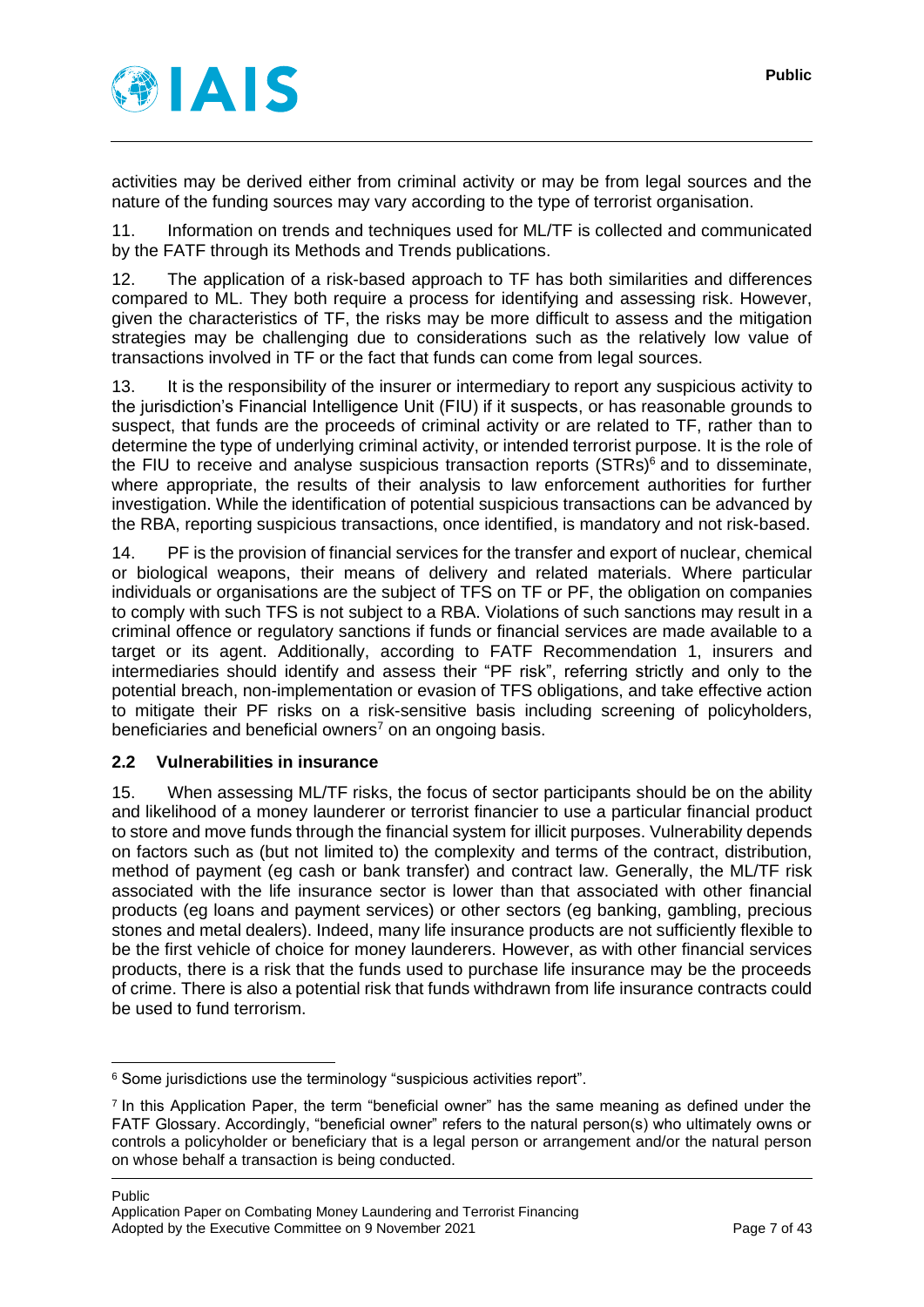

16. ML/TF risks in the insurance industry may be found in life insurance and, albeit with generally an even lower risk compared to other life insurance products, annuity products. Such products allow a policyholder to place funds into the financial system and potentially disguise their criminal origin or finance illegal activities. Examples of life insurance products or product features that might be potentially at risk of being misused for ML/TF purposes (without prejudice to exposure to other ML/TF risk factors such as transaction, distribution, geographical or customer risk) include:

- Unit-linked or with profit single premium contracts;
- Single premium life insurance policies that store cash value;
- Endowment policies;
- Products with acceptance of very high value or unlimited value payments or large volumes of lower value payment;
- Acceptance of non-traceable payments such as cash, money orders, cashier cheques or virtual assets;<sup>8</sup>
- Acceptance of frequent payments outside a normal premium or payment schedule;
- Allowance of withdrawals at any time or early surrender, with limited charges or fees;
- Products that accept high amount lump sum payments, coupled with liquidity features;
- Products with provisions that allow a policy to be cancelled within a stipulated timeframe and the premiums paid to be refunded;
- Products that allow for assignment without the insurer being aware that the beneficiary of the contract has been changed until such time as a claim is made;
- Products with features or services that make it possible for customers to use the product in a way that is inconsistent with its purpose (for example, an insurance policy intended to provide long-term investment opportunity but that allows frequent or low fee deposit/withdrawal transactions);
- Customer is neither the payer nor recipient of the funds;
- Products with features that allow loans to be taken against the policy (particularly if frequent loans can be taken and/or repaid with cash);
- Acceptance to be used as collateral for a loan and/or written in a discretionary or other increased risk trust;
- Negotiability, for example, the product can be traded on a secondary market or used as collateral for a loan;
- Payment source or recipient of funds are outside of the jurisdiction (eg, insurer in jurisdiction A and payment source in jurisdiction B); and

<sup>&</sup>lt;sup>8</sup> The FATF Glossary defines a virtual asset as a digital representation of value that can be digitally traded, or transferred, and can be used for payment or investment purposes, and specifies that virtual assets do not include digital representations of fiat currencies, securities and other financial assets that are covered elsewhere in the FATF Recommendations.

Public Application Paper on Combating Money Laundering and Terrorist Financing Adopted by the Executive Committee on 9 November 2021 Page 8 of 43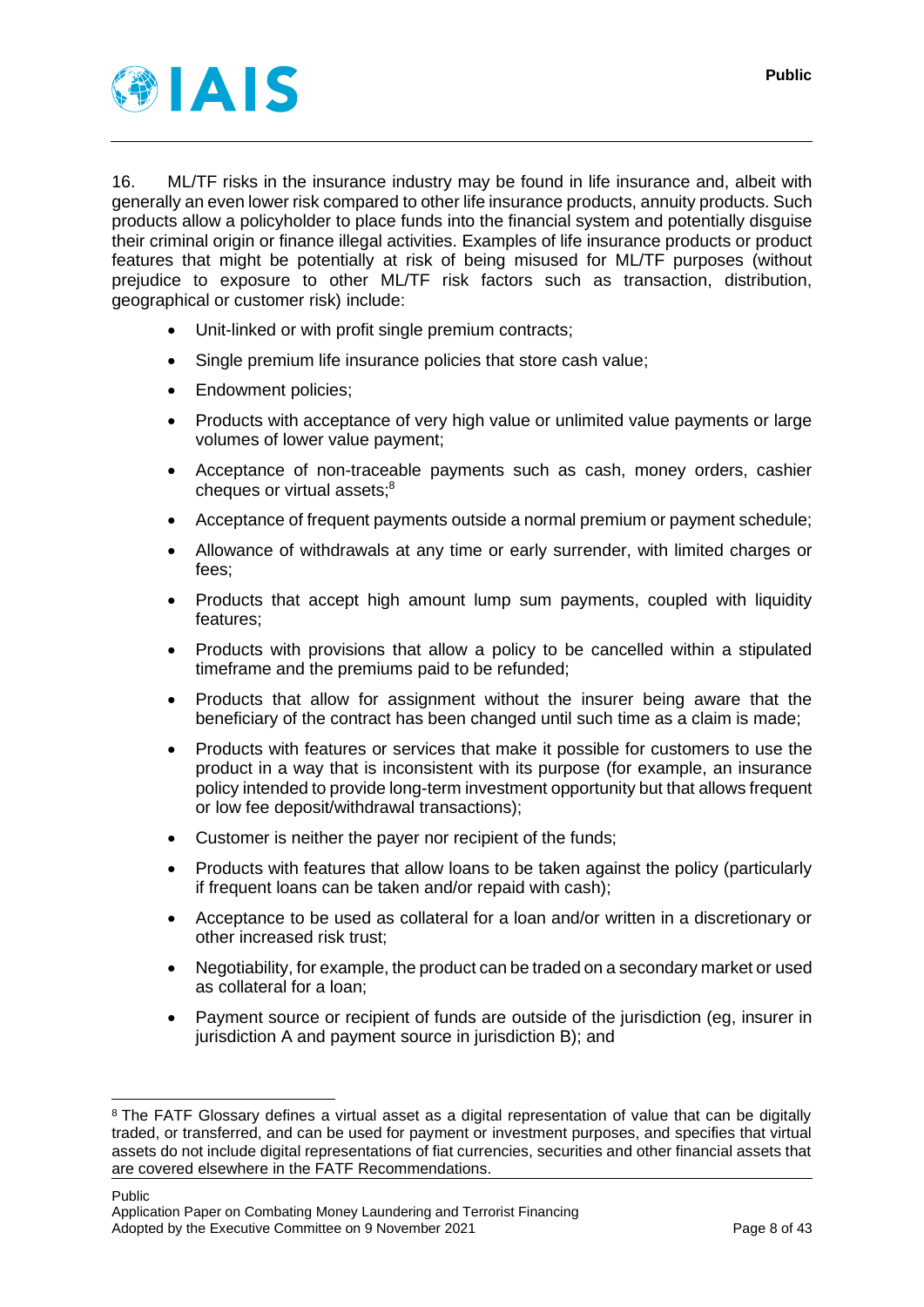

• Significant, unexpected or unexplained change in customer's pattern of payment, withdrawal or surrender.

17. When a life insurance policy matures or is surrendered, funds become available to the policyholder or other beneficiaries. The beneficiary to the contract may be changed before maturity or surrender, so that the payments are made by the insurer to a new beneficiary. A money launderer or terrorist financier may attempt to achieve their objective by nominating their conspirator as a beneficiary of a life insurance policy. According to FATF Recommendation 10, companies should take appropriate CDD measures, as soon as the beneficiary is named or designated, to enable the verification of the identity of the beneficiary of life insurance and other investment-related insurance policies at the time of the payout but before the funds are disbursed.

18. Also, a life insurance policy might be used as collateral to purchase other financial instruments. In such circumstances, insurers and intermediaries should request explanations and additional information as soon as they learn about this use.

19. Reinsurance is not included within the FATF Glossary's definition of "financial institutions" to which its standards apply. As described in the Guidance, as a matter of good practice, through their regular commercial due diligence, life reinsurers should seek to transact only with life insurers that have adequate AML/CFT programmes in place. The commercial due diligence process may include gathering information (including information from lead underwriters and reinsurance intermediaries, such as brokers) related to the ceding life insurers' AML/CFT programmes prior to entering into contracts. A reinsurer that suspects, or has reasonable grounds to suspect, that funds are proceeds of criminal activity or related to terrorist financing should use the STR process, when available, to advise the FIU. If such a process is not available, the reinsurer should advise an appropriate law enforcement authority.

20. Specific case examples of ML/TF are outlined in Annexes 1 and 2.

21. When assessing vulnerabilities in the life insurance sector to PF risks, insurers and intermediaries should ensure their understanding of their potential exposure to persons, entities or their agents designated under the relevant PF United Nations Security Council Resolutions (UNSCRs).

## <span id="page-8-0"></span>**3 The risk-based approach**

22. The FATF Recommendations require the adoption of a RBA to combating ML/TF. By adopting a RBA, supervisors, insurers and intermediaries are able to ensure that measures to prevent or mitigate ML/TF are commensurate with the risks identified. This will allow resources to be allocated in the most efficient way. A RBA should be applied also to identification, assessment and mitigation of PF risks, referring strictly and only to the potential breach, nonimplementation or evasion of TFS obligations.

23. Adopting a RBA involves recognising the existence of ML/TF risk, undertaking an assessment of risk, understanding it and developing strategies, supported by appropriate resources, proportionate to the size and complexity of the business, to manage and mitigate the identified risks.

24. Insurers and intermediaries should develop ML/TF risk profiles for all their business relationships. To achieve this, they should identify and assess the risks associated with their

Public

Application Paper on Combating Money Laundering and Terrorist Financing Adopted by the Executive Committee on 9 November 2021 Page 9 of 43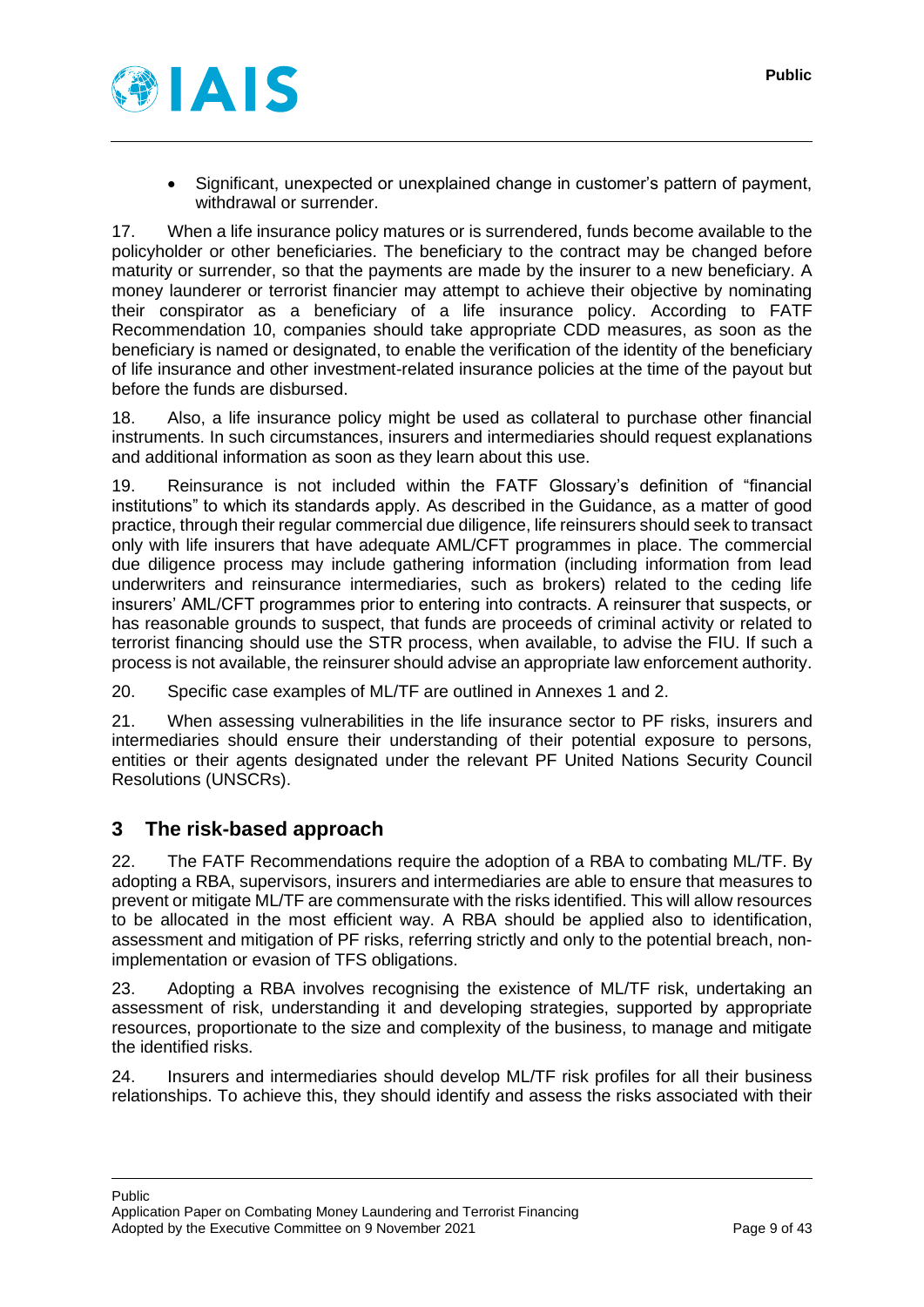

products (including services and transactions), geography (countries<sup>9</sup> or geographic areas), customers and delivery channels. In certain cases, business relationships may be assessed to be lower risk. All relevant risk factors should be considered in a holistic manner before determining the level of overall risk and the appropriate level and type of mitigation to be applied to each business relationship. Such risk assessments should be documented, as appropriate, and kept up to date. Risk assessments are not static. They will change over time, depending on how circumstances develop and how risks evolve.

25. Strategies to manage and mitigate the identified ML/TF risks in insurers and intermediaries are typically aimed at preventing the activity from occurring through a mixture of prevention (eg appropriate CDD measures), detection (eg monitoring and suspicious transaction reporting), and record-keeping so as to facilitate investigations by relevant authorities.

26. A RBA implies that appropriate policies, controls and procedures, approved by senior management, should be designed and implemented based on, and commensurate with, identified and assessed risk. These policies and procedures should be built on the strategic policies of the insurer's Board, including consideration of assessed risk profiles based on all appropriate risk factors. Higher risk business relationships and transactions should be subject to enhanced procedures and other measures, such as enhanced CDD checks and enhanced transaction monitoring. Similarly, in situations where risks are lower, simplified or reduced controls may be applied. The implementation of policies, procedures and controls should be monitored and enhanced by the insurer or intermediary as necessary.

## <span id="page-9-0"></span>**4 Identification and assessment of risks**

27. A RBA starts with the identification and assessment of the inherent ML/TF risks that have to be managed. This inherent risk assessment for a company should take into account the relevant attributes of the company's customers, countries or geographic areas, products and services, transactions and delivery channels. It should also be informed by any relevant findings of the national risk assessment. The company should then assess the effectiveness of its existing controls to manage these risks to arrive at a residual risk assessment. This exercise should be used to identify any appropriate actions necessary to enhance deficient controls so as to conform with the risk profile of the company.

28. Assessing inherent ML/TF risks in business activities involves:

- Analysing ML/TF risks in relation to customers, business relationships, countries or geographic areas, products (including services and transactions) and delivery channels, and whether or not the activities in which the risks arise are considered material in value;
- Assigning appropriate risk levels to, and ranking the relative seriousness of, the identified risks; and
- Highlighting the higher risks.

To appropriately assess inherent risks across the four key dimensions discussed hereunder, insurers and intermediaries may consider the characteristics described in paragraphs [29](#page-9-1)[-32.](#page-10-0)

<span id="page-9-1"></span>29. Customer-related risk refers to the risk that the insurer or intermediary is doing business with a customer that is not adequately identified or may be involved in ML/TF.

Public

<sup>9</sup> While the ICPs refer to "jurisdictions", this application paper also uses "countries" for consistency with the FATF Recommendations, where appropriate.

Application Paper on Combating Money Laundering and Terrorist Financing Adopted by the Executive Committee on 9 November 2021 Page 10 of 43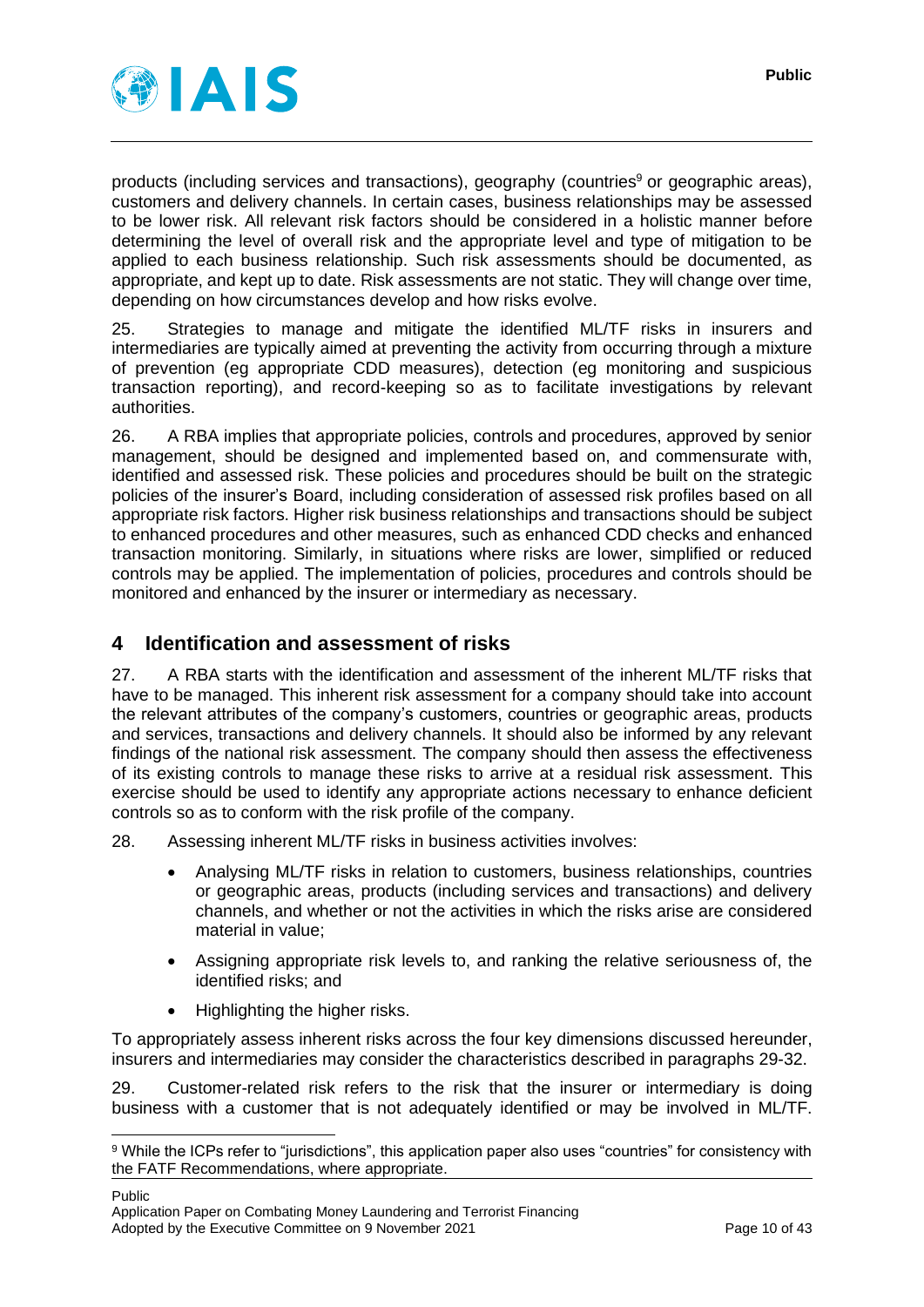

Illustrative examples of inherent risk factors to consider from a customer perspective include the ease with which customers can be identified, the involvement of third parties, the source of the customer's wealth and funds, and whether a customer is a politically exposed person  $(PEP)^{10}$  or a designated person with respect to TFS.

30. From a geographic perspective, the general consideration is whether a market's or customer's geographic location or connections will enhance vulnerability to ML/TF. This requires an initial exercise to determine a country's vulnerability against factors such as being identified in FATF statements as having a weak AML/CFT regime, being identified by credible sources as having significant levels of organised crime, corruption, or other criminal activity or being subject to sanctions, embargoes, or similar measures issued by international organisations (such as the United Nations). When assessing its geographic risk, a company should consider the geographic touchpoints of both its own operations and direct customers, as well as the role and positioning of any intermediaries it uses.

31. Product-related risk needs to consider both the design features of the company's products as well as the vulnerability of a product to abuse by a third party or to unintended use based on the methods of transactions available (ie, service and transaction-related risk). Design features of the product are important – for example, complex products with potentially multiple investment accounts and/or products with returns linked to the performance of an underlying financial asset (universal life, wrapper insurance) are at the high risk end of the spectrum. Conversely, products that pay a lump sum, or a regular payout or annuity, to the beneficiary in the event of the death of the insured (individual term life) are comparatively at the low risk end of the spectrum of insurance products. It is also important to recognise that certain characteristics of life insurance products may make them attractive to individuals seeking to hide income, commit tax fraud and evade tax or tax reporting requirements.

<span id="page-10-0"></span>32. Delivery channel-related risk refers to the vulnerability of the delivery channel to ML/TF based on attributes that may make it easier to obscure customer identity or the source of funds. Illustrative examples include whether or not sales are conducted face-to-face, and how much the company relies on third party distributors or outsourcing. Consideration may also be given to whether payments are received via an intermediary that may obscure the source of payment.

refers to members of senior management, i.e. directors, deputy directors and members of the board or equivalent functions.

<sup>10</sup> The FATF Glossary provides the following definitions of PEPs:

<sup>&</sup>quot;*Foreign PEPs* are individuals who are or have been entrusted with prominent public functions by a foreign country, for example Heads of State or of government, senior politicians, senior government, judicial or military officials, senior executives of state owned corporations, important political party officials.

*Domestic PEPs* are individuals who are or have been entrusted domestically with prominent public functions, for example Heads of State or of government, senior politicians, senior government, judicial or military officials, senior executives of state owned corporations, important political party officials. Persons who are or have been entrusted with a prominent function by an international organisation

The definition of PEPs is not intended to cover middle ranking or more junior individuals in the foregoing categories."

Local legislation may provide definitions of PEPs based on the FATF's definitions above. Insurers and intermediaries should apply definitions of PEPs provided in the legislation of jurisdictions in which they operate.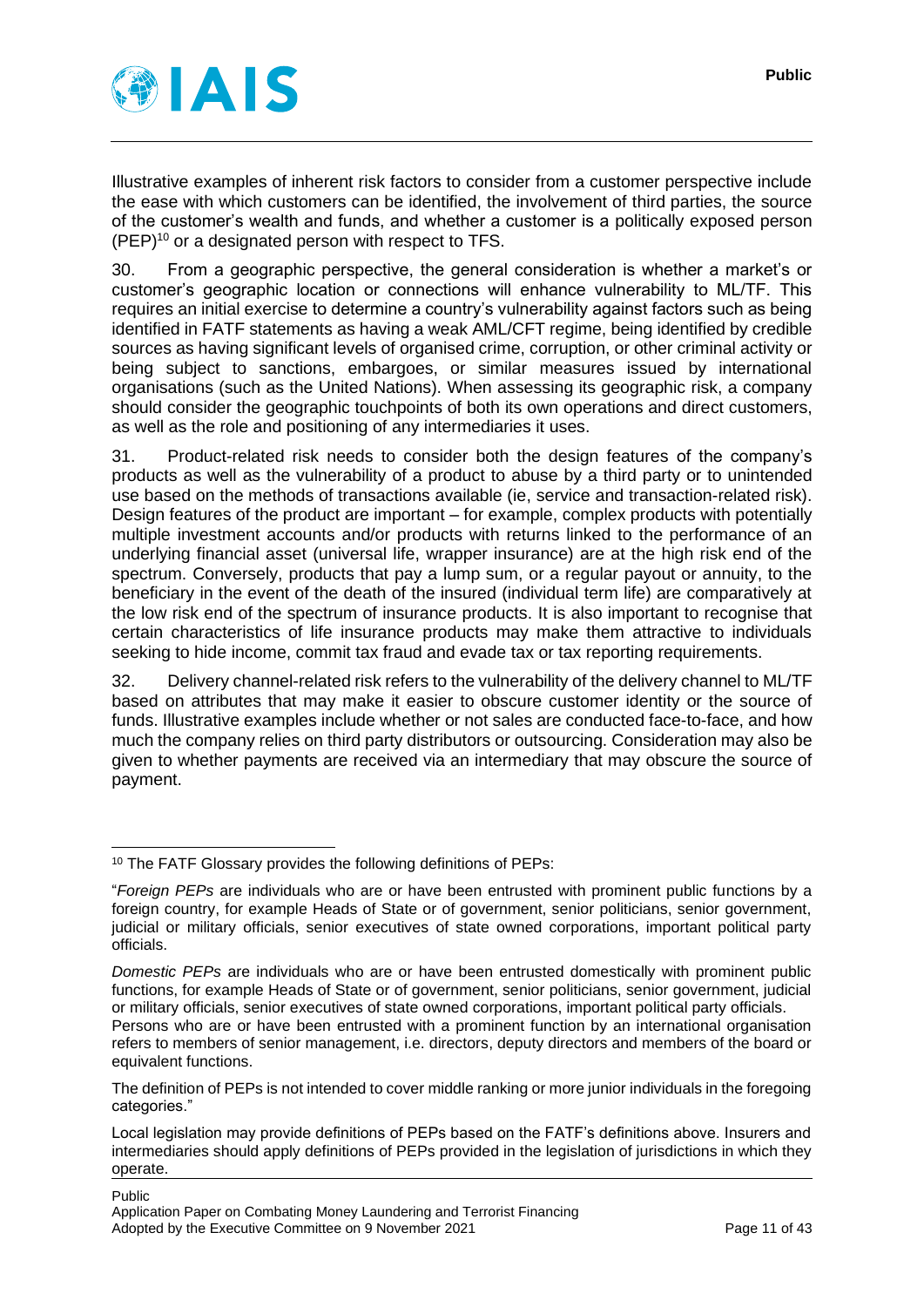

33. Insurers that use third party intermediaries to distribute their products should carefully and explicitly assess the potential risks posed by these intermediaries. For example, the size and sophistication of the intermediary may have a bearing on the sophistication of the intermediary's own AML/CFT programme. The jurisdiction in which the intermediary operates or is regulated should also be considered, as legislative and supervisory approaches differ. The insurer should also consider the role of the intermediary in handling customers' funds, both for premium and claims payments. All these factors may have a bearing on the insurer's own risk profile.

34. In the case of insurers or intermediaries that are part of a group, risk assessments of a subsidiary should take into account the group-wide risk appetite and framework, where relevant. Depending on the circumstance and local jurisdictional requirements, the parent company should perform a consolidated risk assessment for the entire group. Such risk assessment should take into account the geographic situations of each relevant insurance entity and, if any, the legal obstacles preventing foreign entities from applying AML/CFT groupwide procedures, including exchange of information within the group.

35. The results of the inherent risk assessment should be used as the basis for the assessment of the existence and effectiveness of the company's internal controls (policies and procedures) to arrive at the residual ML/TF risk of the company. In turn, this should inform the ongoing development or enhancement of the AML/CFT programme and the allocation of resources that are commensurate with levels of ML/TF risks in the various activities of the insurer or intermediary. Insurers and intermediaries should regularly refresh their assessment of inherent and residual ML/TF risks, to enable them to continuously tailor or amend control measures, as necessary, as their risk levels change and evolve over time.

36. The outcome of the insurer's or intermediary's risk assessment should be a rational, well-organised and well-documented analysis of inherent and residual risk within each risk category and in combinations of categories that arise in the activities of the insurer or intermediary. The outcome should be documented in such a way that it can be shared with a regulator.

37. The risk assessment methodology should itself be documented, and as with all documented policies and procedures, the insurer or intermediary should periodically review its risk assessment methodology and update it, as necessary.

38. According to FATF Recommendation 1, insurers and intermediaries should also identify, assess and take effective action to mitigate their PF risks. This risk assessment should be conducted in a similar manner to the ML/TF risk assessment described above. Mitigation measures must include being able to freeze the assets of persons covered under TFS related to proliferation and also ensuring that funds are not made available to such persons.

# <span id="page-11-0"></span>**5 Customer risk assessment**

39. As a key component of its operational controls to manage and mitigate the extent of its potential exposure to the risk of ML/TF, the insurer or intermediary needs to assess the risk of every customer relationship, both as part of its onboarding process and at appropriate times throughout the relationship. The outcome of the customer risk assessment is a customer risk rating. Factors that will need to be considered include, but are not limited to, the identity of the customer and any beneficial owner, the customer's residence including, where appropriate, tax residency, citizenship, place of incorporation or place of business, and the nature of the business relationship.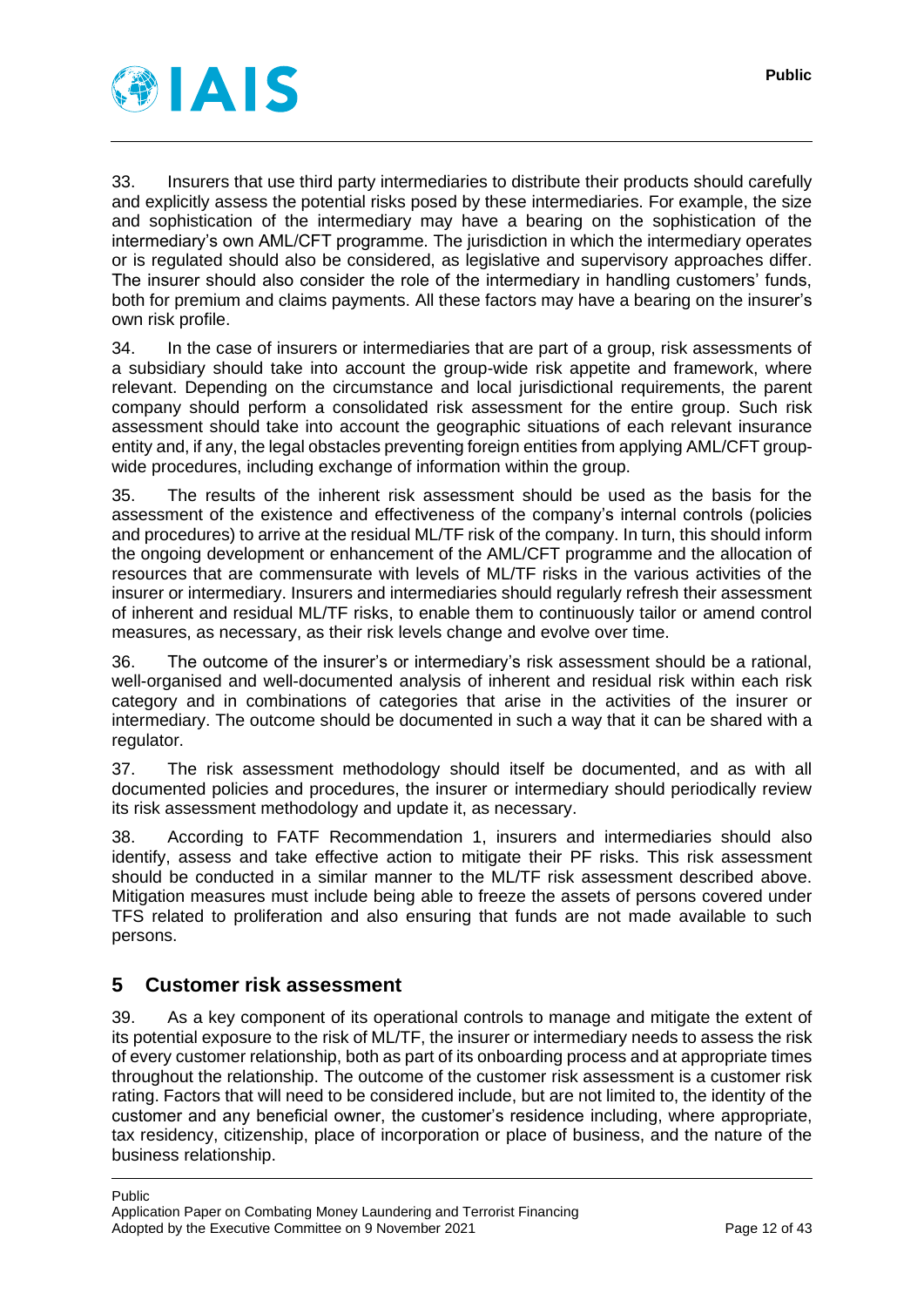

40. The insurer and intermediary will need to carefully assess all relevant information concerning the customer and their proposed or ongoing business relationship in order to assign them the correct risk rating. To achieve this, the insurer or intermediary will have to collect and/or refresh a range of relevant information<sup>11</sup>, and establish a consistent framework for using the information to determine a customer risk rating. Based on the risk rating, the insurer or intermediary can then apply a RBA to decide whether or not to accept or continue (if legally permissible) the business relationship and to determine the appropriate current level of CDD measures and risk mitigation to be applied to the relationship.

41. The sophistication of the customer risk assessment framework should be proportionate to the size and complexity of the business, considering all the key factors of its targeted customers, products, delivery channels and geographic exposure. This means that a simple risk assessment framework might be enough for smaller or less complex insurers or intermediaries, and that where insurers or intermediaries are part of a group, risk assessments should take into account the group-wide risk appetite and framework.

42. Conceptually, the customer risk rating will drive whether the standard CDD measures should be applied to the customer, or whether enhanced measures are recommended due to a higher customer risk rating. There is also the potential of applying simplified CDD measures for customers whose risk rating is determined to be appropriately low.

<span id="page-12-0"></span>43. There are many factors that could be considered when creating a customer risk-rating framework. These are comprised of both customer-specific risk factors and business risk factors. Of particular importance to insurers and intermediaries is that the beneficiary of a life insurance policy should be included as a relevant risk factor in determining whether enhanced CDD measures are applicable. A non-exhaustive list, in no particular order of priority, includes:

- Type and background of customer and/or beneficial owner and beneficiaries (are they considered a PEP; are they designated on a sanctions list or do they have known ties to a designated person);
- Relationship between customers and beneficiaries;
- The customer's and/or beneficial owner's and beneficiaries' geographical nexus;
- The geographical nexus of the activities of the customer and/or beneficial owner and beneficiary;
- The nature of the proposed or observed activities in the account;
- The means of payment as well as the type of payment (cash, wire transfer, other);
- The source of funds;
- The source of wealth;
- The frequency and scale of activity;
- The type and complexity of the business relationship;
- Whether or not payments will be made to or received from third parties;
- Whether a business relationship is dormant;
- Any bearer arrangements;

Public

<sup>&</sup>lt;sup>11</sup> Subject to relevant data protection laws.

Application Paper on Combating Money Laundering and Terrorist Financing Adopted by the Executive Committee on 9 November 2021 Page 13 of 43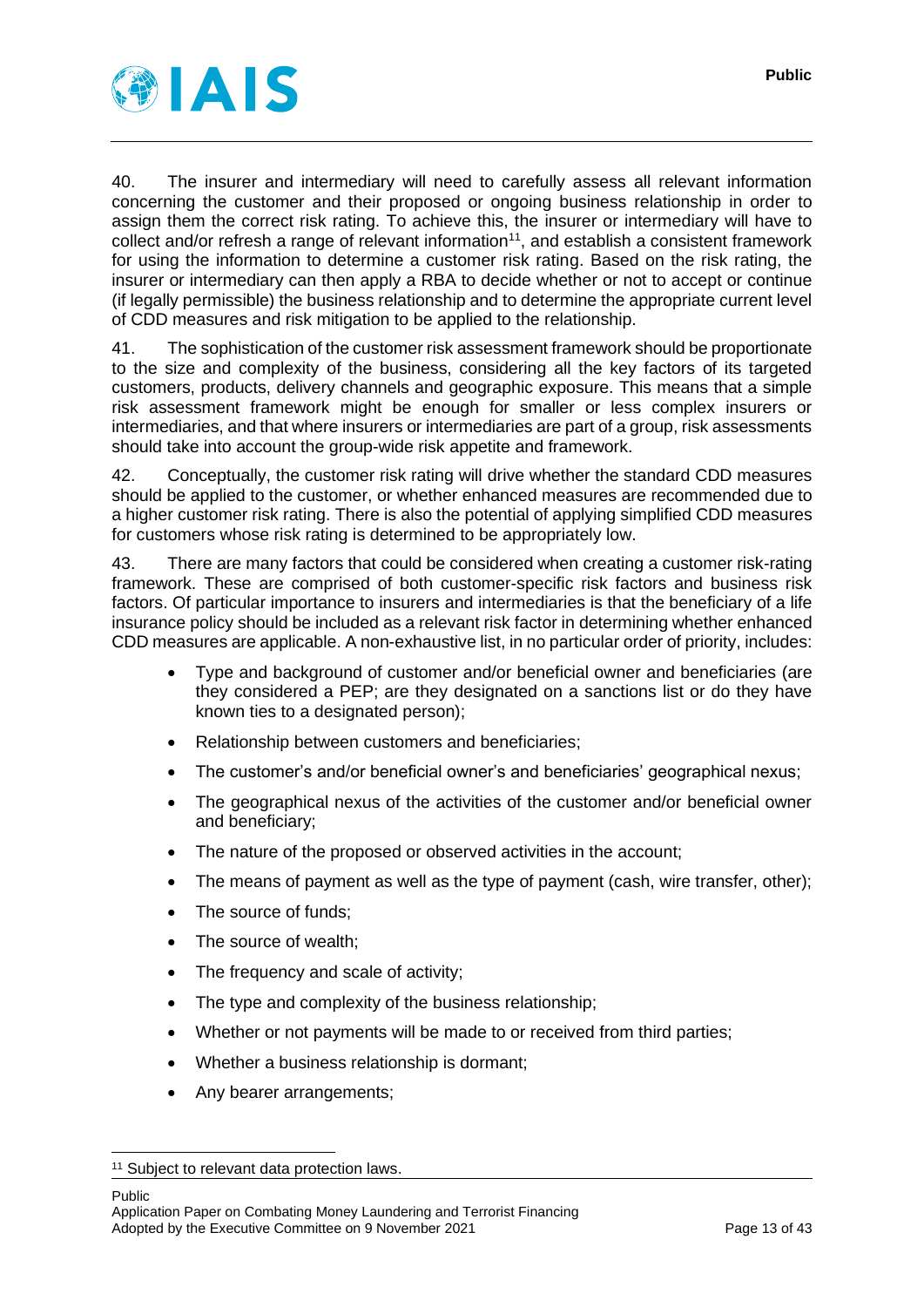

- Structure of a legal entity that a customer, policyholder or beneficiary obscures or makes it difficult to identify the ultimate beneficial owner or controlling interests;
- Customer is reluctant to provide identification, exhibits difficulty producing identification, or provides identification documents of questionable authenticity;
- Involvement of a gatekeeper or a third party apparently unrelated to the customer;
- Higher risk business or occupation (such as those that are cash-intensive);
- Mismatch between wealth and income of the customer and proposed premium amounts, deposit amounts or policy limits;
- Customer is associated with negative news which may affiliate the customer with allegations of criminal behaviour; and
- Suspicion or knowledge of ML/TF or other crime.

See also paragraphs [76](#page-20-1)[-77](#page-20-2) for higher risk cases where enhanced CDD measures could be applied, and paragraphs [82](#page-22-1)[-85](#page-23-0) for lower risk cases where simplified CDD measures could be applied.

44. A customer risk assessment should be conducted at onboarding, on an ongoing basis defined within the framework as a function of the current customer risk rating and whenever an event which could materially affect the risk of the customer relationship ("trigger event") occurs.

## <span id="page-13-0"></span>**6 Overview of customer due diligence**

<span id="page-13-1"></span>45. Insurers and intermediaries should undertake risk-based CDD measures driven by the customer risk assessment output, including verification of the identity of the customer and beneficial owner:

- When establishing business relationships;
- When there is a suspicion of ML/TF:
- When the insurer or intermediary has doubts about the veracity or adequacy of previously obtained customer identification data; or
- On existing relationships at appropriate times.

46. A first step in setting up a system of CDD is to develop clear, written and risk-based customer acceptance policies and procedures based on inherent and customer risk assessment results. They should prohibit the issuance of insurance policies to customers whose identities cannot be confirmed and, where relevant, the use of anonymous accounts or accounts in fictitious names. Identification and subsequent verification will also prevent anonymity of policyholders, beneficiaries and beneficial owners, and the use of fictitious names.

<span id="page-13-2"></span>47. Insurers and intermediaries should identify and freeze without delay the assets of, and otherwise not deal with, any designated entities (eg terrorists, terrorist organisations, entities associated with PF) consistent with their national legislation and the relevant UNSCRs.

<span id="page-13-3"></span>48. CDD measures taken by insurers and intermediaries should include:

#### Public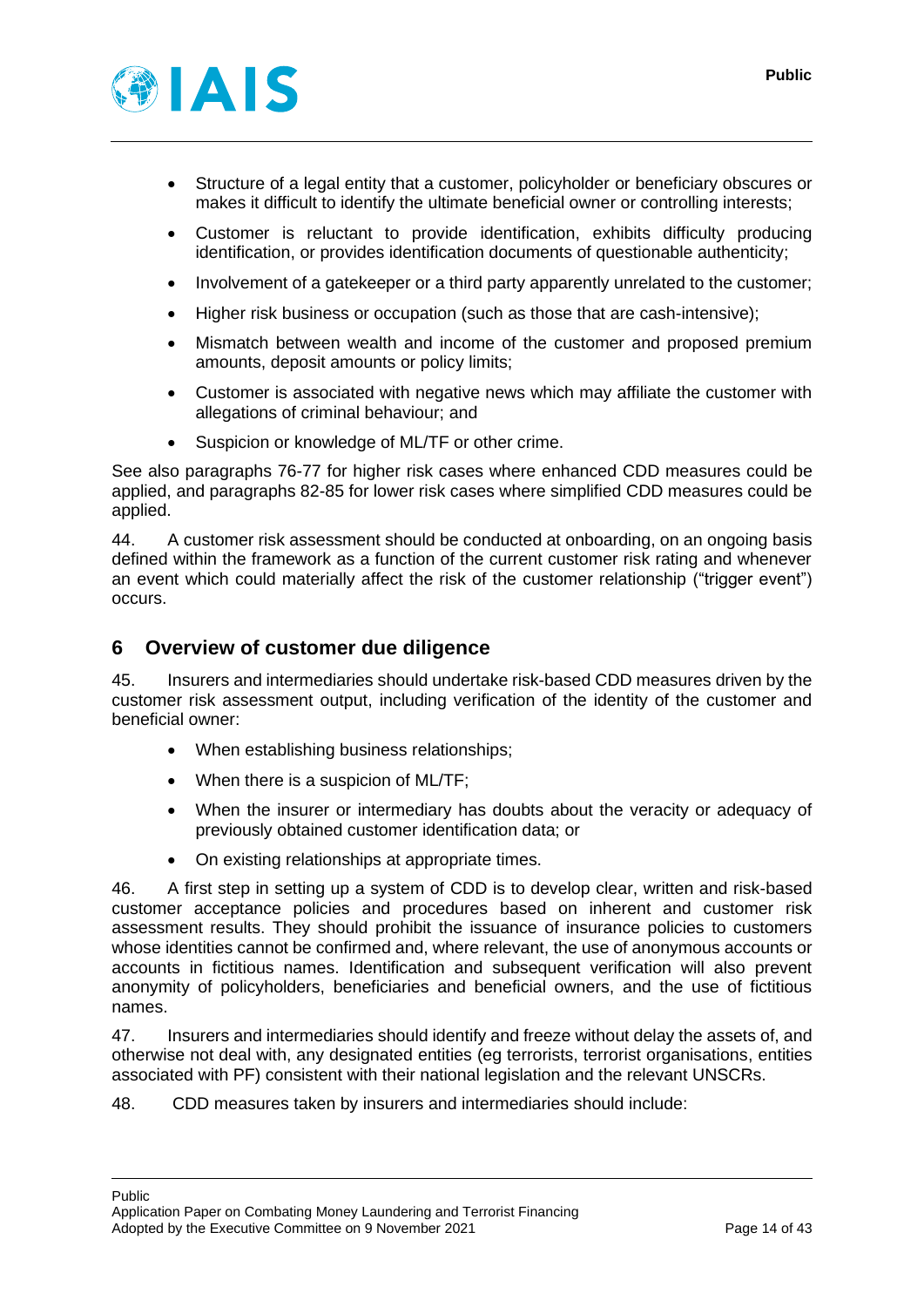

- (a) Identifying the customer (natural and legal persons and legal arrangements) and verifying that customer's identity using reliable, independent source documents, data or information ("identification data");
- (b) Identifying the (ultimate) beneficial owner and taking reasonable measures to verify the identity of the beneficial owner such that the insurer or intermediary is satisfied that it knows who the beneficial owner is. For legal persons and legal arrangements, this should include understanding by insurers and intermediaries of the ownership and control structure of the customer;
- (c) Understanding and, as appropriate, obtaining information on the purpose and intended nature of the business relationship and other relevant factors such as those in paragraph [43;](#page-12-0) and
- (d) Conducting ongoing due diligence on the business relationship and scrutiny of transactions undertaken throughout the course of that relationship, to ensure that the transactions being conducted are consistent with the insurer's knowledge of the customer and/or beneficial owner, their business and risk profile including, where necessary, the source of funds.

When performing elements (a) and (b), insurers and intermediaries should also verify that any person purporting to act on behalf of the customer and/or beneficial owner is authorised to do so and identifying and verifying the identity of that person using the identification data described in (a).

49. In addition to the CDD measures required for the customer and the beneficial owner, insurers and intermediaries should conduct the following CDD measures on the beneficiaries of life insurance and other investment-related insurance policies as soon as the beneficiaries are identified/designated:

- (a) For beneficiaries that are identified as specifically named natural or legal persons or legal arrangements – taking the name of the person;
- (b) For beneficiaries that are designated by characteristics or by class (eg spouse or children at the time that the insured event occurs) or by other means (eg under a will) – obtaining sufficient information concerning the beneficiary to satisfy the insurer or intermediary that it will be able to establish the identity of the beneficiary at the time of the payout; and
- (c) Such due diligence with respect to a beneficiary who is a legal person or arrangement should include identification of the (ultimate) beneficial owner of the beneficiary.

Verification of the identity of the beneficiary should occur at the time of the payout and before the funds are disbursed, based on the information previously gathered under (a) and (b), which should be recorded and maintained in accordance with the record keeping provisions (see paragraphs [144-](#page-34-1)[147\)](#page-34-2). After verifying the identity of the beneficiary, insurers and intermediaries should take additional measures, depending on their assessment of ML/TF risks with respect to the beneficiary, for example, if the beneficiary is a PEP (see paragraph [97\)](#page-26-1).

50. As noted above under "Customer risk assessment", the beneficiary of a life insurance policy should be included as a relevant risk factor by the insurer or intermediary in determining whether enhanced CDD measures are applicable. If the insurer or intermediary determines that a beneficiary who is a legal person or a legal arrangement presents a higher risk, then the enhanced CDD measures should include reasonable measures to identify and verify the identity of the beneficial owner of the beneficiary, at the time of payout.

Public Application Paper on Combating Money Laundering and Terrorist Financing Adopted by the Executive Committee on 9 November 2021 Page 15 of 43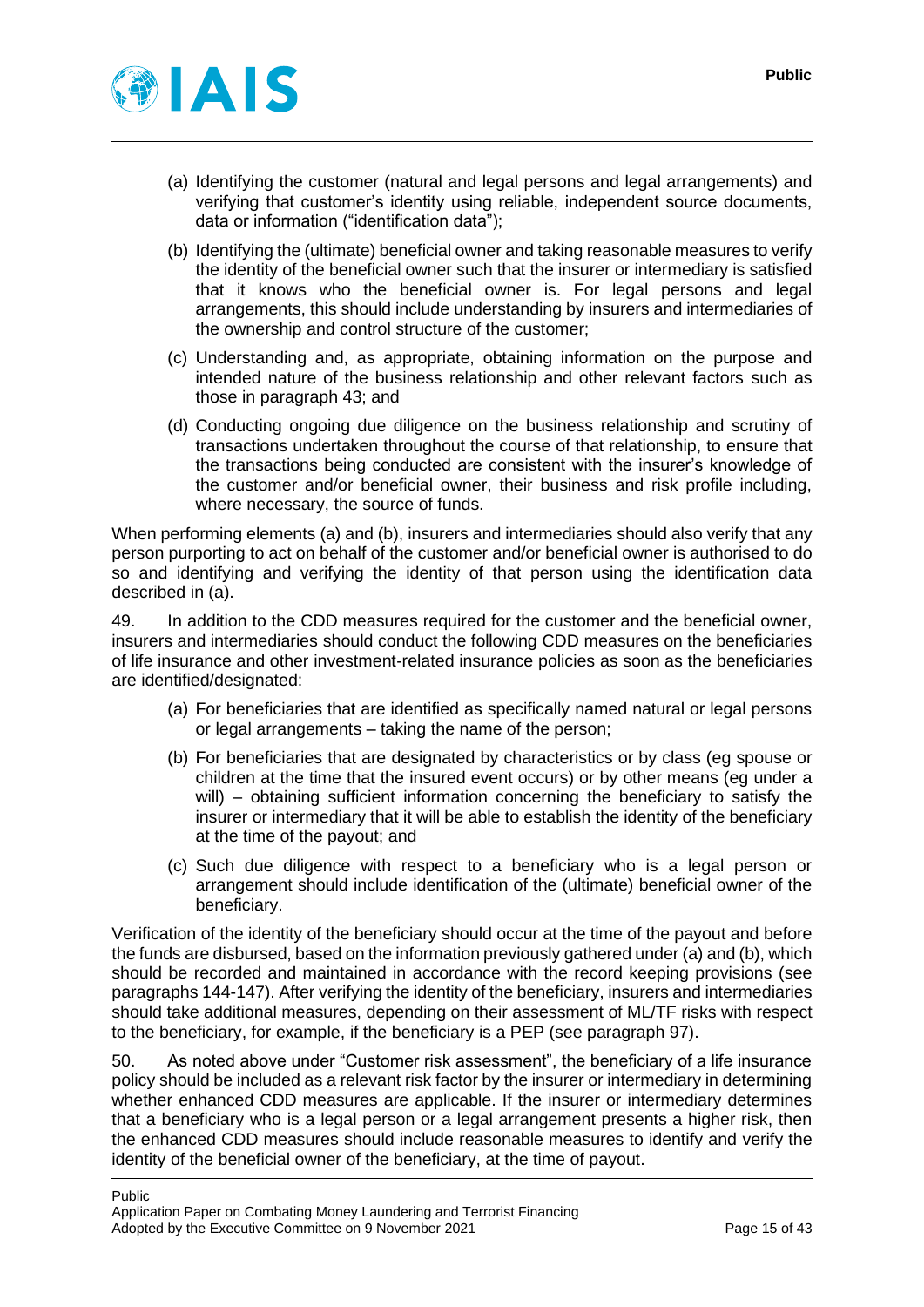

- 51. Where an insurer or intermediary is unable to comply with paragraphs [45](#page-13-1)[-47](#page-13-2) above:
	- It should not open the account, commence business relations or, if consistent with law, should not perform the transaction or should terminate the business relationship; and
	- It should also consider making a STR.

## <span id="page-15-0"></span>**7 New customers**

## <span id="page-15-1"></span>**7.1 Methods of identification and verification**

52. This section does not seek to specify what, in any particular case, may or may not be sufficient evidence to complete verification. It does set out what, as a matter of good practice, may reasonably be expected of insurers and intermediaries in either face-to-face or non-faceto-face interactions. There may be cases where an insurer or intermediary has properly satisfied itself that verification has been achieved by other means, which it can justify to the appropriate authorities as reasonable in the circumstances. This will apply whether the verification is done by the insurer or intermediary, or by a third party on which reliance is being placed (see "Reliance on third parties" section below).

53. Reliable and independent identification data should be obtained from each verification subject. "Reliable and independent" means that which is the most difficult to replicate or acquire unlawfully because of its reputable and/or official origin.

<span id="page-15-4"></span>54. It is important to note that the implementation of FATF Recommendations is technology neutral. Given the significant recent advances in digital ID technology, architecture, processes and the emergence of consensus-based open-source digital ID technical standards, insurers and intermediaries may consider the adoption of independent digital ID systems. FATF has issued guidance on the use of Digital Identity (Digital ID) ("FATF Guidance on Digital ID"). Insurers and intermediaries should adopt an informed, risk-based approach towards such technologies. Examples of considerations include:

- Understanding the digital ID system's assurance levels, particularly for identity proofing and authentication;
- Ensuring that the assurance levels are appropriate for the ML/TF risks associated with the customer, product, jurisdiction, geographic reach, etc; and
- Ensuring that they have access to, or have a process for enabling authorities to obtain, the underlying identity information and evidence or digital information needed for identification and verification of individuals.

#### <span id="page-15-2"></span>*7.1.1 Individuals*

- <span id="page-15-3"></span>55. The personal information used to identify the customer may include:
	- Full name(s) and alias;
	- Date and place of birth;
	- Citizenship;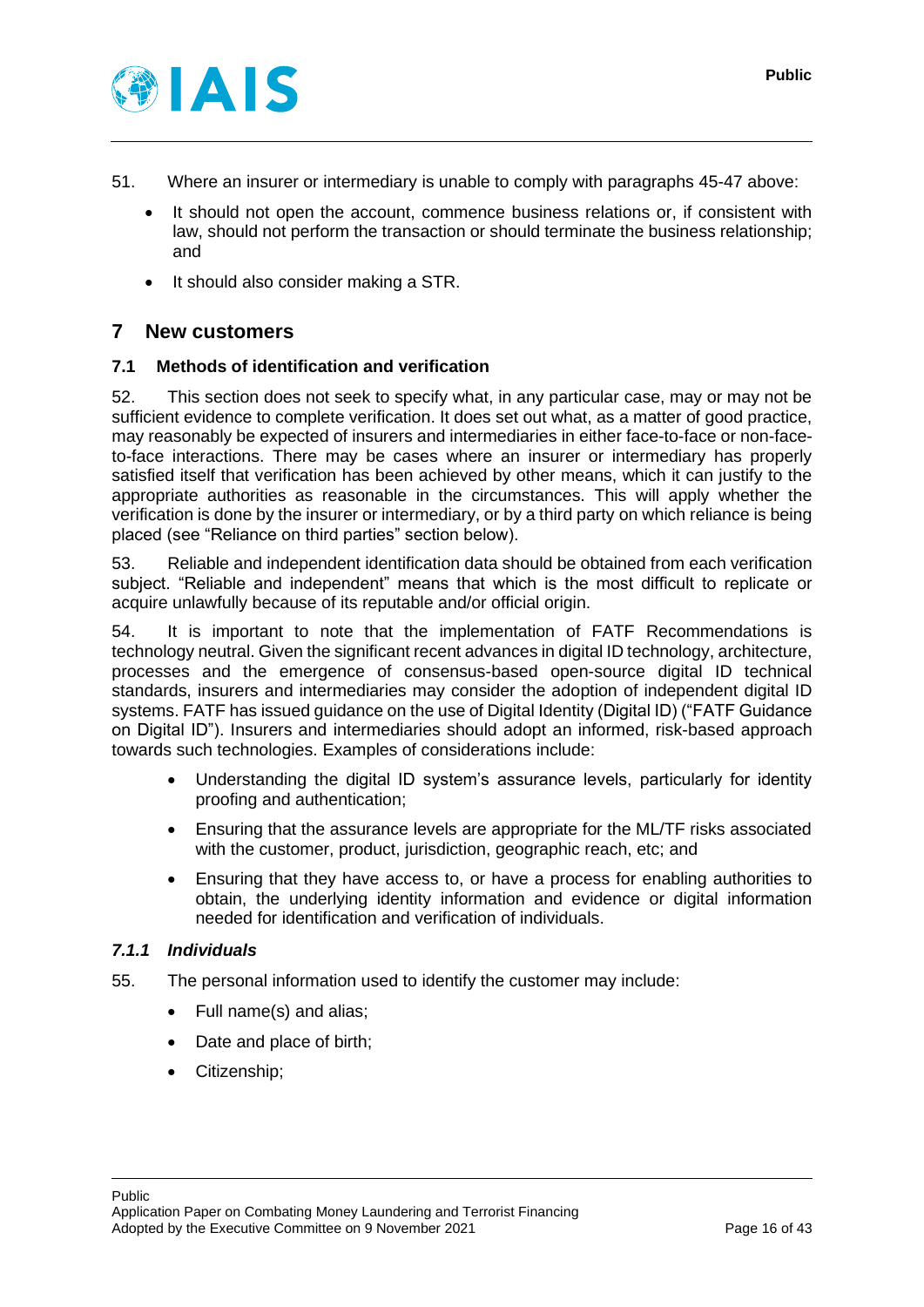

- Current permanent address<sup>12</sup> including postcode/zipcode; and
- Specimen signature or digital signature of the individual.

56. On a risk-sensitive basis, the insurer or intermediary may also collect the following information to complete its customer risk assessment:

- Occupation and name of employer/source of income;
- Details concerning any public or high-profile positions held; and
- Country(ies) of tax residency.

57. It is recognised that different jurisdictions have different identification documents. In order to verify identity, it is suggested that the following documents may be considered to be most reliable:

- Valid passport:
- National identity card; or
- Other government-issued identification document containing a recent photograph.

58. However, some jurisdictions do not have national identity cards and many individuals do not possess passports. Some jurisdictions establish criteria for acceptable verification documents, taking into account local conditions. Identity should always be verified using reliable, independent source documents, data or information.

## <span id="page-16-0"></span>*7.1.2 Legal persons, companies, partnerships, other institutions and arrangements*

59. When performing CDD measures in relation to customers or beneficiaries that are legal persons or legal arrangements, the insurer or intermediary should identify and verify the customer or beneficiary, and understand the nature of its business, and its ownership and control structure.

- 60. The insurer or intermediary should:
	- (a) Identify the customer or beneficiary and verify its identity the types of measures that would normally be needed to perform this function satisfactorily would require obtaining and verifying the following information:
		- Name, legal form and proof of existence for example through a certificate of incorporation, a certificate of good standing, a partnership agreement, a deed of trust, or other documentation from a reliable, independent source proving the name, form, unique identifier (if available) and current existence of the customer;
		- The powers that regulate and bind the legal person or arrangement (eg the memorandum and articles of association of a company as well as the names of the relevant persons having a senior management position in the legal person or arrangement (see also paragraph [55\)](#page-15-3)); and
		- The address of the registered office and main place of business.
	- (b) Identify the beneficial owners of the customer or beneficiary and take reasonable measures to verify the identity of such persons through the following information:

Public Application Paper on Combating Money Laundering and Terrorist Financing Adopted by the Executive Committee on 9 November 2021 Page 17 of 43

<sup>12</sup> In this context "current permanent address" means the verification subject's actual residential address, as it is an essential part of identity.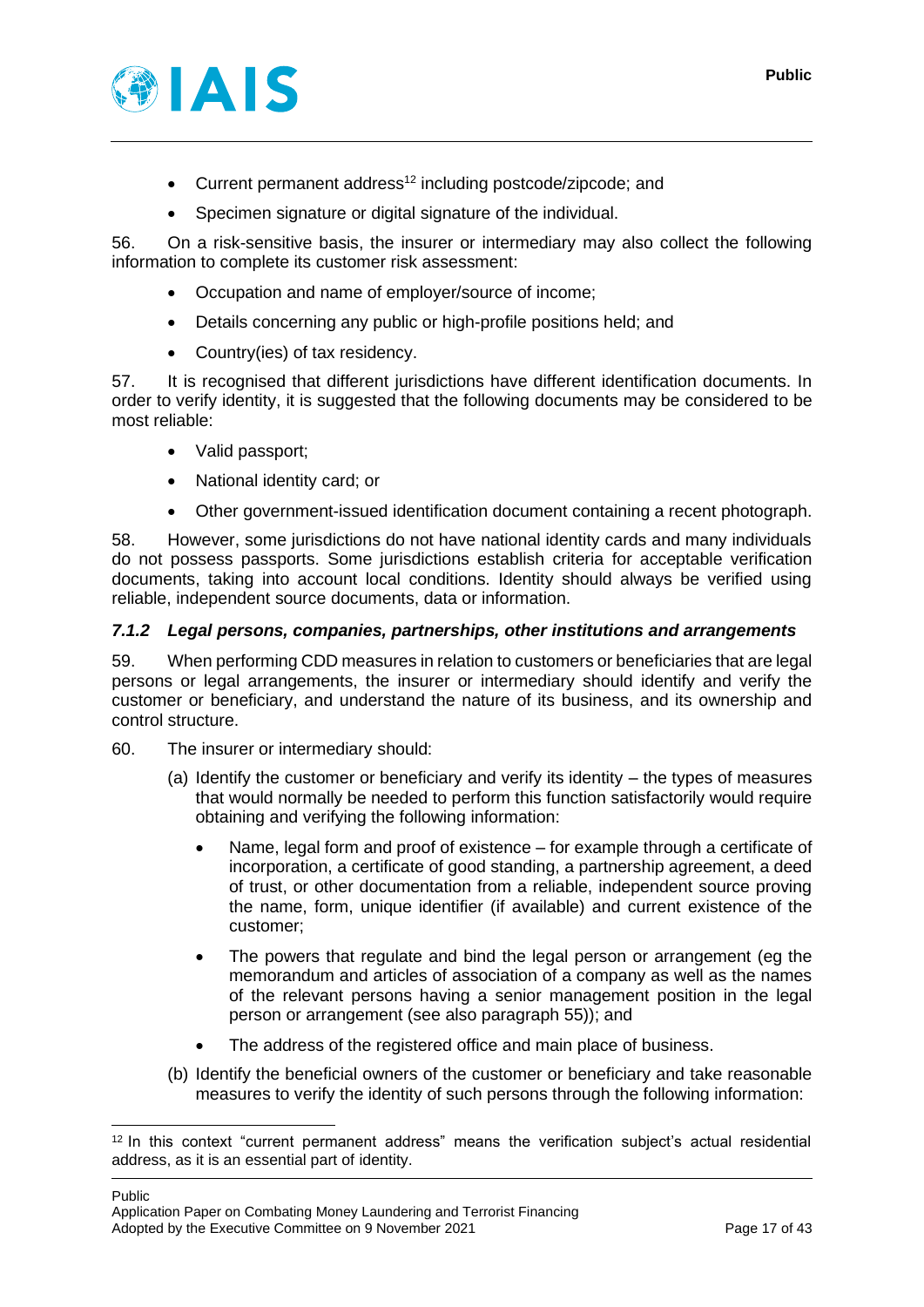

- For legal persons:
	- (i) The identity of the natural persons (if any as ownership interests can be so diversified that there are no natural persons (whether acting alone or together) exercising control of the legal person or arrangement through ownership), who ultimately have a controlling ownership interest in a legal person;
	- (ii) To the extent that there is doubt under (i) as to whether the person(s) with the controlling ownership<sup>13</sup> interest are the beneficial owner(s) or where no natural person exerts control through ownership interests, the identity of the natural persons (if any) exercising control of the legal person or arrangement through other means; and
	- (iii) Where no natural person is identified under (i) or (ii) above, insurers and intermediaries should identify and take reasonable measures to verify the identity of the relevant natural person who holds the position of senior managing official.
- For legal arrangements:
	- (i) That are trusts: the identity of the settlor, the trustee(s), the protector (if any), the beneficiaries/class of beneficiaries and any other natural person exercising ultimate effective control over the trust (including through a chain of control/ownership); and
	- (ii) That are other types of legal arrangements: the identity of persons in equivalent or similar positions.

61. Where the customer or the owner of the controlling interest is a company listed on a stock exchange and is subject to regulatory disclosure requirements (either by stock exchange rules or through law or enforceable means) which ensure adequate transparency of beneficial ownership, or is a majority-owned subsidiary of such a company, it is not necessary to identify and verify the identity of any shareholder or beneficial owner of that company. The relevant information or data may be obtained from a public register, from the customer or from other reliable sources. This provision could also apply to mutual insurance companies and fraternal benefit societies that are subject to similarly rigorous levels of regulatory oversight as insurers listed on a stock exchange.

62. When dealing with the identification and verification of companies, trusts and other legal entities, the insurer should be aware of vehicles, corporate or otherwise, that are known to be at higher risk of misuse for illicit purposes. Such information should be available from the country's national risk assessment of ML/TF risks presented by the different types of legal persons created in the country.

63. Sufficient verification should be undertaken to ensure that the individuals purporting to act on behalf of an entity are authorised to do so.

64. In all transactions undertaken on behalf of an employer-sponsored pension or savings scheme, the insurer or intermediary should, at a minimum, undertake verification of the

Public Application Paper on Combating Money Laundering and Terrorist Financing Adopted by the Executive Committee on 9 November 2021 Page 18 of 43

<sup>&</sup>lt;sup>13</sup> The FATF Methodology describes controlling ownership as follows "A controlling ownership interest depends on the ownership structure of the company. It may be based on a threshold, e.g. any person owning more than a certain percentage of the company (e.g. 25%)."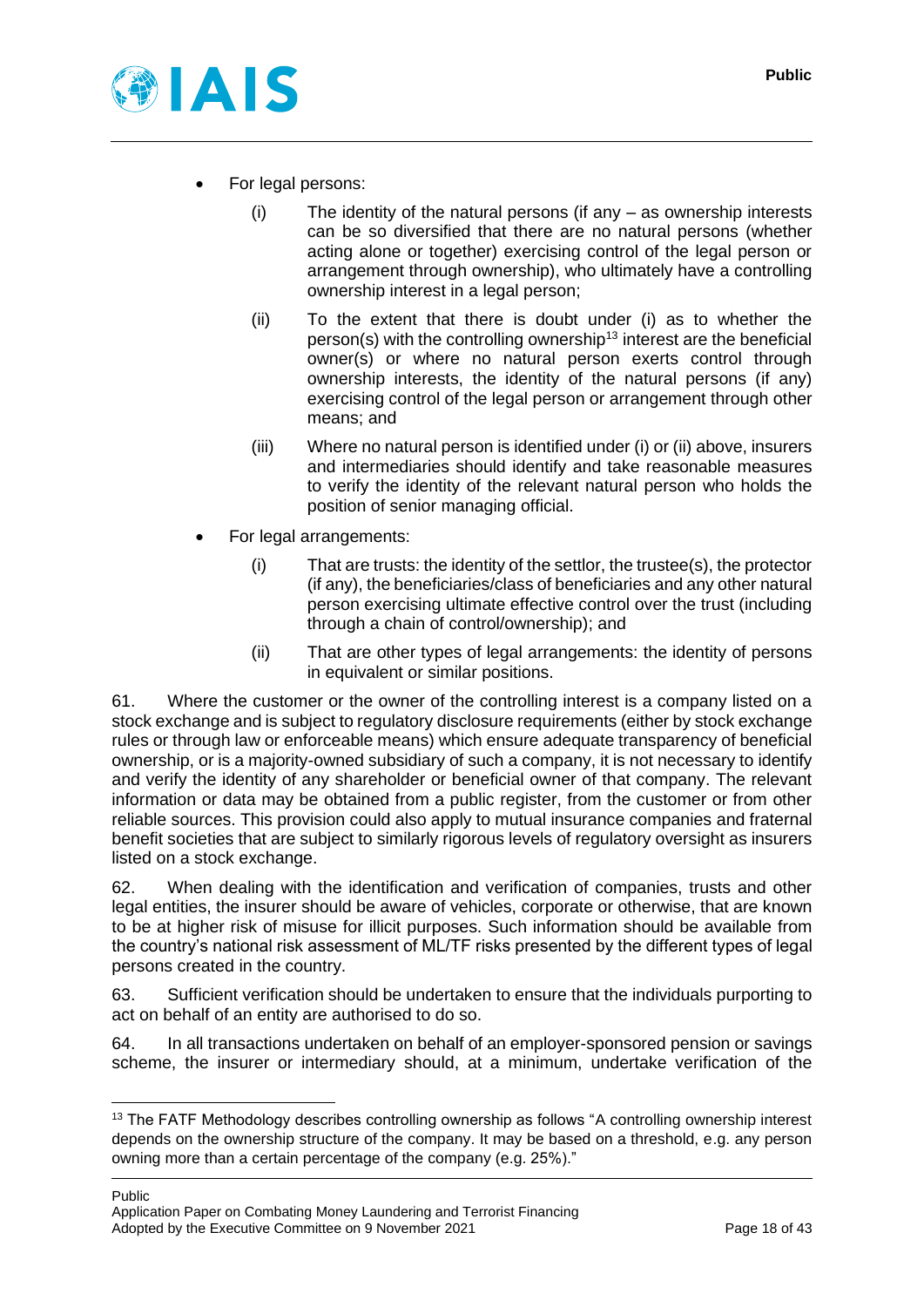

principal employer and trustees (if any) of the scheme. Verification of the principal employer should be conducted in accordance with the procedures for verification of institutional applicants for business. Verification of any trustees of the scheme will generally consist of an inspection of the relevant documentation, which may include:

- The trust deed and/or instrument and any supplementary documentation;
- A memorandum of the names and addresses of current trustees (if any);
- Extracts from public registers; and
- References from professional advisers or investment managers.

65. As legal controls vary between jurisdictions, particular attention may need to be given to the place of origin of such documentation and the background against which it is produced.

66. Insurers and intermediaries should maintain their records with respect to their CDD on legal persons and legal arrangements in such a way as to enable competent authorities to access, in a timely fashion, adequate, accurate and current information on the beneficial ownership and control of legal persons and legal arrangements and, in particular the settlor, the trustee and the beneficiaries of express trusts.

#### <span id="page-18-0"></span>**7.2 Timing of identification and verification**

67. According to FATF Recommendation 10, insurers and intermediaries should undertake CDD measures before or during the course of establishing a business relationship. More specifically, insurers are required to verify the identity of the customer and beneficial owner before or during the course of establishing a business relationship. This means that (the owner/controller of) the policyholder needs to be identified and their identity verified before, or at the moment when, the insurance contact is concluded. Valid exceptions are mentioned in the following paragraphs.

68. Where a policyholder and/or beneficiary is permitted to utilise the business relationship prior to verification, insurers and intermediaries should adopt risk management procedures concerning the conditions under which this may occur. These procedures should include measures such as a contractual limitation on the number, types and/or amount of transactions that can be performed and the monitoring of large or complex transactions being carried out outside the expected norms for that type of relationship.

69. FATF Recommendation 10 recognises that identification and verification of the identity of the customer and beneficial owner may (if permitted) take place after the establishment of the business relationship provided that:

- This occurs as soon as reasonably practicable;
- It is essential not to interrupt the normal conduct of business; and
- The ML/TF risks are effectively managed.

70. Where the insurer or intermediary has already commenced the business relationship and is unable to comply with the verification requirements, according to FATF Recommendation 10, it should not conduct further transactions or should terminate the business relationship (if legally permissible) and consider making a STR. An insurer or intermediary that has not commenced business relations or has not performed a transaction, and is unable to comply with the verification requirements, should not commence business relations or should not perform the transaction and should consider making a STR.

Public Application Paper on Combating Money Laundering and Terrorist Financing Adopted by the Executive Committee on 9 November 2021 Page 19 of 43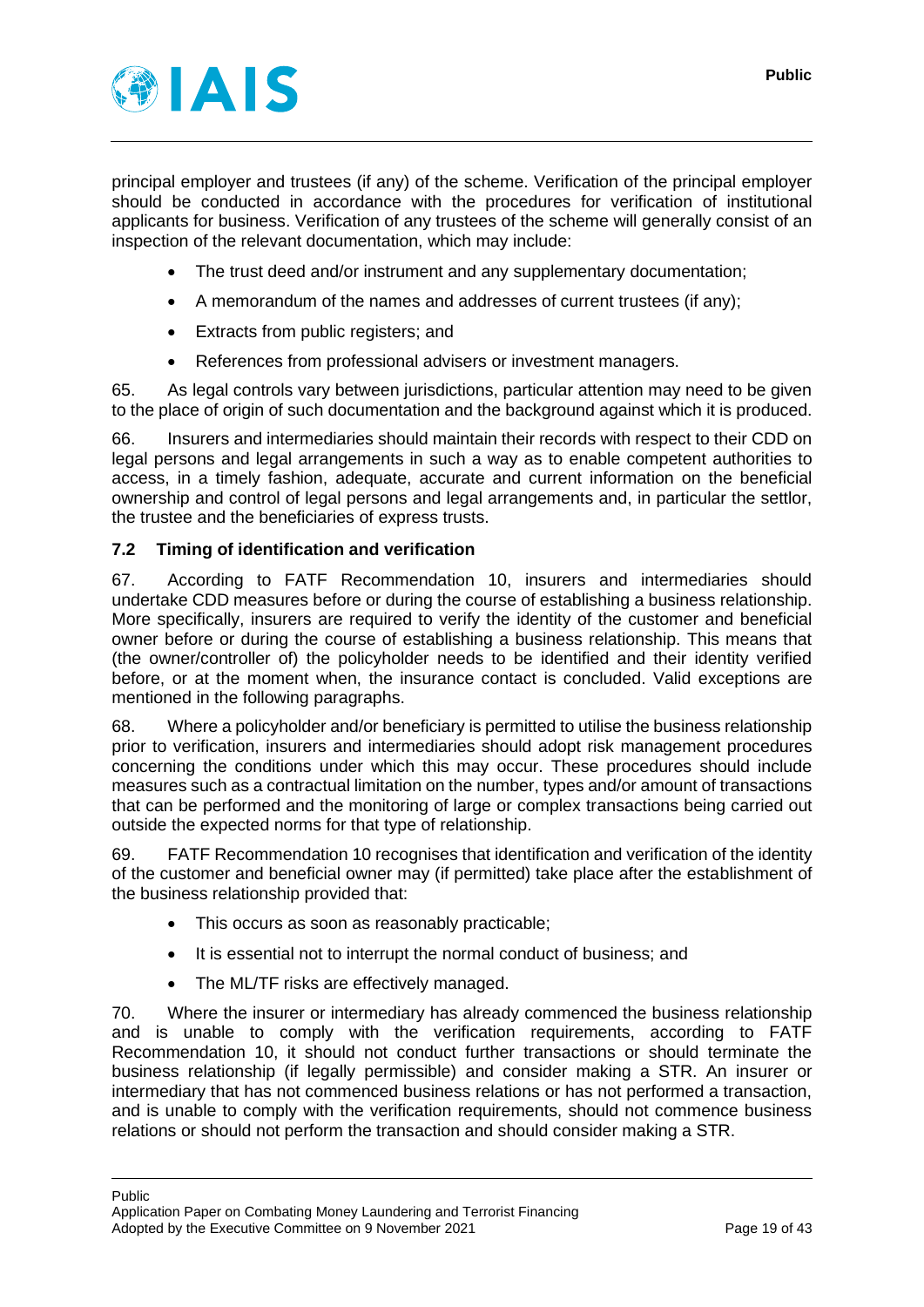

71. Examples of situations where a business relationship could be used prior to verification are:

- Group pension schemes:
- Non-face-to-face customers (such as those using internet, telemarketing, or other electronic means of communication);
- Premium payment made before the application has been processed and the risk accepted; and
- Using a policy as collateral.

72. Measures to restrict the services available and prohibit any further transactions on the contracts in question could be considered as a preferred alternative. For example, where permitted, a contract could be "frozen" and the payment would only be made to the beneficiary once full and proper CDD measures have been successfully conducted.

#### <span id="page-19-0"></span>**7.3 Initial screening of and risk rating of customers**

73. Once the identity of customers, beneficiaries and beneficial owners with respect to the insurance contract has been established, the insurer or intermediary should conduct due diligence on a risk-sensitive basis by referencing the standard information gathered from the counterparty together with other relevant available information, according to their customer risk assessment framework. Screening customers, beneficiaries and beneficial owners against internal and external publicly available information may uncover that they are or have associations with known fraudsters or money launderers (possibly available from industry databases), PEPs, or designated persons or entities listed on applicable sanctions lists (such as those published by the United Nations).

74. Insurers and intermediaries should use appropriate available sources of information when considering whether or not to accept the ML/TF risk associated with the contract, bearing in mind that compliance with TFS related to TF and PF is not subject to the RBA.

## <span id="page-19-1"></span>**8 Enhanced customer due diligence in higher risk cases**

#### <span id="page-19-2"></span>**8.1 Enhanced customer due diligence measures**

75. According to FATF Recommendation 10, insurers and intermediaries should conduct enhanced CDD measures, consistent with the risks identified with respect to all higher risk categories of products (including services and transactions), geography, customers and delivery channels.

Examples of enhanced CDD measures that could be applied for higher-risk business relationships include:

- Obtaining additional information on the customer (eg occupation, volume of assets, information available through public databases, internet, etc.), and updating more regularly the identification data of customer and beneficial owner;
- Obtaining additional information on the intended nature of the business relationship;
- Obtaining information on the source of funds or source of wealth of the customer;
- Obtaining information on the reasons for intended or performed transactions;

Public Application Paper on Combating Money Laundering and Terrorist Financing Adopted by the Executive Committee on 9 November 2021 Page 20 of 43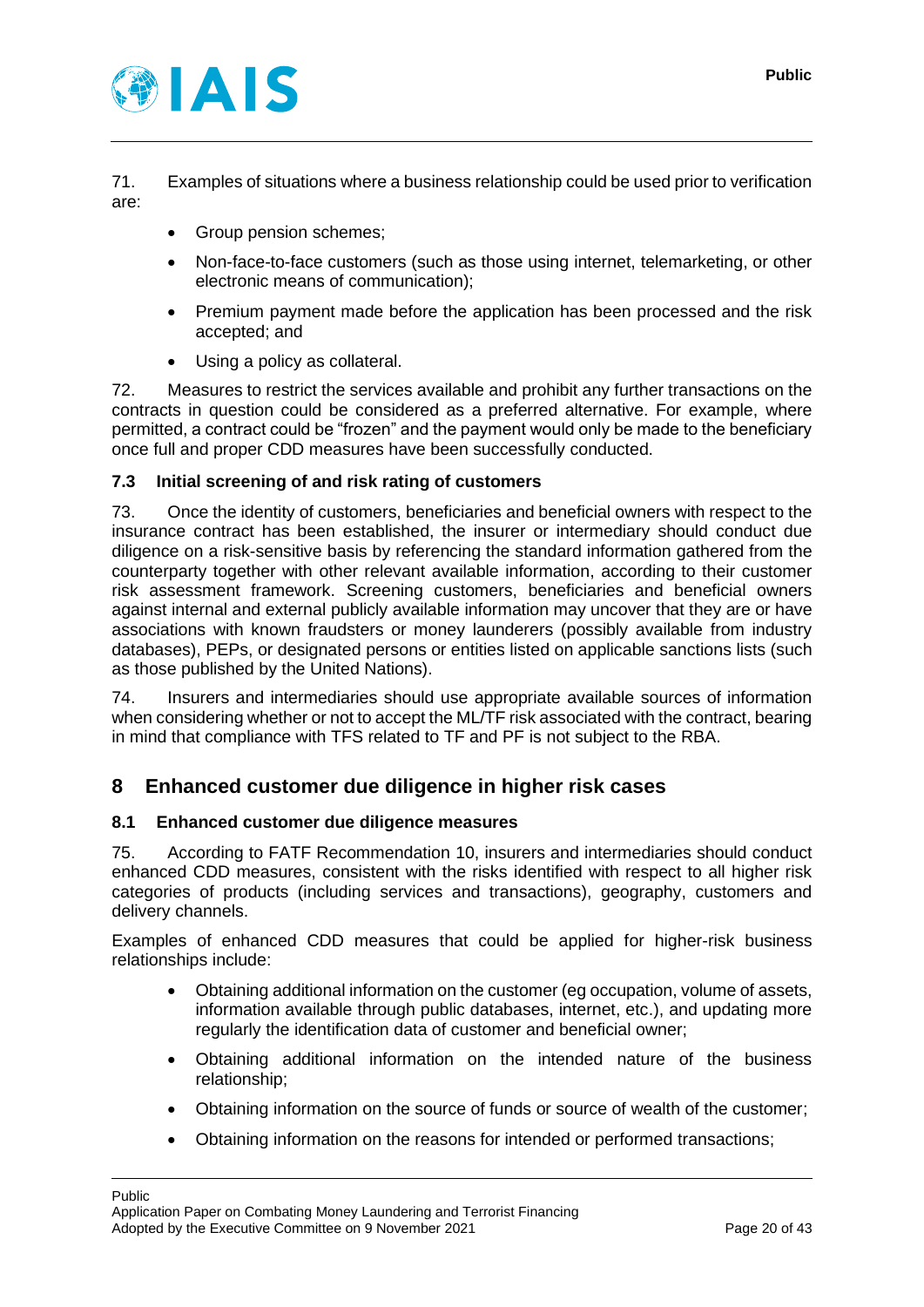

- Obtaining senior management approval to commence or continue the business relationship;
- Conducting enhanced ongoing monitoring of the business relationship, by increasing the number and timing of controls applied, and selecting patterns of transactions that need further examination; and
- Requiring the first payment to be carried out through an account in the customer's name with a bank subject to similar CDD standards.

#### <span id="page-20-0"></span>**8.2 Higher risk cases**

<span id="page-20-1"></span>76. Examples of situations where customer or business relationship risk could be higher include the following:

- The business relationship is conducted in unusual circumstances (eg significant unexplained geographic distance between the insurer or intermediary and the customer);
- The business is cash intensive:
- Customers are non-residents;
- Legal persons or arrangements that are personal asset holding vehicles;
- Companies have nominee shareholders or shares in bearer form; and
- The ownership structure of the company appears unusual or excessively complex given the nature of the company's business.

<span id="page-20-2"></span>77. Examples of situations where the product, service, transaction or delivery channel risk factors could be higher include:

- Large cash or other forms of anonymous transactions;
- Non-face-to-face business relationships or transactions (ie the carrying out of an insurance contract, without the simultaneous physical presence of the insurer or intermediary and the consumer, by making exclusive use of one or more of the internet, telemarketing, or other electronic means of communication up to and including the time at which the contract is concluded) without adequate safeguards for confirmation of identification or to mitigate the risks of identity fraud (see also Paragraph [78\)](#page-21-1);
- Payments received from unknown or un-associated third parties;
- Where there is a change of beneficiary in a life policy, after the establishment of the business relationship, particularly in the case of a third party beneficiary, when it would be difficult to establish the link with the policyholder. In some cases, the third party may not even be aware of the existence of the policy that it is entitled to benefit from. Those situations involving third parties can be considered as presenting high risk in particular if the beneficiary is a legal person or arrangement, or a category or class of persons;
- Where the insurer or the intermediary may also have difficulty in identifying the person on whose behalf the business relationship or transaction is being conducted (eg policyholder different from the insured person and beneficiary and with no apparent relationship to them, or third party payer on the contract with no apparent relationship with the policyholder);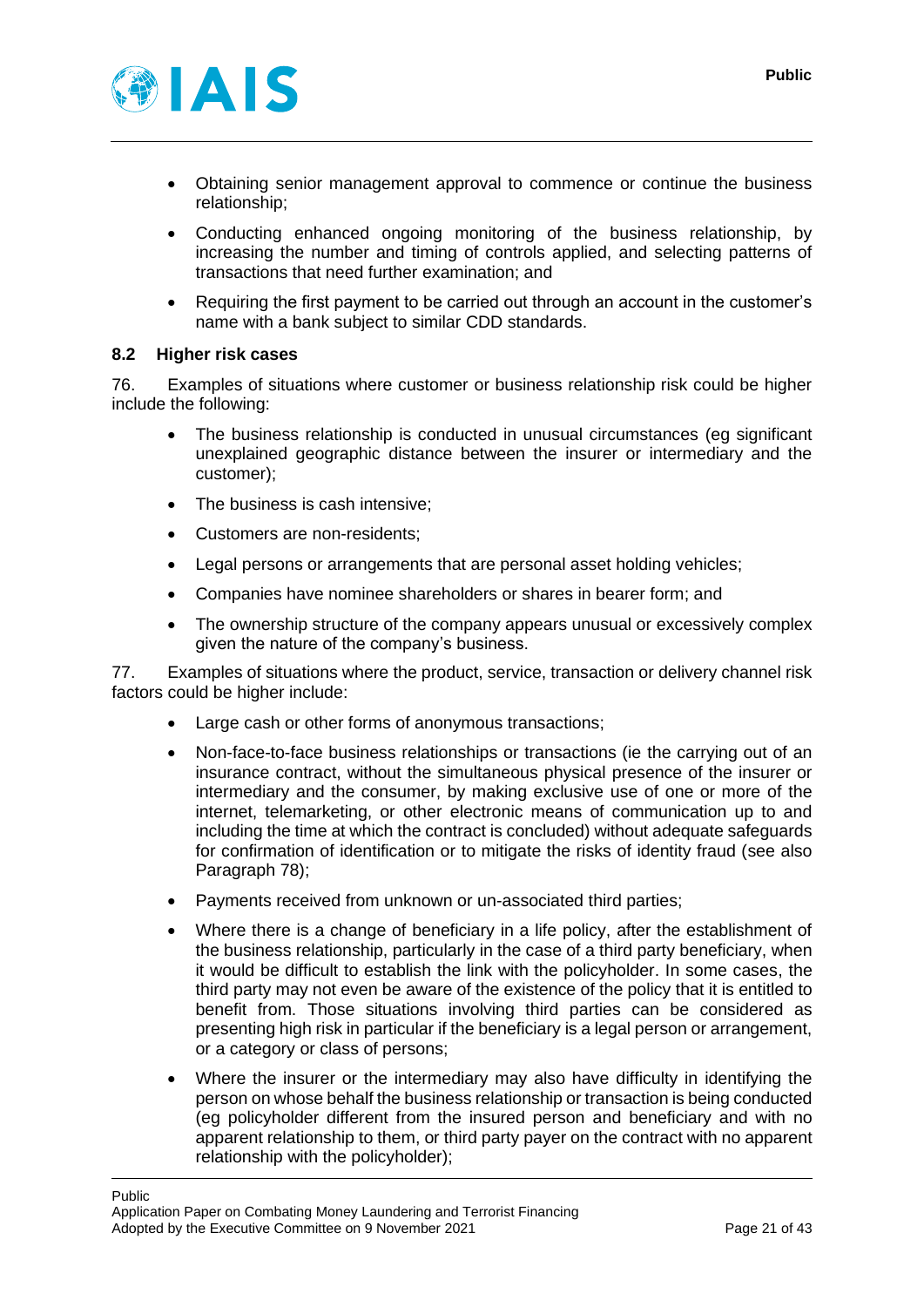

- Viatical arrangements: Where a policyholder becomes seriously or terminally ill, they may decide to transfer the entitlement to the benefits of a life insurance policy after their death to a third party in order to receive funds before their death. In some jurisdictions, there are "viatical" companies that purchase and sell these entitlements. In these cases, similar risks exist as described under "bearer policies". In light of the inherent risks, where viatical arrangements are allowed in a jurisdiction, supervisory overview or regulation is strongly recommended. An insurer that needs to pay funds to a viatical company should perform enhanced CDD as specified above including the identification and verification of the viatical company and its beneficial owners;
- Bearer policies: Bearer policies are insurance contracts that require the insurer to pay funds to the person(s) holding the policy document or to whom the entitlement to the benefit(s) is endorsed without needing to seek the consent of the insurer. This type of policy does not exist in every jurisdiction but, where it does, it could serve as a financial instrument that can easily be transferred from person to person without the endorsees being identified. Identification and verification by the insurer would only occur at the policy's maturity when the benefits are being claimed. From the point of view of AML and CFT, the use of bearer policies is strongly discouraged, not least because of the importance of performing enhanced CDD combined with the inherent uncertainties in being able to undertake CDD on the beneficiaries; and
- Insurers and intermediaries should have measures in place to deal with high risk situations (ie as presented by high risk products such as bearer policies and instruments). The FATF states in Recommendation 24 that measures should be taken as regards products favouring anonymity such as bearer shares and warrants, by prohibiting them or immobilizing them in a registry held by a regulated entity, or requiring shareholders to notify the company and the company to register them. In that regard, insurers and intermediaries should have a mechanism in place to identify the beneficial owner of bearer policies and should take appropriate measures as prescribed by their regulation. At a minimum, they should consider the business relationship involving such products as presenting high risk and apply enhanced CDD measures commensurate to that risk.

<span id="page-21-1"></span>78. With respect to non-face-to-face business relationships or transactions indicated in the preceding paragraph, the FATF Guidance on Digital ID acknowledges that non-face-to-face customer identification and transactions that rely on reliable, independent digital ID systems with appropriate risk mitigation measures in place may present a standard level of risk, and may even be lower-risk. In assessing the risk that a particular non-face-to-face transaction poses, insurers and intermediaries should give consideration to what digital ID systems (if any) are employed for the transaction.

#### <span id="page-21-0"></span>**8.3 Higher risk countries**

79. According to FATF Recommendation 10, insurers and intermediaries should apply enhanced CDD to business relationships and transactions with natural persons, legal persons and arrangements, and financial institutions from countries for which this is called for by the

#### Public Application Paper on Combating Money Laundering and Terrorist Financing Adopted by the Executive Committee on 9 November 2021 Page 22 of 43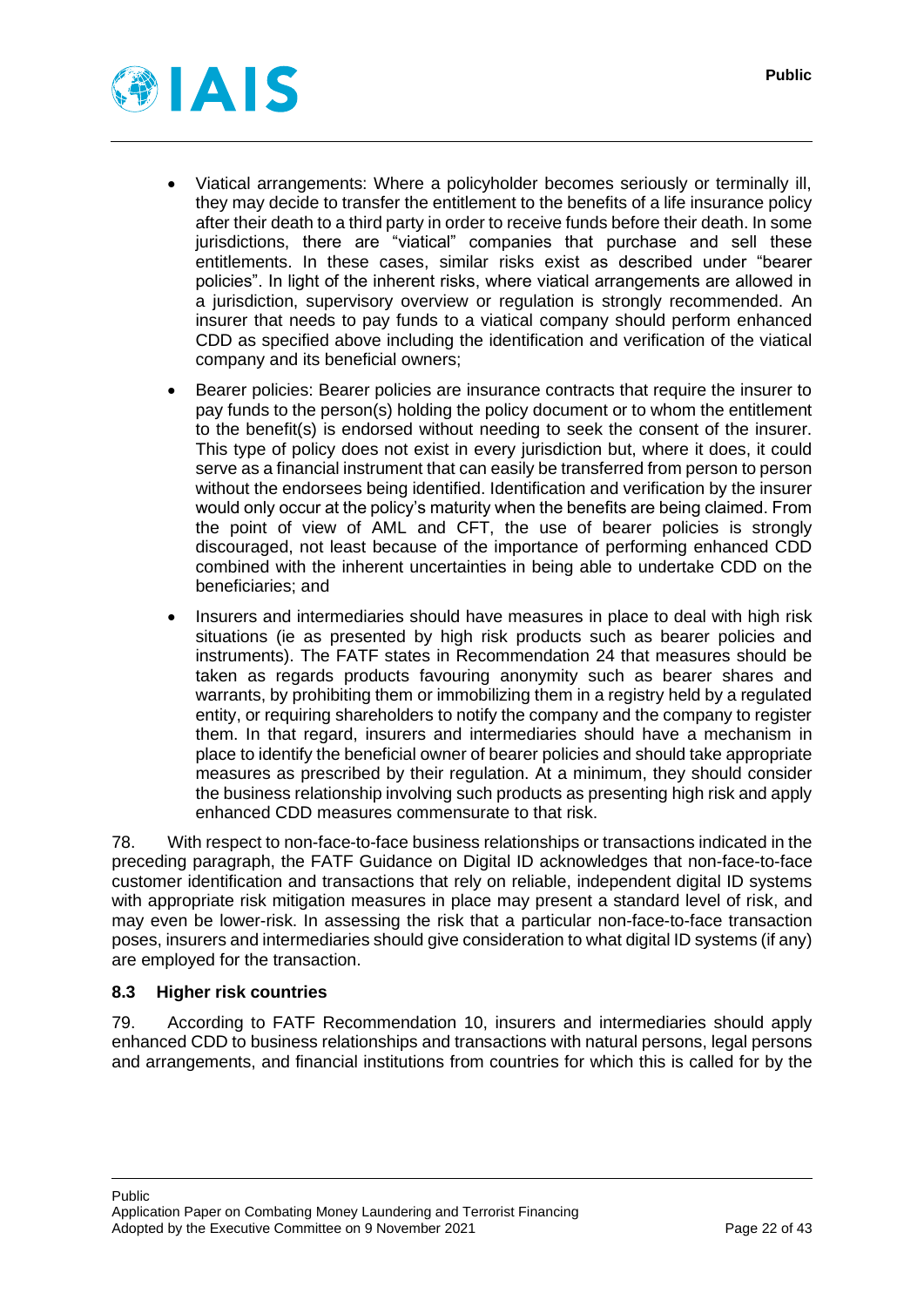

FATF.<sup>14</sup> The type of enhanced CDD measures applied should be effective and proportionate to the risks.

80. In specific circumstances, countries may be asked by the FATF to impose appropriate countermeasures. Countries may also apply countermeasures independently of any call by the FATF to do so. Such countermeasures should be effective and proportionate to the risks. In this regard, insurers and intermediaries should have put in place effective measures to be informed when countries pose high/higher risks, such as:

- Countries identified by credible sources such as mutual evaluation or detailed assessment reports or published follow-up reports, as not having adequate AML/CFT systems;
- Countries subject to sanctions, embargos or similar measures issued by, for example, the United Nations;
- Countries identified by credible sources as having significant levels of corruption or other criminal activity; and
- Countries or geographic areas identified by credible sources as providing funding or support for terrorist activities or that have designated terrorist organizations operating within them.

## <span id="page-22-0"></span>**9 Simplified customer due diligence in lower risk cases**

81. According to FATF Recommendation 10, insurers and intermediaries should normally apply the full range of CDD measures to the customer, including the requirement to identify the beneficiary, when establishing the business relationship. However, if the risk of ML or TF is lower (based on an adequate analysis of the risks by the insurer or intermediary, or by the country) it could be reasonable for insurers and intermediaries to apply, subject to national legislation and guidelines, simplified CDD measures when entering into business relationship or when the product is issued.

- <span id="page-22-1"></span>82. Examples of where the customer risk factor could be lower are:
	- Financial institutions and designated non-financial business and professions (DNFBPs) – where they are subject to requirements to combat ML/TF consistent with the FATF Recommendations, and are effectively supervised or monitored in

<sup>14</sup> For instance, jurisdictions may be publicly identified in one of the two FATF public documents that are issued three times a year.

The first public document, the *FATF's Public Statement*, identifies:

<sup>1)</sup> jurisdictions that have strategic AML/CFT deficiencies and to which counter-measures apply.

<sup>2)</sup> jurisdictions with strategic AML/CFT deficiencies that have not made sufficient progress in addressing the deficiencies or have not committed to an action plan developed with the FATF to address the deficiencies.

In the second FATF public document, *Improving Global AML/CFT Compliance: On-going Process*, the FATF identifies jurisdictions with strategic AML/CFT deficiencies that have provided a high-level political commitment to address the deficiencies through implementation of an action plan developed with the FATF.

More information can be obtained from the FATF website: http://www.fatf-gafi.org/topics/highriskandnon-cooperativejurisdictions/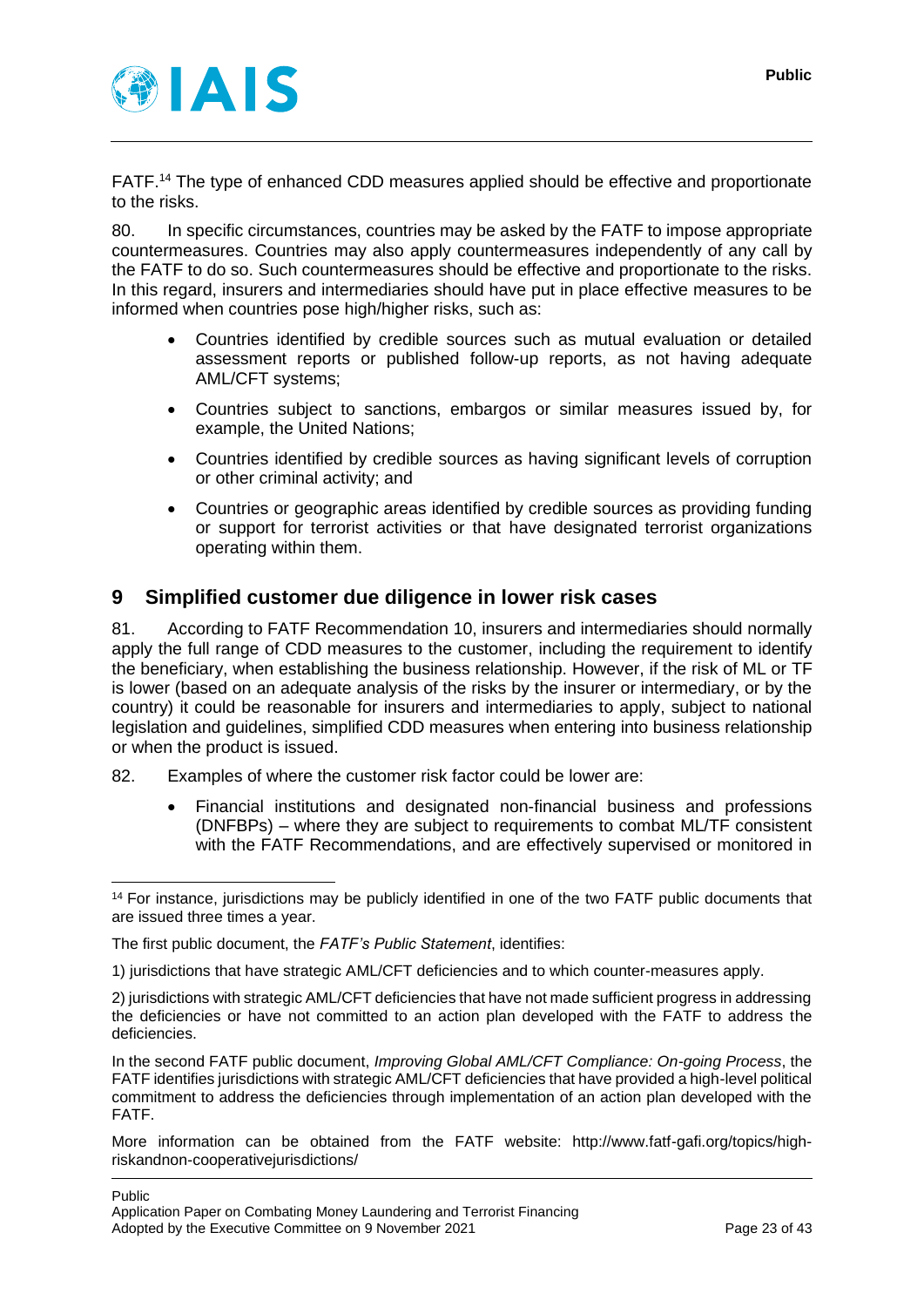

accordance with the FATF Recommendations to ensure compliance with those requirements:

- Public companies listed on a stock exchange and subject to regulatory disclosure requirements (either by stock exchange rules or through law or enforceable means) which impose requirements to ensure adequate transparency of beneficial ownership, or a majority-owned subsidiary of such a company; and
- Public administrations or enterprises.

83. Examples of circumstances where the product, service, transaction or delivery channel risk factor could be lower are:

- Products that only pay out at death and/or in the event of disability as long as the beneficiary does not change;
- Transactions involving low amounts, such as life insurance policies where the annual premium is less than USD/€ 1000 or a single premium of less than USD/€ 2500;
- Insurance policies for pension schemes if there is no surrender clause and the policy cannot be used as collateral;
- A pension, superannuation or similar scheme that provides retirement benefits to employees, where contributions are made by way of deduction from wages and the scheme rules do not permit the assignment of a member's interest under the scheme (eg small insurance premiums); and
- Financial products or services that provide appropriately defined and limited services to certain types of customers to increase access for financial inclusion purposes.
- 84. Examples of situations where the country risk factor could be lower are where:
	- Countries are identified by credible sources such as mutual evaluation or detailed assessment reports, as having effective AML/CFT systems; and
	- Countries are identified by credible sources as having a low level of corruption or other criminal activity.

<span id="page-23-0"></span>85. In making a risk assessment, insurers and intermediaries could, when appropriate, also take into account possible variations in ML/TF risk between different regions or areas within a country.

86. The simplified CDD measures should be commensurate with the lower risk factors. This does not, however, automatically mean that the same customer is lower risk for all types of CDD measures (eg the simplified measures could relate only to customer acceptance measures or to aspects of ongoing monitoring). Examples of possible measures are:

• Verifying the identity of the customer and the beneficial owner after the establishment of the business relationship (eg if account transactions rise above a defined monetary threshold); 15

<sup>15</sup> In the context of facilitating financial inclusion, it is important to support progressively or concurrently, improved access to the larger range of needed financial services, including tailored life insurance products. The FATF's "Guidance on AML/CFT measures and financial inclusion" highlights that financial inclusion objectives have led a number of countries to design a so-called "progressive" or "tiered" CDD

Public Application Paper on Combating Money Laundering and Terrorist Financing Adopted by the Executive Committee on 9 November 2021 Page 24 of 43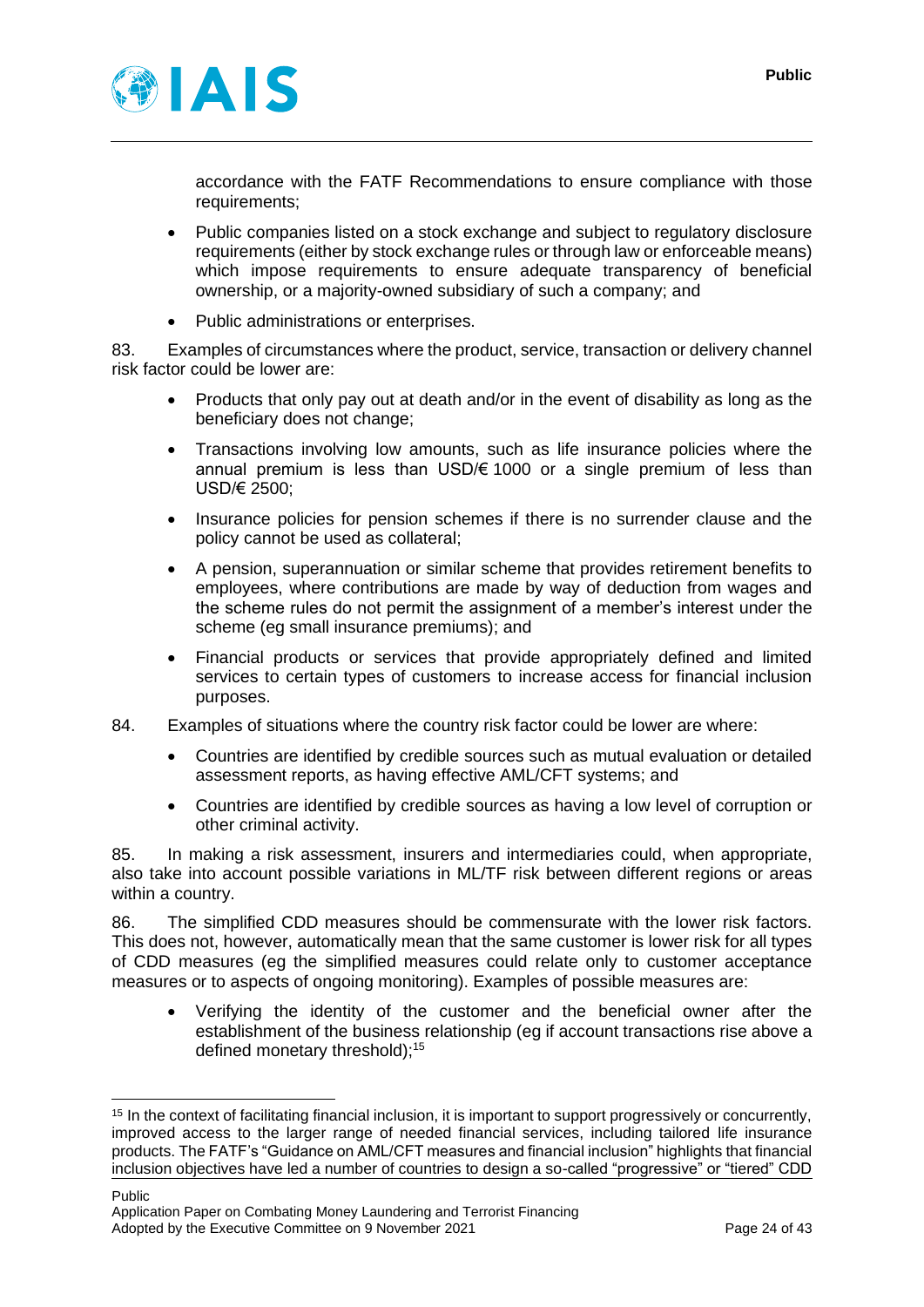

- Reducing the frequency of customer identification updates;
- Reducing the degree of ongoing monitoring and scrutinising transactions based on a reasonable monetary threshold; and
- Not collecting specific information or not carrying out specific measures to understand the purpose and intended nature of the business relationship, but inferring the purpose and nature from the type of transactions or business relationship established.
- 87. However, FATF Recommendation 10 provides that:
	- Simplified CDD measures are not acceptable in any event when there is a suspicion of ML or TF or when specific higher risk scenarios apply: and
	- The extent of risk sensitive CDD measures taken by insurers and intermediaries should also be consistent with national legislation and guidelines issued by the competent authorities.

## <span id="page-24-0"></span>**10 Ongoing due diligence and monitoring**

88. According to FATF Recommendation 10, the insurer or intermediary should perform ongoing due diligence on the business relationship. Ongoing due diligence should include scrutiny of transactions undertaken throughout the course of that relationship to ensure that the transactions being conducted are consistent with the institution's knowledge of the customer, their business and risk profile category and, where necessary, the source of funds. There should also be systems to detect prohibited (eg with entities designated by the relevant UNSCRs), unusual or suspicious transactions, and investigate them as required. The insurer or intermediary should pay attention to all requested changes to the policy and/or exercise of rights under the terms of the contract. It should assess whether the change/transaction fits the risk profile category of the customer and/or beneficial owner or is for some other reason unusual or suspicious.

89. Examples of transactions or trigger events after establishment of the contract that require CDD review are:

- A change in beneficiaries (for instance, to include non-family members or a request for payments to be made to persons other than beneficiaries);
- A change/increase of insured capital and/or of the premium payment (for instance, which appear unusual in light of the policyholder's income or where there are several overpayments of policy premiums after which the policyholder requests that reimbursement is paid to a third party);
- Use of cash and/or payment of large single premiums;
- Payment/surrender by wire transfer from/to foreign parties;
- Payment by banking instruments which allow anonymity of the transaction;
- Change of address and/or place of residence of the policyholder, in particular, tax residence;

approach. Through this approach, customers are allowed to access the basic first level set of services upon minimum identification, and to access the subsequent account levels and additional services only if/when the customer provides the required additional identification/verification.

Public Application Paper on Combating Money Laundering and Terrorist Financing Adopted by the Executive Committee on 9 November 2021 Page 25 of 43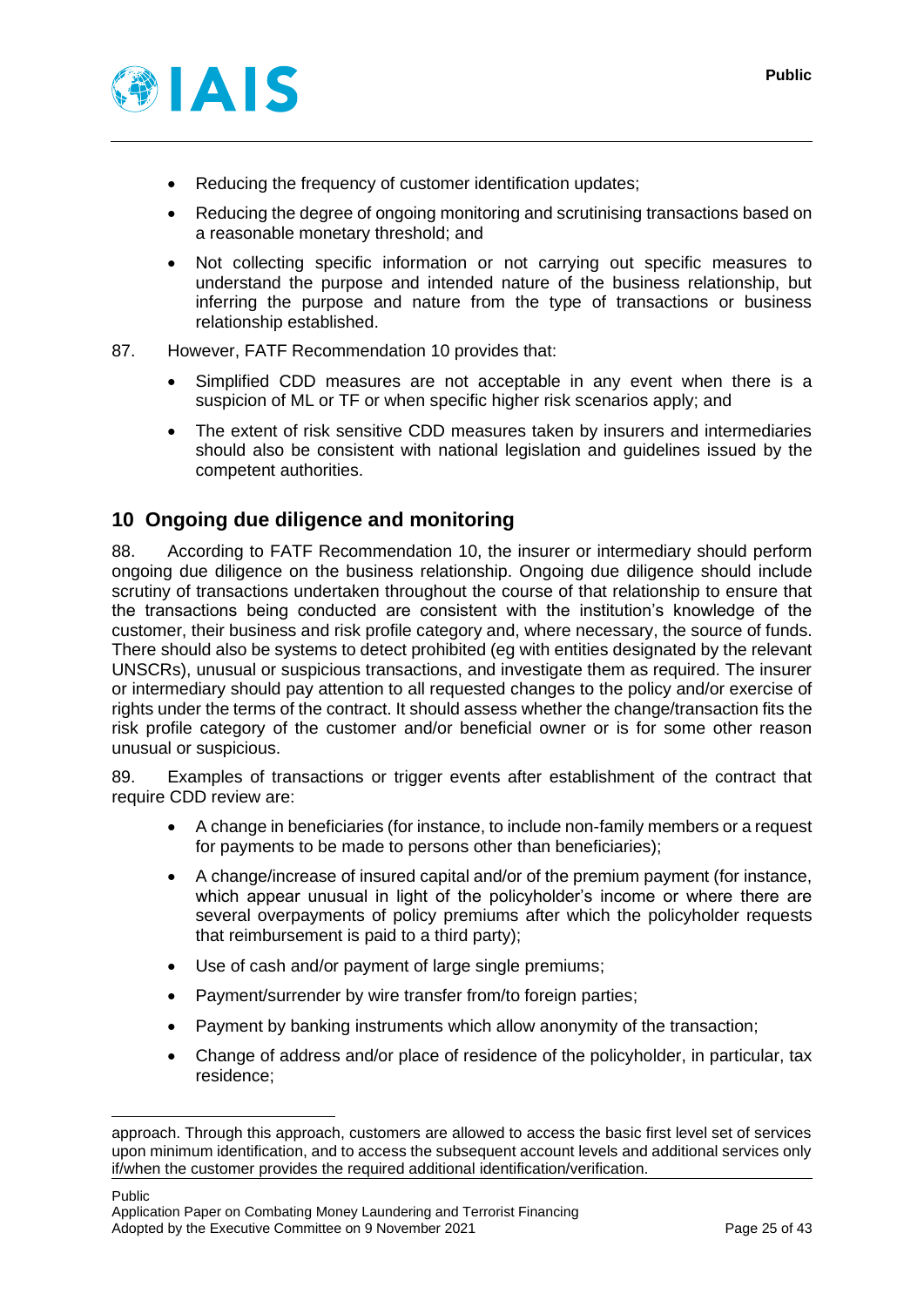

- Lump sum top-ups to an existing life insurance contract;
- Lump sum contributions to personal pension contracts;
- Requests for prepayment of benefits;
- Use of the policy as collateral/security (for instance, unusual use of the policy as collateral unless it is clear that it is required for financing of a mortgage by a reputable financial institution);
- Change in the type of benefit (for instance, change in type of payment from an annuity to a lump sum payment);
- Early surrender of the policy or change in duration (where this causes penalties or loss of tax relief); and
- Request for payment of benefits at the maturity date if suspicious circumstances are present.

90. The above list is not exhaustive – insurers and intermediaries should consider other types of transactions or trigger events which are appropriate to their type of business. It should also be noted that some of the above events can be expected over the life of a contract and are not necessarily suspicious.

91. Occurrence of these transactions and events does not imply that (full) CDD needs to be applied. If identification and verification have already been performed, the insurer or intermediary is entitled to rely on this unless doubts arise about the veracity of the information collected. As an example, doubts might arise if benefits from one policy of insurance are used to fund the premium payments of another policy of insurance or where there is a suspicion of ML or TF in relation to that customer.

92. The CDD programme should be established in such a way that the insurer or intermediary is able to adequately gather and analyse information. According to FATF Recommendation 10, insurers and intermediaries should ensure that documents, data or information gathered under the CDD process are kept up-to-date and relevant by undertaking reviews of existing records, particularly for higher risk categories of customers or business relationships.

93. Insurers and intermediaries could consider using automated tools to monitor transactions and to help them improve their ability to mitigate ML/TF risks. In order to achieve that monitoring they could, for example, define adequate thresholds or scenarios to filter out unusual transactions regarding the risk profile of a given customer. These thresholds, or scenarios, may change over time based on various factors such as specific experience with a customer or new typologies.

94. Insurers and intermediaries should also ensure that existing customers are regularly screened on a risk-sensitive basis against TFS lists in order to detect any persons or entities that are in existing business relationships and whose listing status has changed since the last screening, and to take appropriate actions in such cases.

## <span id="page-25-0"></span>**11 Politically exposed persons**

<span id="page-25-1"></span>95. FATF Recommendation 12 requires enhanced CDD measures to be taken in relation to foreign PEPs. For this purpose, insurers and intermediaries should: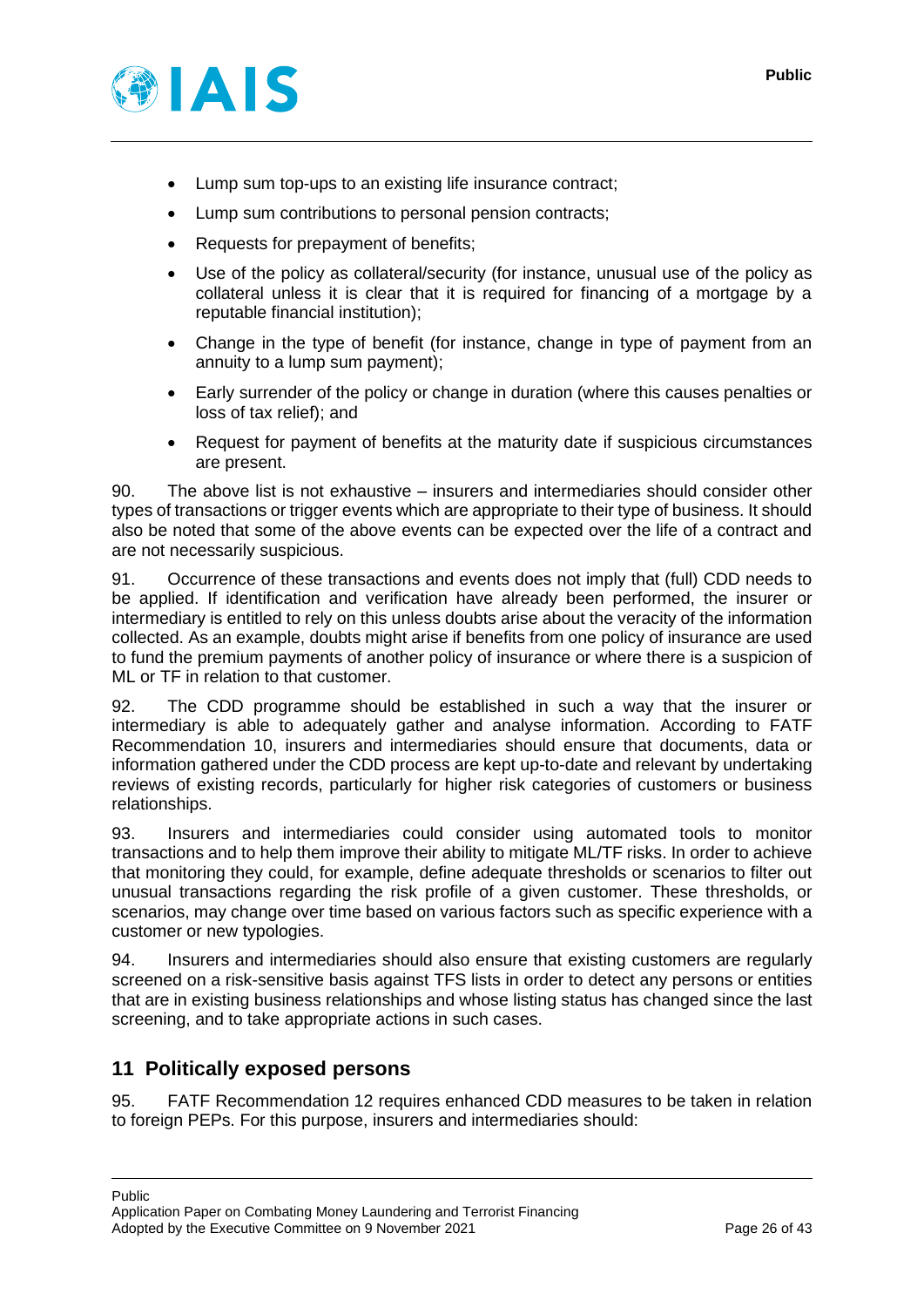

- (a) Have in place appropriate risk management systems to determine whether a potential customer, a customer or the beneficial owner of a customer is a foreign PEP;
- (b) Obtain senior management approval for establishing (or continuing for existing customers) such business relationships;
- (c) Take reasonable measures to establish the source of wealth and source of funds of customers and beneficial owners identified as PEPs; and
- (d) Conduct enhanced ongoing monitoring of the business relationship.

96. According to FATF Recommendation 12, insurers and intermediaries should also take reasonable measures to determine whether a customer is a domestic PEP or a person who is or has been entrusted with a prominent function by an international organisation. In cases of a higher risk business relationship with a domestic PEP, insurers and intermediaries should apply the measures referred to in (b), (c) and (d) in paragraph [95.](#page-25-1)

<span id="page-26-1"></span>97. In addition, according to FATF Recommendation 12, insurers and intermediaries should take reasonable measures to determine whether the beneficiary of a life insurance policy (and/or where required, the beneficial owner of the beneficiary) is a PEP. This should occur at the latest at the time of the payout. In addition to performing normal CDD measures, where higher risks are identified, insurers and intermediaries should:

- Inform senior management before the payout of the policy proceeds; and
- Conduct enhanced scrutiny on the whole business relationship with the policyholder and consider making a STR.

98. The requirements for all types of PEP also apply to family members or close associates of such PEPs.

99. Insurers and intermediaries may use a number of ways to assist with the identification of PEPs. These could include using internet and media searches, commercial databases, PEP lists from government authorities (if available), in-house databases, asset disclosure systems, customer self-declarations, etc. Regardless of the means used to identify PEPs, insurers and intermediaries should adopt commensurate measures, and be satisfied that they have taken adequate steps to comply with the relevant CDD requirements.

## <span id="page-26-0"></span>**12 New or developing technologies and products<sup>16</sup>**

100. According to FATF Recommendation 15, insurers and intermediaries should identify and assess the ML/TF risks that may arise in relation to (a) the development of new products and new business practices, including new delivery mechanisms, and (b) the use of new or developing technologies for both new and pre-existing products. Insurers and intermediaries should undertake this assessment prior to the launch of the product, practice or technology, and should take appropriate measures to manage and mitigate the risks identified.

101. New or developing technologies can be used to market insurance products or facilitate the CDD process. E-commerce or using digital ID to support sales over the internet are examples of this. Insurers and intermediaries that use new and developing technologies should include these in the inherent risk assessment process to ensure that appropriate

Public Application Paper on Combating Money Laundering and Terrorist Financing Adopted by the Executive Committee on 9 November 2021 Page 27 of 43

<sup>&</sup>lt;sup>16</sup> The identification and the assessment of product risk should be done periodically and when significant changes are made to product offerings (including the development of new products/services).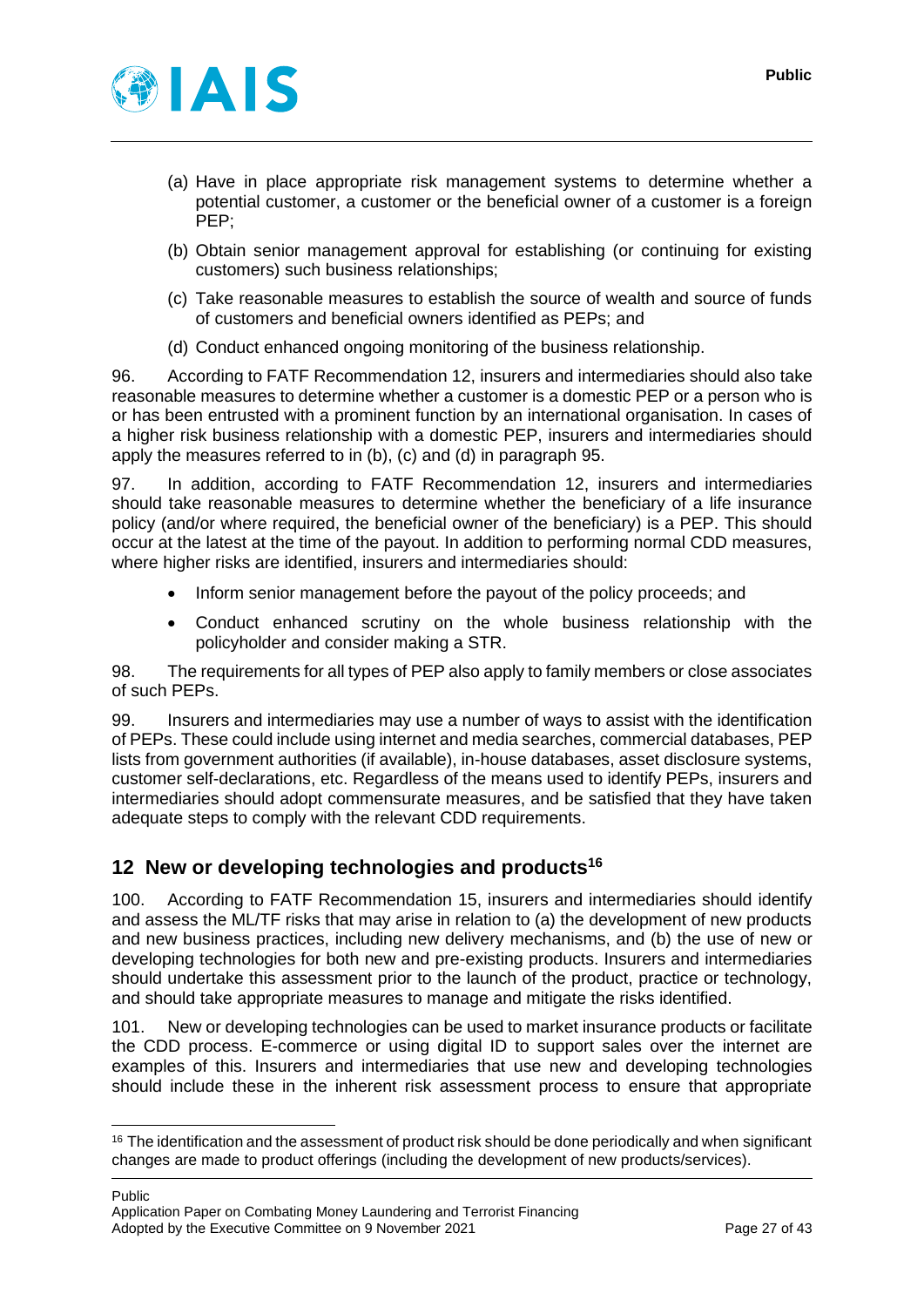

AML/CFT controls are implemented and maintained around them. Paragraph [54](#page-15-4) provides general guidance for the adoption of independent digital ID systems, including examples of considerations that insurers and intermediaries could take into account when assessing the adoption of such systems. Insurers that accept premiums or pay claims in virtual assets should carefully assess and mitigate any potential ML/TF risks associated with those and consider the latest guidance from the FATF and relevant local laws.

## <span id="page-27-0"></span>**13 Reliance on third parties<sup>17</sup>**

<span id="page-27-2"></span>102. Depending on the legislation of the jurisdiction in which the insurer operates, it may be allowed to rely on third parties to perform elements (a) to (c) of the CDD measures set out in paragraph [48.](#page-13-3)

103. Where such reliance is permitted, the ultimate responsibility for CDD measures remains with the insurer relying on the third party.

<span id="page-27-1"></span>Where such reliance, or reliance for the purpose of introducing business, is permitted, FATF Recommendation 17 requires that the following criteria be met:

- (a) Insurers relying on a third party immediately obtain from the third party the necessary information concerning elements (a) to (c) of the CDD measures set out in paragraph [48;](#page-13-3)
- (b) Insurers take adequate steps to satisfy themselves that copies of identification data and other relevant documentation relating to the CDD requirements will be made available from the third party upon request without delay; and
- (c) Insurers satisfy themselves that the third party is regulated, supervised or monitored for and has measures in place for compliance with CDD and recordkeeping requirements in line with FATF Recommendations 10 (customer due diligence) and 11 (record keeping).

105. FATF Recommendation 17 requires that reliance on a third party take into consideration the information available (eg whether the FATF has called for enhanced CDD measures or countermeasures to be applied) on the level of country or geographical risk of the jurisdiction in which the third party is based. Insurers and intermediaries should likewise consider information about these risks and, where appropriate, restrict the use of such third parties.

106. The FATF has also crafted similar provisions regarding financial groups. According to FATF Recommendation 17, where an insurer relies on a third party that is part of the same financial group, and where the following conditions are met, then the criteria of paragraph [104](#page-27-1) (a) to (c) above could be considered met through its group programme:

The group applies CDD and record-keeping requirements, in line with Recommendations 10 (customer due diligence), 11 (record keeping) and 12 (politically exposed persons), and programmes against ML/TF, in accordance with Recommendation 18 (internal controls and foreign branches and subsidiaries);

Public Application Paper on Combating Money Laundering and Terrorist Financing Adopted by the Executive Committee on 9 November 2021 Page 28 of 43

<sup>&</sup>lt;sup>17</sup> The following paragraphs [102](#page-27-2)[-109](#page-28-1) do not apply to outsourcing or agency relationships other than relationships with insurance agents and brokers, ie they do not apply where the agent is acting under a contractual arrangement with the insurer to carry out its CDD functions.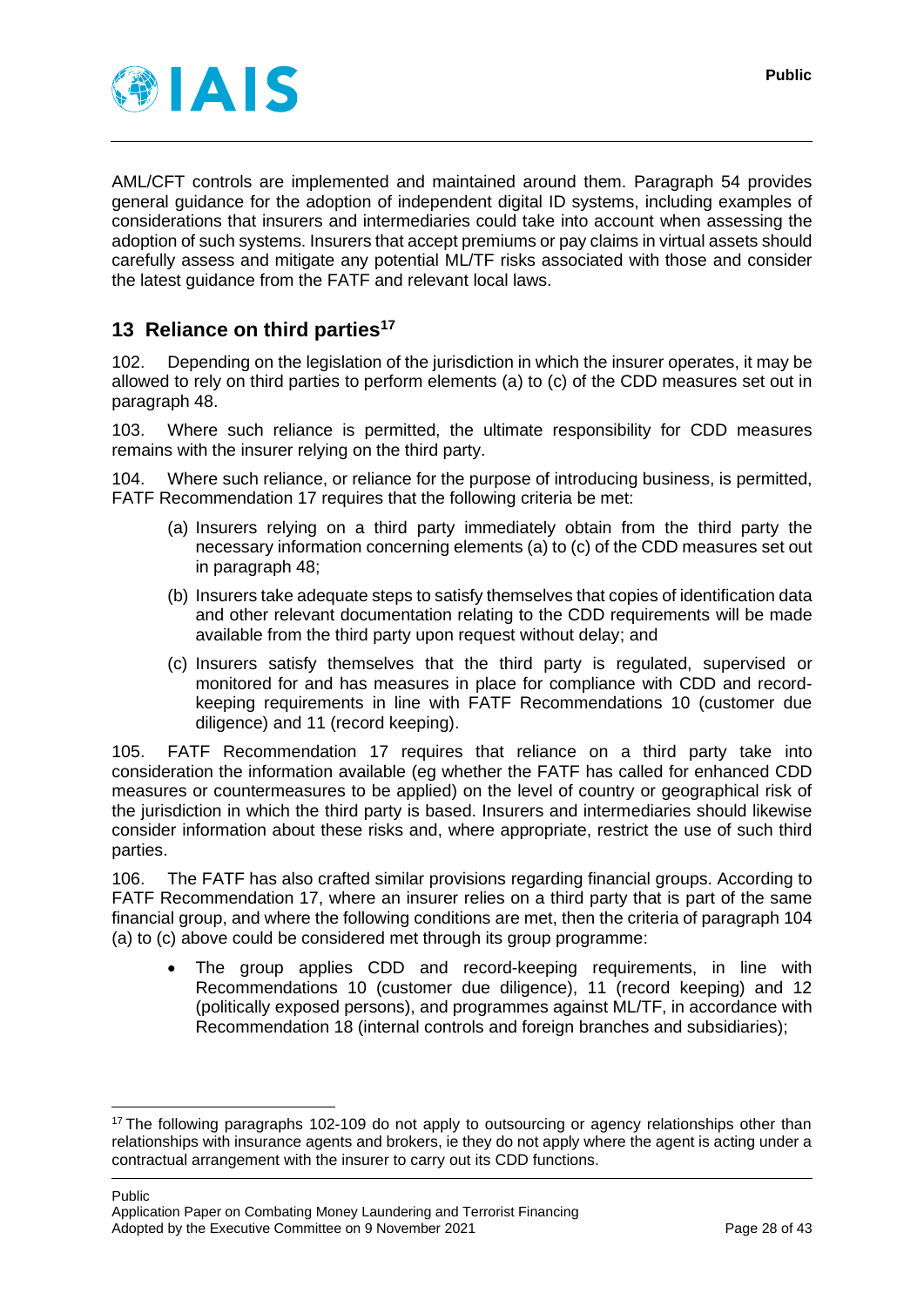

- The implementation of those CDD and record-keeping requirements and AML/CFT programmes is supervised at a group level by a competent authority; and
- Any higher country risk is adequately mitigated by the group's AML/CFT policies.

107. The checks by the insurer do not have to consist of a check of every individual transaction by the intermediary or other third party; however, the insurer should be satisfied that AML/CFT measures are implemented, are operating adequately, are at least equivalent to their own legal and regulatory requirements, and comply with the CDD and record keeping requirements of FATF Recommendations 10 and 11.

108. Insurers should satisfy the above provisions by way of contractual agreement or other documentation with third parties, and by enforcement of the terms. Specific clauses should include commitments by third parties regarding performance of the necessary CDD measures, complete and up-to-date record keeping, granting access to customer files and sending (copies of) files to the insurer upon request within required timeframes and without delay. The agreement could also include other commitments, such as reporting to the FIU and the insurer in the case of a suspicious transaction or attempted suspicious transaction. It is recommended that insurers use application forms to be filled out by customers and third parties that include information on the identification of the customer and the beneficial owner(s), and on third party and PEP determination, as applicable, as well as the method(s) used to verify identity. Insurers should periodically review, in a systematic manner, the quality of customer information gathered and documented, to ensure their requirements continue to be met.

<span id="page-28-1"></span>109. If the insurer has any doubts about the ability of the intermediary or other third party to undertake appropriate due diligence, or about the performance of due diligence responsibilities, it should undertake and complete its own CDD, including verification of identities and other collected information. Insurers should consider terminating relationships with intermediaries and other third parties that do not comply with agreed upon responsibilities or do not provide the requisite information to the insurer in a timely fashion.

110. The extent of the insurer's exposure to the third party should be addressed expressly in the insurer's inherent risk assessment.

111. Consideration should be given to the measures to be taken when insurers outsource part of their AML/CFT function to a third party that is neither regulated nor supervised for AML/CFT. In such case, insurers should include these third parties in their own internal AML/CFT control processes, and monitor their AML/CFT programmes. The insurer remains ultimately responsible for AML/CFT controls in such an outsourcing agreement and should monitor the effective implementation of its various procedures surrounding the application of CDD measures, as well as compliance of the outsourced entity with these procedures.

# <span id="page-28-0"></span>**14 Suspicious transaction reporting**

<span id="page-28-2"></span>112. According to FATF Recommendation 20, if an insurer or intermediary suspects, or has reasonable grounds to suspect, that funds are the proceeds of a criminal activity, or are related to TF, it should report its suspicions promptly to the FIU by means of a STR. All suspicious transactions, including attempted transactions, should be reported regardless of the amount of the transaction. Insurers and intermediaries should also take note of other reporting obligations in their jurisdiction, including those relating to assets frozen or actions taken in compliance with the prohibition requirements of the relevant UNSCRs.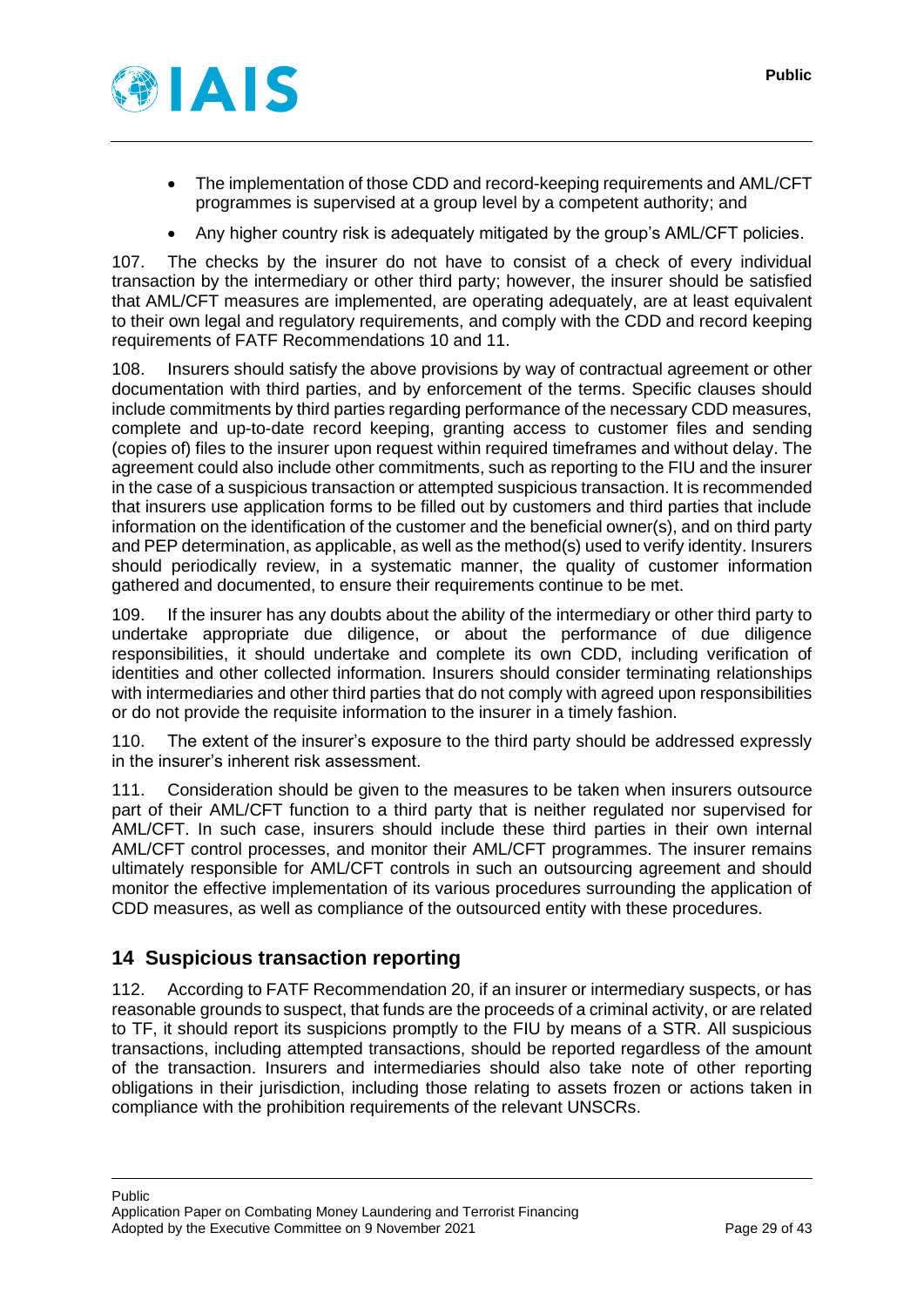

113. When relying on the identification and verification work completed by insurance intermediaries, insurers should ensure that they will receive a copy of the relevant CDD record(s) without delay upon request, in order to facilitate the filing of STRs.

114. An important pre-condition of recognition of a suspicious transaction is for the insurer or intermediary to know enough about the customer and business relationship to recognise that a transaction, or a series of transactions, is unusual. This is facilitated through ongoing CDD and monitoring processes.

115. Suspicious transactions might fall into one or more of the following non-exhaustive examples of categories:

- Any unusual financial activity of the customer in the context of their usual activities;
- Any unusual transaction in the course of some usual financial activity;
- Any unusually linked transactions;
- Any unusual or apparently disadvantageous early redemption of an insurance policy;
- Any unusual employment of an intermediary in the course of some usual transaction or financial activity (eg payment of claims or high commission to an unusual intermediary);
- Any unusual method of payment; and
- Any involvement of any person subject to international sanctions.

116. Verification at the commencement of a business relationship, once begun, should be pursued either to a conclusion or to the point of refusal. If a prospective policyholder does not pursue an application, this may be considered suspicious.

117. FATF Recommendation 21 provides that insurers and intermediaries, their directors, officers and employees (permanent and temporary) should not disclose the fact that a STR is being made or related information is being reported, or has been reported, to the FIU. A risk exists that customers could be unintentionally tipped off when the insurer or intermediary is seeking to perform its CDD obligations in these circumstances. The customer's awareness of a possible STR or investigation could compromise future efforts to investigate the suspect ML/TF operation.

<span id="page-29-1"></span>118. Therefore, if insurers and intermediaries form a suspicion that transactions relate to ML or TF, they should take into account the risk of tipping-off when performing the CDD process. If the insurer or intermediary reasonably believes that performing the CDD process will tip-off the customer or potential customer, it may choose not to pursue that process, and should file a STR. Insurers and intermediaries should ensure that their employees are aware of, and sensitive to, these issues when conducting the CDD process.

## <span id="page-29-0"></span>**15 Internal controls and foreign branches and subsidiaries**

119. According to FATF Recommendation 18, insurers and intermediaries should have in place and implement programmes and systems to prevent ML/TF.

<span id="page-29-2"></span>120. FATF Recommendation 18 requires these programmes to include internal policies, procedures and controls linked to the risk of ML/TF and the size of the business, and which cover: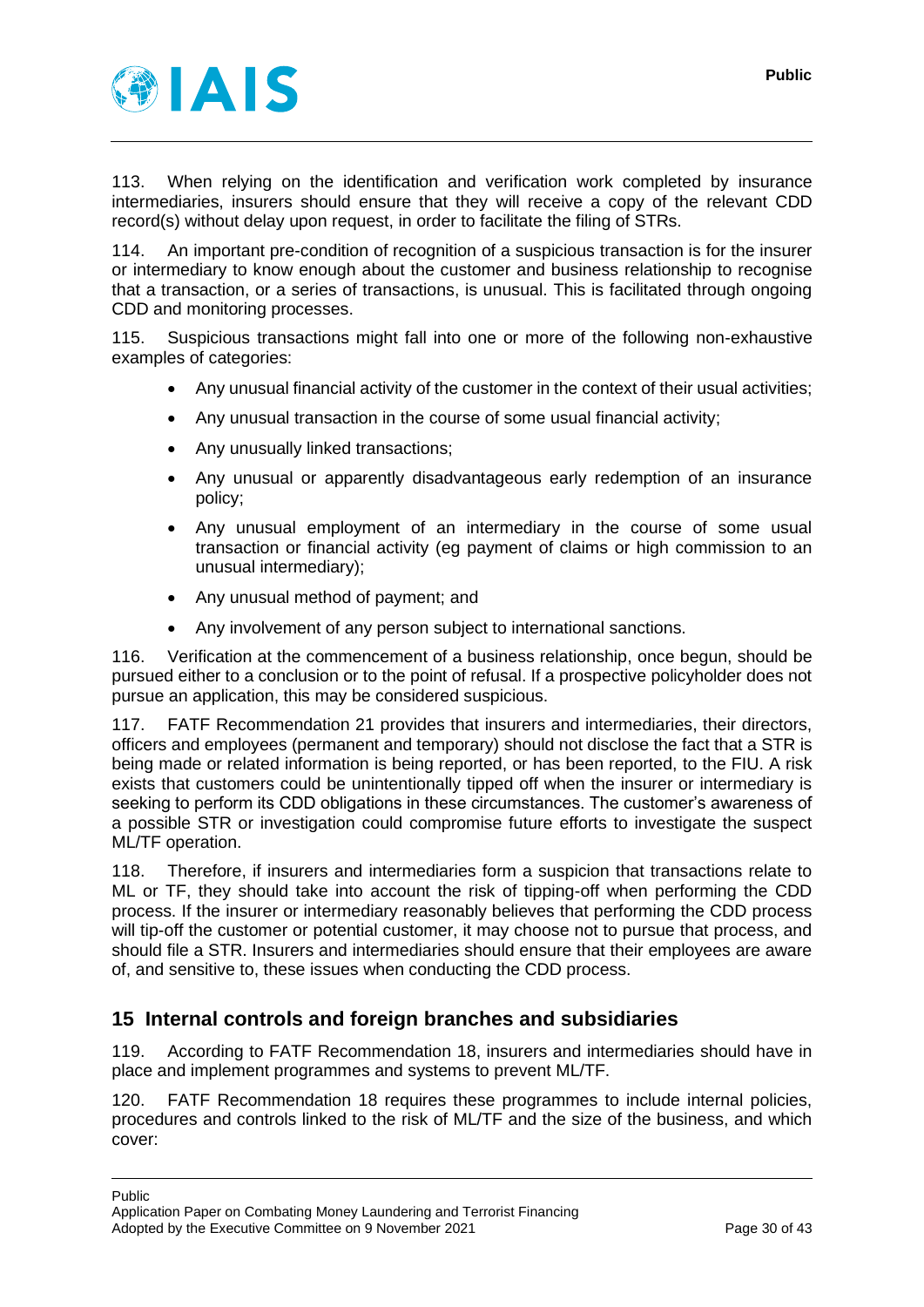

- Appropriate compliance management arrangements, including the appointment of an AML/CFT compliance officer<sup>18</sup> at the management level:
- Adequate screening procedures to ensure high standards when hiring employees;
- An ongoing employee training programme, highlighting employees' responsibilities with respect to AMLT/CFT; and
- An (external or internal) independent audit function to test the AML/CFT system.

121. The training programme could include information on new developments; information on current ML/TF techniques, methods and trends, and a clear explanation of all aspects of AML/CFT laws and obligations and, in particular, requirements concerning CDD and suspicious transaction reporting. Internal audit could include sample testing.

122. Internal policies, procedures and controls could usefully cover all aspects of AML/CFT programmes of insurers and intermediaries, such as:

- CDD;
- Detection of unusual or suspicious transactions and reporting obligations;
- Record keeping and record retention arrangements; and
- Communication of policies, procedures and controls to employees.
- 123. Each programme and system should:
	- Be sufficiently robust to handle the volume of information processed by that insurer or intermediary effectively and efficiently;
	- Constitute an operational, practical and precise approach for dealing with ML/TF risks; and
	- Be adapted to the group, its organisational (eg joint back office) and responsibility structures, and to products and market conditions.

The development of policies, procedures and controls enables the insurer or intermediary to comply with their AML/CFT obligations and to determine the standard of CDD that is suitable for their own organisation.

124. It is important that the Board and senior management of the insurer or intermediary should not only establish and support the development of internal policies, procedures and controls but should also ensure that they are properly implemented and adhered to. Implementation of internal AML/CFT measures should constitute a relevant priority for insurers and intermediaries. In addition, the Board and senior management of an insurer or intermediary should be kept regularly informed of all significant matters relating to AML/CFT measures and whether the insurer or intermediary is suspected of being used to launder

<sup>&</sup>lt;sup>18</sup> The term "compliance officer" may in some jurisdictions be referred to as the money laundering reporting officer or chief anti-money laundering officer, or similar. The compliance officer would have responsibility for ongoing monitoring of the fulfilment of AML/CFT duties by the insurer or intermediary, and act as the contact point regarding AML/CFT issues, both internal and external, including reporting suspicious transactions. To carry out these responsibilities effectively the compliance officer should have sufficient resources. The compliance officer would also need to be sufficiently independent from other business functions to ensure that AML/CFT concerns are raised with and addressed objectively by the insurer's or intermediary's Board.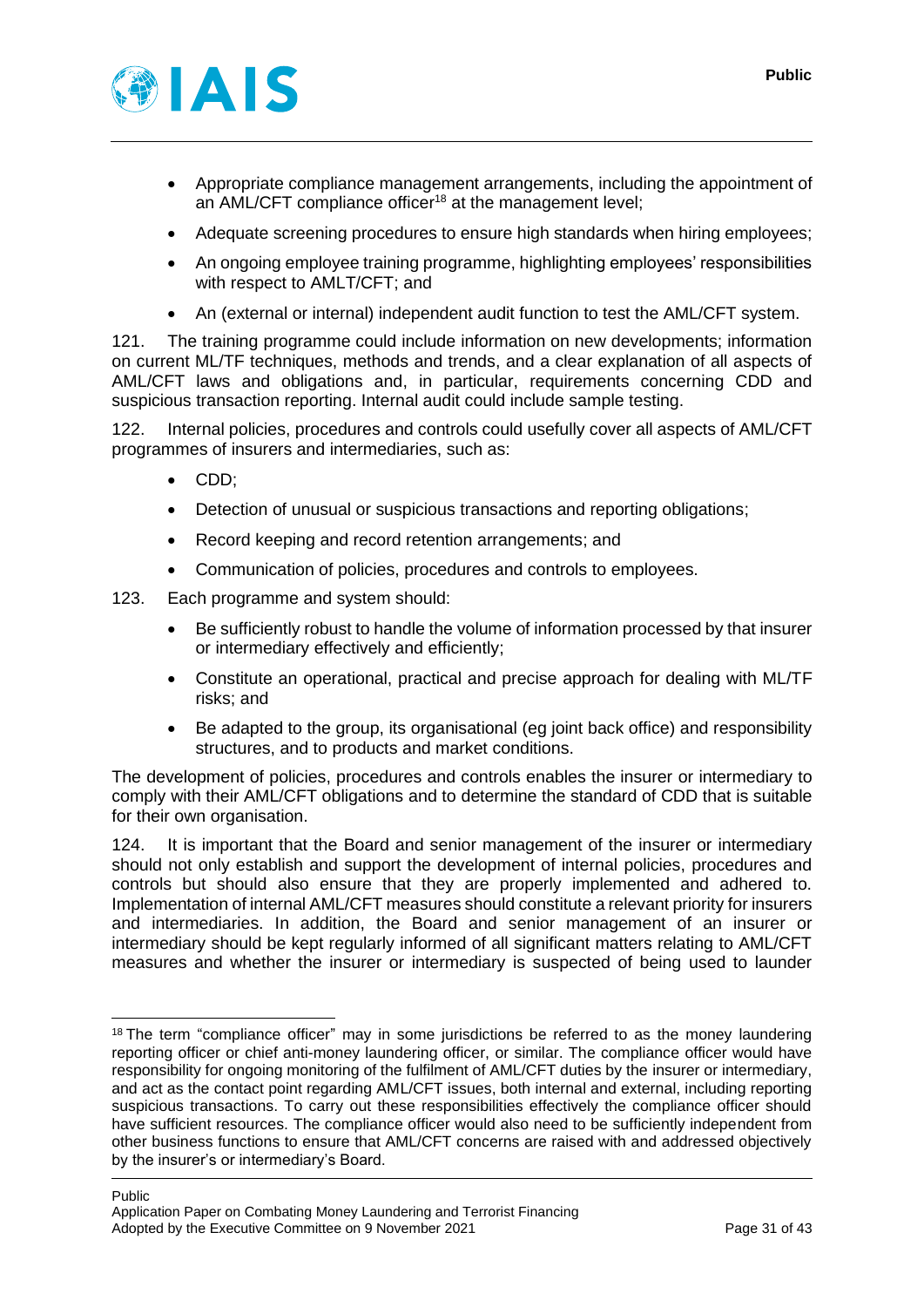

money or to finance terrorism. This information should be used to evaluate the effectiveness of the programmes and to take appropriate action.

125. The compliance officer should be well versed in the different types of products and transactions which the institution handles and which may give rise to opportunities for ML/TF. On receipt of a report from a member of staff concerning a suspicious customer or transaction, the compliance officer should determine whether the information contained in such a report supports the suspicion. The compliance officer should have sufficient independence and resources to investigate and verify the details in order to determine whether the insurer or intermediary should submit a report to the FIU. The compliance officer should keep adequate records of all such reports and investigations, including a register of all reports to the FIU and a separate register of all reports submitted by staff (see also paragraphs [112](#page-28-2)[-118](#page-29-1) for suspicious transaction reporting).<sup>19</sup>

126. Where the compliance officer delegates part of the role to other staff for the purpose of efficient execution, the ultimate responsibility for ongoing monitoring of the fulfilment of AML/CFT duties should still lie with the compliance officer. In this respect, the compliance officer should establish that the delegated staff are appropriately supervised and required to report to the compliance officer in an appropriate and timely manner.

127. Insurers and intermediaries should ensure that:

- There is a clear procedure for staff to report suspicions of ML/TF without delay to the compliance officer or to a person specifically designated for this purpose;
- There is a clear procedure for investigating and reporting suspicions of ML/TF without delay to the FIU; and
- All staff knows to whom their suspicions should be reported.

Some jurisdictions require that a specified compliance officer (for example a Money Laundering Reporting Officer) be responsible for reporting all suspicions reported to him/her via internal procedures.

128. According to FATF Recommendation 18, insurers and intermediaries should implement group-wide programmes against ML/TF, which should be applicable, and appropriate, to all branches and majority-owned subsidiaries of the financial group. These should include the measures set out in criterion 18.1 of the FATF Methodology (see paragraph [120\)](#page-29-2), and also:

- Policies and procedures for sharing information required for the purposes of CDD and ML/TF risk management;
- The provision, at group-level compliance, audit and/or AML/CFT functions of customer, account and transaction information from branches and subsidiaries when necessary for AML/CFT purposes; and
- Adequate safeguards on the confidentiality and use of information exchanged.

129. Depending on the circumstances and local legal requirements, the parent company should perform a consolidated risk assessment for the entire group, taking into account the geographic situations of each relevant life insurance entity and, if any, the legal obstacles preventing foreign entities from applying AML/CFT group-wide procedure including exchange

Public

<sup>&</sup>lt;sup>19</sup> Including agency and temporary staff.

Application Paper on Combating Money Laundering and Terrorist Financing Adopted by the Executive Committee on 9 November 2021 Page 32 of 43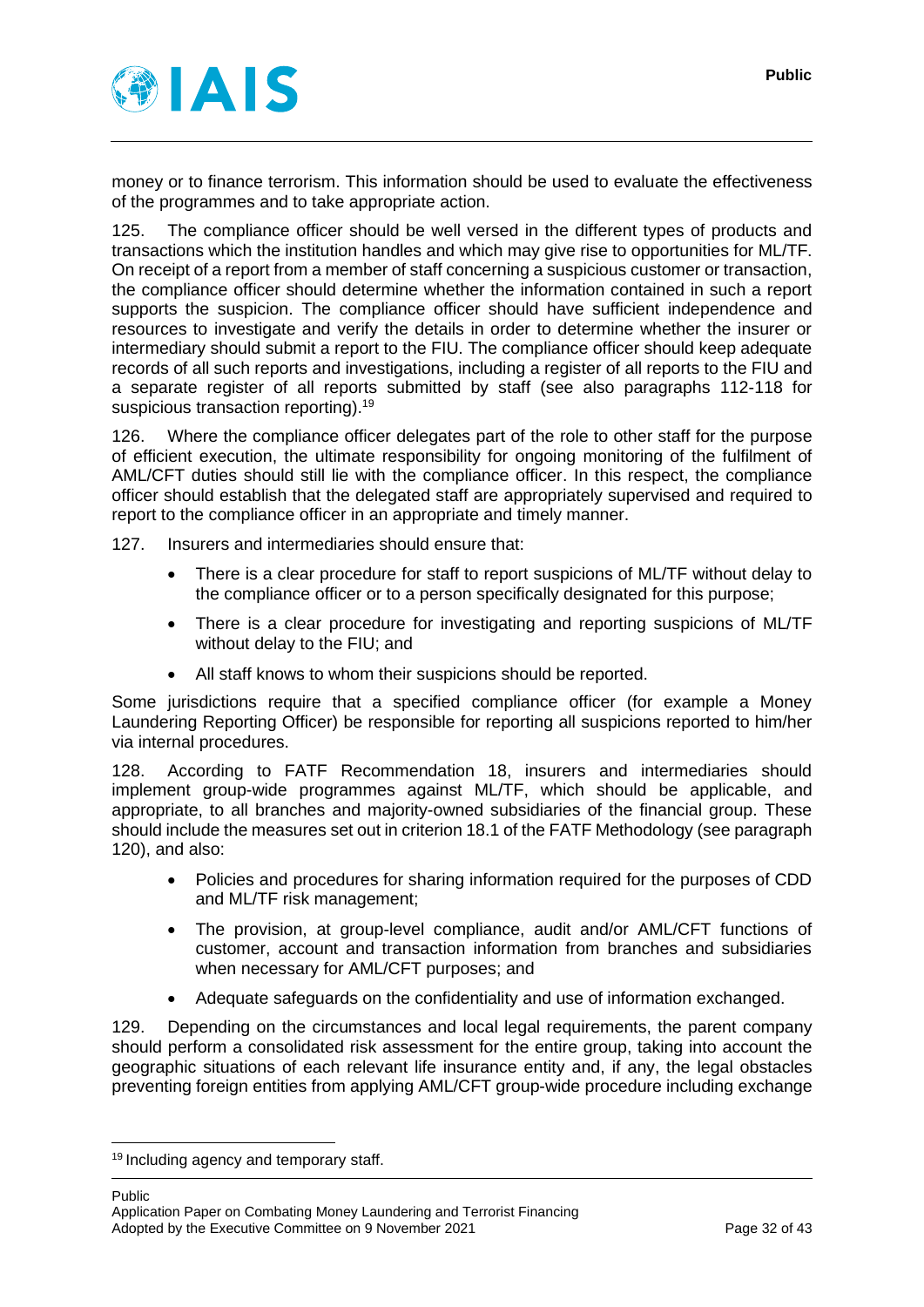

of information within the group. This will help to ensure that there is adequate oversight and consistent mitigating measures among all relevant entities of the group.

130. According to FATF Recommendation 18, in the case of foreign operations, where the minimum AML/CFT requirements of the host country are less strict than those of the home country, insurers and intermediaries should ensure that their branches and majority owned subsidiaries implement the AML/CFT requirements of the home country to the extent that local (ie host country) laws and regulations permit. Insurers and intermediaries should pay particular attention that this principle is observed with respect to their branches and subsidiaries in jurisdictions identified as higher risk countries by the FATF. Where local applicable laws and regulations prohibit this implementation, or where the host country otherwise does not permit the proper implementation of AML/CFT measures consistent with home country requirements, insurers and intermediaries should apply appropriate additional measures to manage the ML/TF risks and inform the supervisor in the jurisdiction of the parent institution that they cannot apply the group-level AML/CFT programmes and FATF Recommendations for this reason.

131. It is recommended that insurers, intermediaries and other financial institutions exchange information both on trends and risks in general and on concrete cases, subject to their obligations concerning privacy and data protection. The IAIS encourages trade associations to promote and/or facilitate this exchange of information.

132. Internal controls should include an (external or internal) independent audit function to periodically examine all aspects of the AML/CFT system. It is also important that, if applicable, the auditor has direct access and reports directly to management and the Board.

# <span id="page-32-0"></span>**16 Screening and training of staff**

133. In order to meet FATF Recommendation 18, staff should have the level of competence necessary for performing their duties. Insurers and intermediaries should ascertain whether they have the appropriate ability and integrity to conduct insurance activities, taking into account potential conflicts of interests and other relevant factors.

134. Insurers and intermediaries should identify the key staff within their organisation with respect to managing AML/CFT risks and define fit and proper requirements which these key staff should possess. Paragraphs [139](#page-33-0) to [143](#page-33-1) provide a description of relevant positions.

135. The responsibility for initial and ongoing assessment of the fitness and propriety of staff lies with the insurer or intermediary. Procedures concerning the assessment of whether staff meet the fit and proper requirements should include the following:

- Verification of the identity of the person involved; and
- Verification of whether the information and references provided by the employee are correct and complete.

136. Decisions regarding the employment of key staff should be based on a well-founded judgement as to whether they meet the fit and proper requirements.

137. Insurers and intermediaries should keep records on the identification data obtained on key staff. The records should demonstrate the due diligence performed in relation to the fit and proper requirements.

138. Consistent with FATF Recommendation 18, the staff of insurers and intermediaries should receive initial and ongoing training on relevant AML/CFT legislation, regulations and guidance and the insurers' own AML/CFT policies and procedures. Such training and the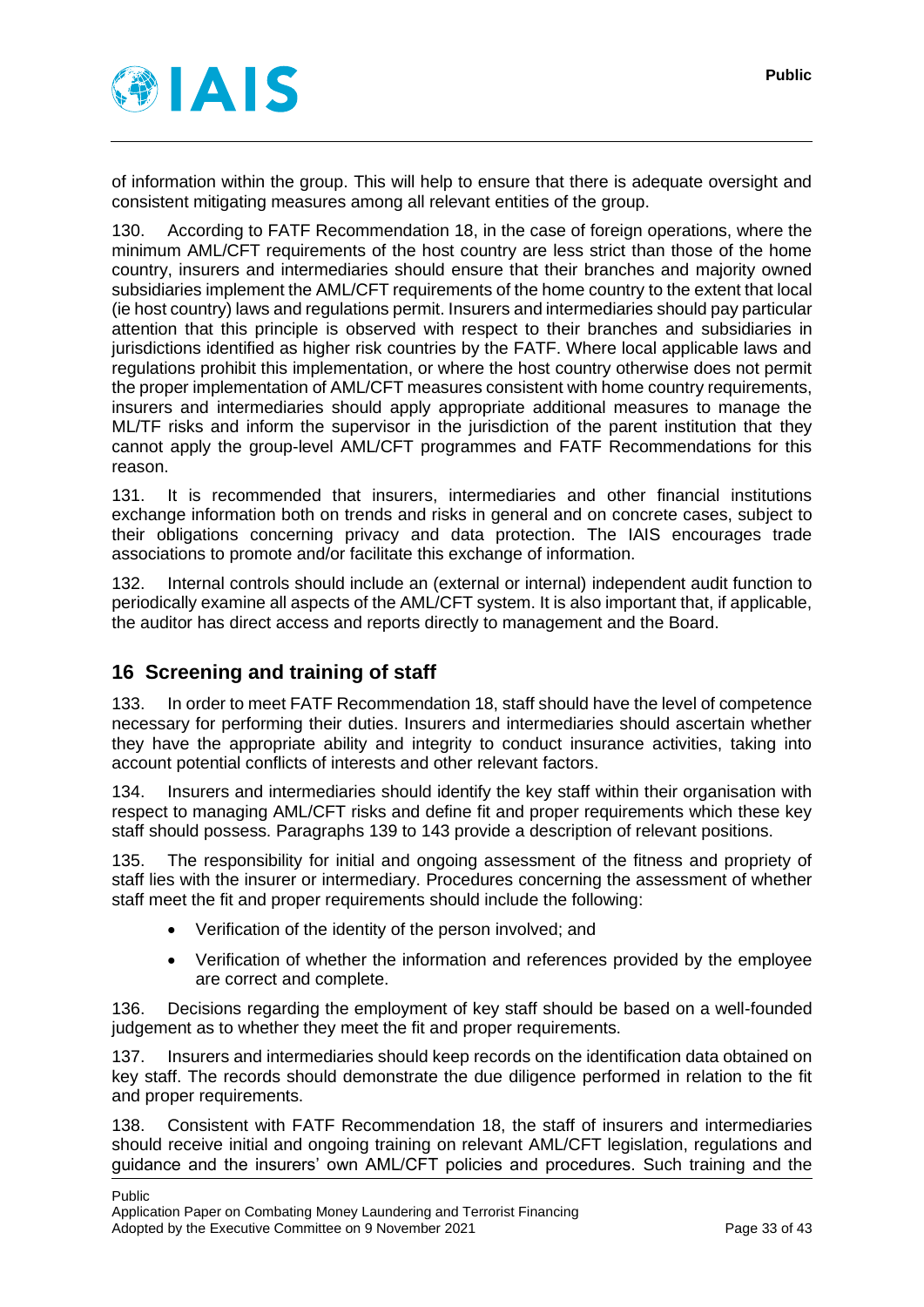

criteria for determining who should be trained should be appropriate given the risk of ML/TF and the size of the business. Although each insurer and intermediary should decide for itself how to meet the need to train members of staff in accordance with its particular legal, regulatory and commercial requirements, the programme would be expected to include at minimum:

- A description of the nature and processes of ML/TF, including new developments and current ML/TF techniques, methods and trends;
- A general explanation of the underlying legal obligations contained in the relevant laws, regulations and guidance; and
- A general explanation of the insurer's AML/CFT policy and systems, with particular emphasis on verification, the recognition of suspicious customers/transactions and the need to report suspicions to the compliance officer.

<span id="page-33-0"></span>139. Employees who, due to their assigned work, need more specific training can be divided into two categories.

140. The first category of employees is those staff who deal with:

- New business and the acceptance either directly or via intermediaries of new policyholders, such as salespersons;
- The settlement of claims; and
- The collection of premiums or payments of claims.

141. Employees need to be made aware of their legal responsibilities, the AML/CFT and all other relevant policies and procedures of the insurer or intermediary. They need to be aware, in particular, of customer acceptance policies, the requirements of verification and records, as well as the need to recognise and report suspicious customers/transactions and any suspicion of TF. They also need to be aware that suspicions should be reported to the compliance officer or their designate in accordance with AML/CFT policies and procedures.

142. A higher level of instruction covering all aspects of AML/CFT policy and procedure should be provided to the second category of staff, including directors and senior management, responsible for supervising or managing staff and for auditing the system. This training should include:

- Responsibility regarding AML/CFT policies and procedures;
- Relevant laws, regulations and guidance including the offences and penalties arising from breaches of requirements;
- Procedures relating to the service of production and restraint orders (to stop writing business);
- Internal reporting procedures; and
- Requirements for CDD verification and record keeping.

<span id="page-33-1"></span>143. In addition to the training mentioned in previous paragraphs, the compliance officer should receive in-depth training concerning all aspects of relevant legislation and guidance on AML/CFT policies and procedures. The compliance officer should have adequate skills and resources and will require extensive initial and continuing instruction on the validation and reporting of suspicious customers/transactions and freezing assets in accordance with relevant legislation.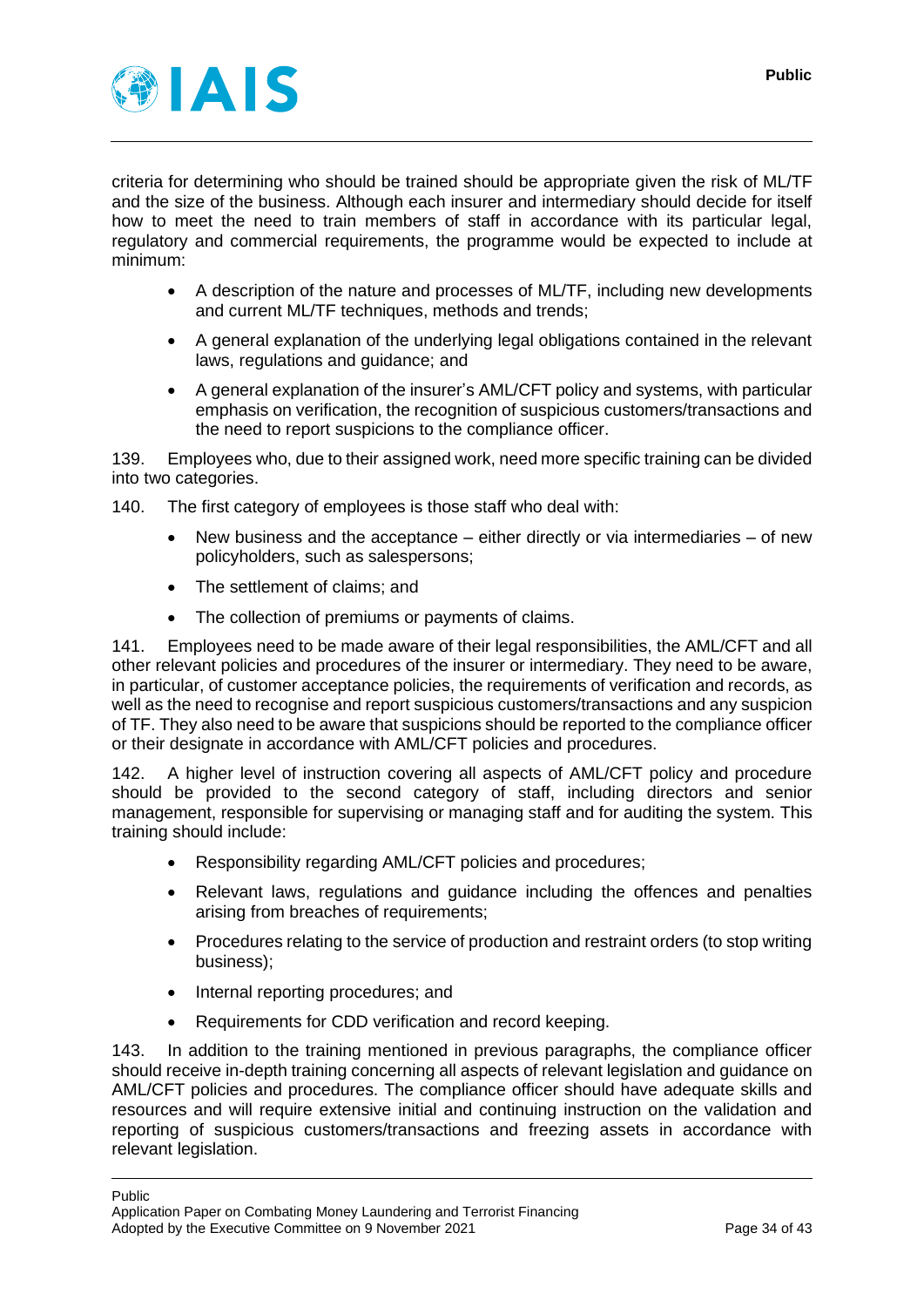



## <span id="page-34-0"></span>**17 Record keeping and retention**

<span id="page-34-1"></span>144. Consistent with FATF Recommendation 11, insurers and intermediaries should maintain records of identification data and other records obtained through CDD measures, and retain them for at least five years following the end of a business relationship (or longer if requested by a competent authority in specific cases and upon proper authority). Records include customer, policy or other account files, business correspondence and the results of any analysis undertaken (eg inquiries to establish the background and purpose of complex, unusual or large transactions). This would include information on the risk profile of each customer and/or beneficial owner and the data obtained through the CDD process, such as the customer's (and beneficiary's) name, address (or other identifying information normally recorded by the intermediary), the nature and date of the transaction, the type and amount of currency involved, the type and identifying number of any account involved in the transaction, and official identification documents (such as passports, identity cards or similar documents). For insurers and intermediaries, this implies that the prescribed period for keeping relevant records is at least five years after the expiration of policies.

145. Insurers and intermediaries should also maintain all necessary records on transactions, both domestic and international, for at least five years after completion of the transaction (or longer if requested by a competent authority in specific cases and upon proper authority). This requirement applies regardless of whether the business relationship is ongoing or has ended. Transaction records must be sufficient to permit reconstruction of individual transactions (including the amount and types of currency involved, if any) so as to provide, if necessary, evidence for prosecution of criminal activity.

146. Insurers and intermediaries should ensure that they have adequate procedures:

- To access initial proposal documentation including, where these are completed, the customer financial assessment, customer needs analysis, copies of regulatory documentation, details of the payment method, illustration of benefits, and copies of documentation in support of verification by the insurer;
- To access all post-sale records associated with the maintenance of the contract, up to and including maturity of the contract; and
- To access details of the maturity processing and/or claims settlement including completed "discharge documentation".

<span id="page-34-2"></span>147. All customer identification data, other CDD information, transaction records and other relevant information should be available in a timely fashion to the AML/CFT compliance officer and other appropriate staff. Such data and information should also be readily available to appropriately entitled domestic competent authorities.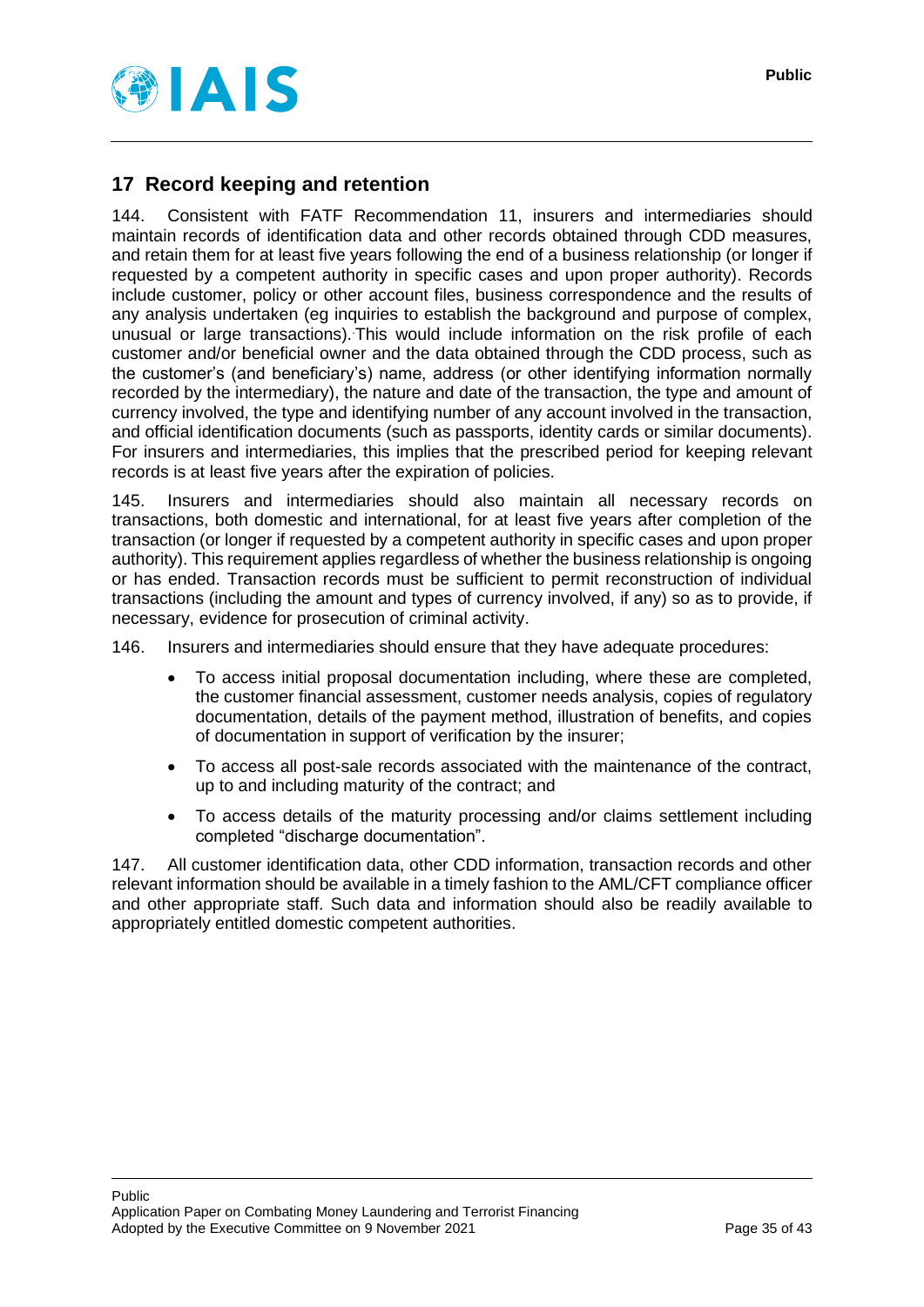

#### <span id="page-35-0"></span>Annex 1: **Money Laundering Case Studies**

*While the case studies in Annex 1, contributed from the IAIS Membership, are illustrative and may assist in understanding how ML can occur in the insurance sector, they are not necessarily exhaustive nor are they intended to imply that such cases are common. To the extent some case studies involve non-life business, they are offered for illustrations that may be helpful in the context of life insurance, to which this application paper applies.*

#### Case study 1. Early cancellation, insider collusion.

Mrs T (teacher) from country A, entered into a life insurance policy with a small initial premium being paid. The transaction was arranged by Mr B who was the agent of insurance company C and a cousin of Mrs T. Two days later, company C made a payment of an additional premium, in excess of €540,000, on behalf of Mrs T. After one month, Mrs T cancelled her policy and transferred the refund of contributions to three different accounts:

- a) Mr MD (Managing Director of Company C)  $\epsilon$ 240,000;
- b) Mrs N (niece of Mr MD)  $€150,000$ ; and
- c) Mr U €150,000.

All of them subsequently transferred the money onwards to other accounts in different banks. Following an investigation it appeared that the money being laundered was linked to fuel smuggling. The FIU ordered the accounts to be blocked and the case was forwarded to the public prosecutor.

#### Case study 2. High premium, early cancellation.

A single premium on a life policy, totalling more than €500,000 was paid on behalf of Mr A by Mr A's employer, who was a related person. Half of the amount was withdrawn by Mr A within a month of paying the premium. A request for withdrawing the balance of the amount was filed at the same time.

Following a report to the FIU subsequent checks revealed that Mr A had a criminal record and was involved in pending legal proceedings. It also appeared that Mr A was allegedly involved in drug dealing and assassinations. Following further investigation and collection of information, including tax records, and movements of funds on Mr A's accounts the relevant information was forwarded to law enforcement agencies.

#### Case study 3. High premium, false pretences for structured withdrawals.

A life insurance policy with a very high single premium included a clause for partial redemption, at the customer's request, at the end of each year. The customer claimed that the purpose of the clause was to repay the interest on a loan with a duration of 10 years, intended to facilitate the building of a warehouse. The insurer reported a suspicion to the local FIU because of the high premium and because the customer refused to name the bank where he had taken up the loan. After careful examination by the FIU, it turned out that the customer was known to the police as he had committed financial fraud. It appears that the customer had tried to launder money by means of a life insurance product.

Public Application Paper on Combating Money Laundering and Terrorist Financing Adopted by the Executive Committee on 9 November 2021 Page 36 of 43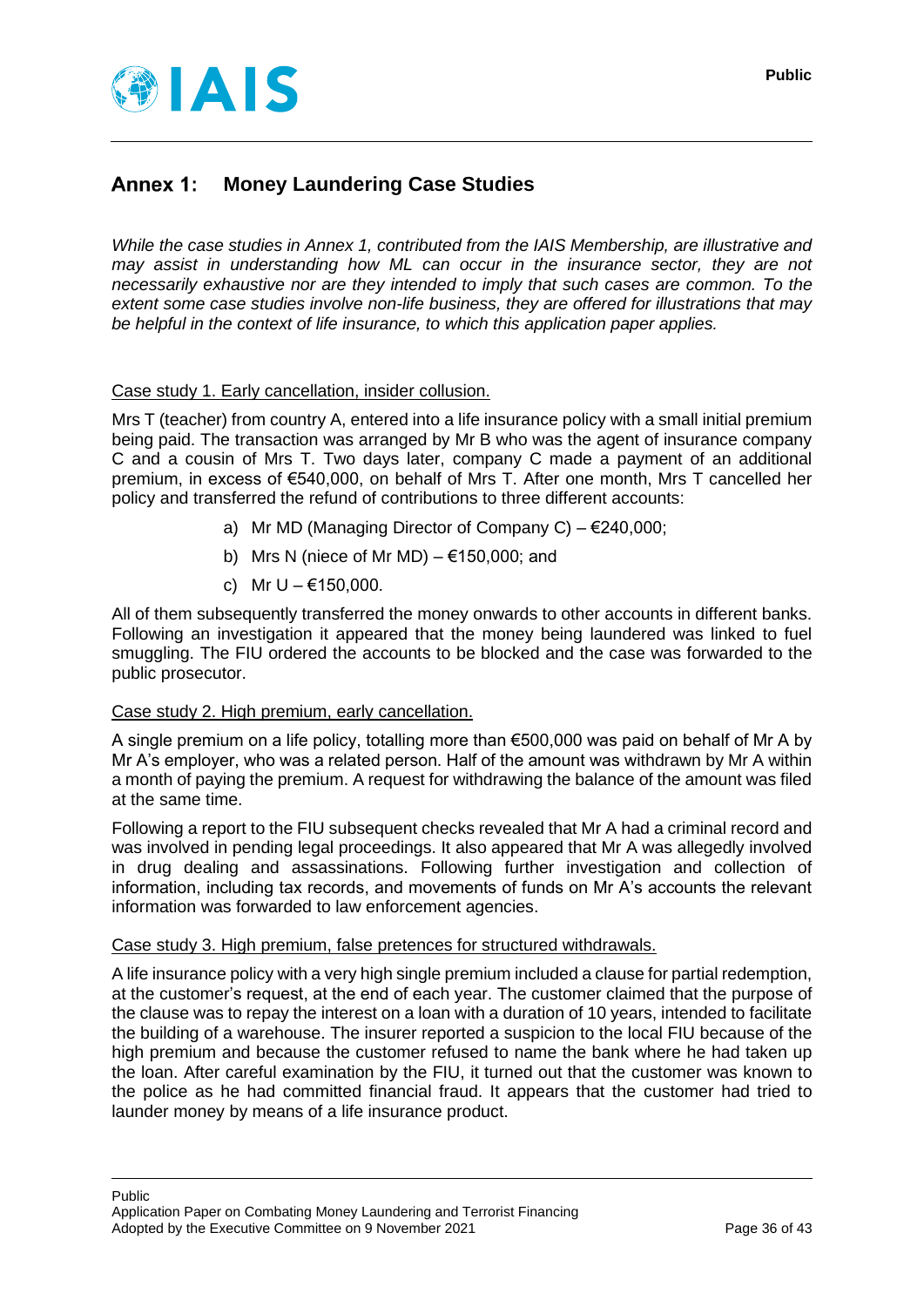

Case study 4. Foreign policyholders, source of wealth.

An insurance company filed a report of suspicion concerning two foreign individuals each of whom bought a single premium life insurance contract. The premiums were very high. The investigation by the FIU showed that the premiums for these insurance policies were paid through the current accounts of the two customers, while payments to the accounts consisted of cash deposits the origin of which was unknown. Moreover, the accounts were only used for payment for the insurance policy and the account holders had already been the subject of a report on illegal drug trafficking. According to the police reports, the individuals were members of a network responsible for trafficking drugs from Latin America to Western Europe. The insurance company reported suspicion of potential ML on the basis of several factors, namely that the policyholders did not have an official address in the country where they wanted to buy the policy, they were not exercising any professional activity in that country, and they could not explain the origin of the money. This case is currently subject to legal proceedings.

#### Case study 5. Source of wealth.

Mr A, who claimed to be a 25 year old garage owner, bought a life insurance policy with a high single premium in relation to his age. The policy was issued for a duration of 10 years with Mr A being the beneficiary if alive and Mrs B being the beneficiary in the case of the death of Mr A during the 10 year duration of the policy (Mrs B being the grandmother of Mr A). The insurance company reported the case to the FIU. Research by the FIU showed that Mr A did not own a garage but had been involved in drug trafficking. The FIU forwarded its report to the department of justice, which dealt with cases of drug trafficking.

#### Case study 6. Early cancellation.

A couple in their twenties purchased several single premium life insurance contracts with the same insurance company. A little later they requested an early repayment of these policies in cash. This, combined with the young age of the insured, attracted the attention of the insurance company. The FIU found that both policyholders had convictions and were the subjects of a drug investigation. The file was referred to the criminal court.

#### Case study 7. Early cancellation, payout to third party.

A policyholder living abroad bought a life insurance policy and, soon afterwards, requested early surrender of the policy. This early surrender resulted in high costs for the policyholder. Afterwards, the policyholder made a request by fax to transfer the money to an account of another person living abroad. The insurer contacted the FIU, which, in light of the urgency of the situation, requested that the transaction should be postponed for 24 hours. This gave the FIU time to collect data, which indicated that the policyholder had been convicted for illegal public attraction of savings. The case has been transferred to the justice department for further investigation.

#### Case study 8. Source of wealth.

Two life insurance policies were bought for a large amount in the names of Mr X and Mr Y. The payments were made by cheque, originating from the account of a European investment company. Both polices were used as security for a mortgage loan with a company that specialised in leasing. As the beneficiaries were not the policyholders and in light of the unusual financing being provided by a leasing company, the insurer contacted the investment company in order to understand the origin of the money that had been deposited in the account. It appeared that the money was deposited with the company in cash by random customers. Following the disclosure of suspicion by the insurance company it became evident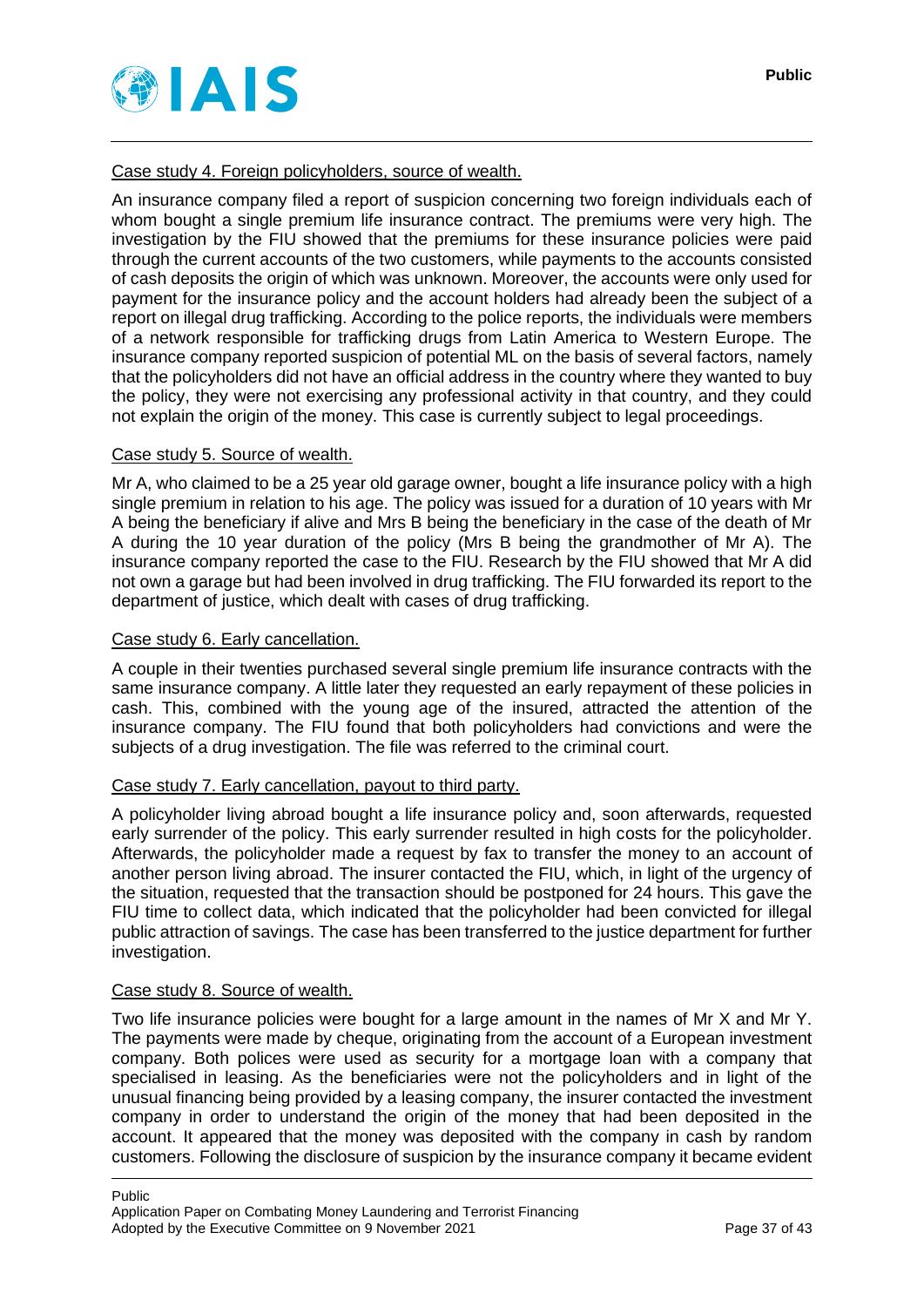

that Mr X and Mr Y were known by the customs authorities for the illegal importation and exportation of cars.

#### Case study 9. Early cancellation, source of wealth.

A 34 year old car dealer received a loan through a broker of a life insurance company to purchase a house. He invested around 25% of the loan in a single-premium life insurance policy. He later surrendered the policy early to pay back the loan (capital and interest), making up the shortfall through other funds. The use of a substantial proportion of the loan to purchase a policy combined with the unexpectedly early repayment of the loan led to the FIU being contacted. The FIU's investigation revealed that the policyholder was known for stealing and receiving stolen cars. Moreover, he had used false documents to prove the sources of his income and wealth.

#### Case study 10. Adverse media for existing customer.

A life insurance company was contacted by a financial adviser calling on behalf of a customer who had taken out a policy. The customer had recently been convicted of fraud and wished to ascertain whether such a conviction would compromise the policy's terms and conditions. The conviction did not pose a problem for the continuation of the policy. However the disclosure of fraud prompted an internal review. Active investment policies were identified and a media article was found, which stated that the customer had been part of a gang involved in a  $\epsilon$ 6 million tax fraud and subsequent ML offences. A suspicious activity report was submitted to the FIU. Following dissemination of the intelligence by the FIU, the tax authority advised the insurance company that its report provided useful information, allowing a case for confiscation of assets to be made.

#### Case study 11. Source of funds.

A life insurance company received a payment of €25,000 for an existing customer via an "over the counter" transaction. When the money was received, enquiries were made by the company as to where the money had come from. It transpired that the money had been deposited in cash at a bank in order to pay premiums to the insurance company. The receiving bank had not asked questions when the cash was received. However, the life insurance company considered the transaction to be suspicious in light of the amount, the fact that it had not received such a payment from the customer before and that it contradicted confirmations provided by the customer as to how payments would be made, and the absence of reasonable responses by the customer to questions by the insurance company. Consequently, a suspicious activity report was made to the FIU.

#### Case study 12. Foreign PEP.

A financial adviser approached a life insurance company in order to make a pre-application enquiry on behalf of a potential customer to PEP classifications and other issues. The potential applicant was married to a former president of a developing country who was in self-imposed exile due to outstanding criminal matters. The spouse was seeking a whole life product in order to protect her tax liabilities. However, the husband was implicated in a multi-million dollar theft of public state money. The business was rejected and a report made to the FIU.

#### Case study 13. Source of funds, complex scheme.

A company director from Company W, Mr H set up a ML scheme involving two companies, each one established under different legal systems. Both of the entities were to provide financial services and providing financial guarantees for which he would act as director. These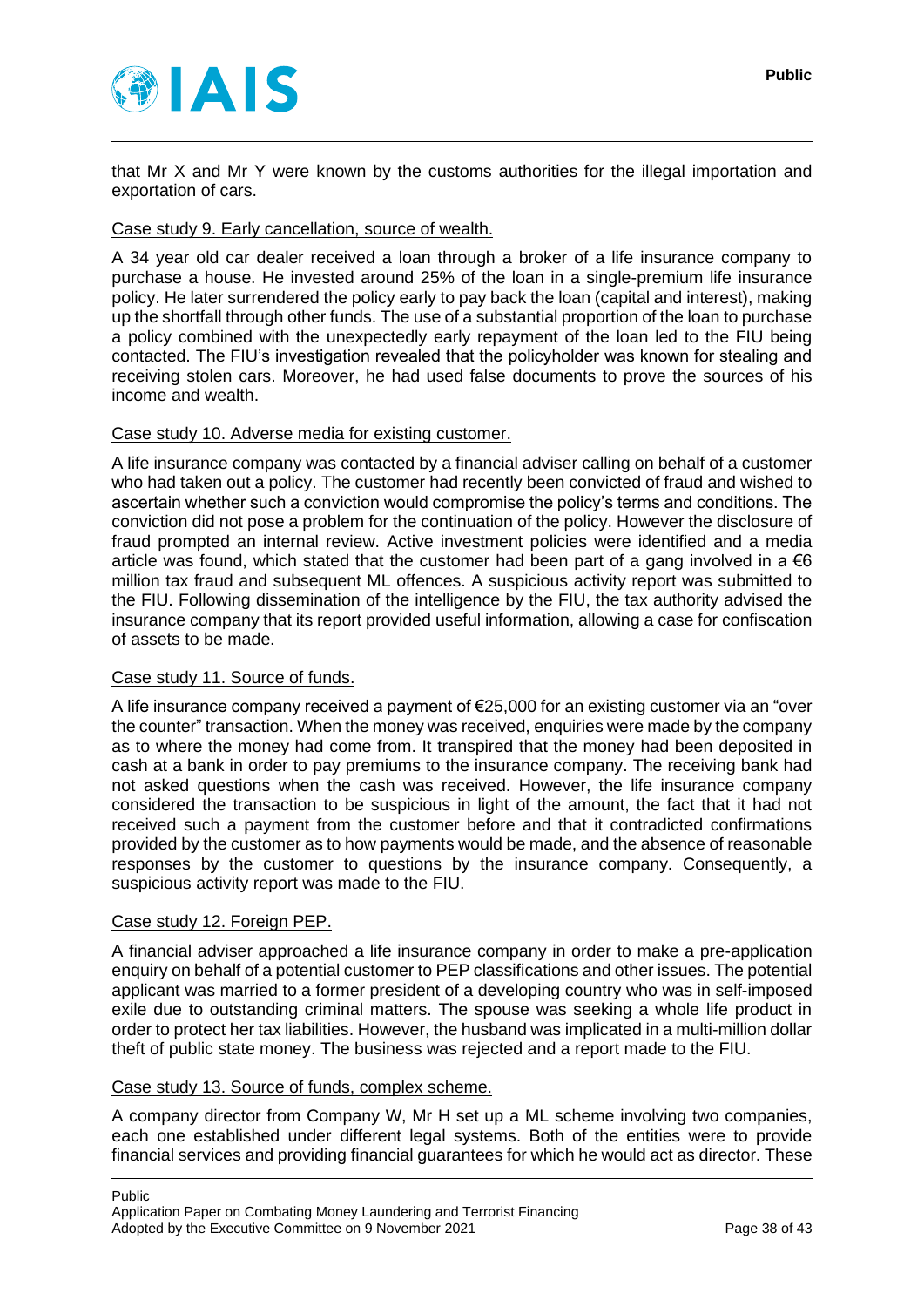

companies wired the sum of USD1.1 million to the accounts of Mr H in Country S. It is likely that the funds originated in some sort of criminal activity and had already been introduced in some way into the financial system. Mr H also received transfers from Country C. Funds were transferred from one account to another (several types of accounts were involved, including both current and savings accounts). Through one of these transfers the funds were transferred to Country U from a current account in order to make payments on life insurance policies. The investment in these policies was the main mechanism in the scheme for laundering the funds. The premiums paid for the life insurance policies in Country U amounted to some USD1.2 million and represented the last step in the laundering operation.

#### Case study 14. Source of funds.

A husband and wife took out a life insurance policy each in their own name with annual premiums. In the event of the death of one of the spouses, the other spouse would become the beneficiary of the insurance. The holder of the account through which the premiums had been paid was found not to be the policyholders but a company abroad of which they were directors. However, this was a life insurance policy taken out privately by the couple and not by the company. Investigation revealed that the scenario set up had been intended to conceal the illicit origin of the funds which originated from serious and organised tax fraud for which the couple involved was known.

#### Case study 15. Inappropriate beneficiary.

A mayor concluded a unit-linked life insurance contract as the representative of the municipality. He was named as the insured person and the insurance fee was taken directly from the budget of the municipality. In case of expiry of the contract, the municipality would have been the beneficiary. However, a notification was submitted to the insurance company after the expiry of the contract, assigning the mayor as the new beneficiary of the insurance policy, and requested the payment to be fulfilled on his private bank account following the expiry of the contract. The insurance company submitted a STR to inform the FIU.

#### Case study 16. Employee / Agent fraud, source of funds.

Misled by an agent of an insurance company, customers deposited large cash payments to the bank account of an insurance company in favour of the insurance policy of the daughter of the agent. The source of these cash payments was a large amount of winning derived from foreign gambling. Certainly, the customers believed that they deposited the cash in favour of their own insurance policies. Then, after numerous claims of partial redeems sent to the insurance company, the agent finally repurchased the unit-linked insurance policy of her daughter.

#### Case study 17. Source of funds.

The deputy mayor of a medium-sized town was in charge of social care and of the elderly. He received, in three months,  $\epsilon$  1 million transferred from the account of an advisor society and  $\epsilon$ 0.6 million from the account of a real estate society (of which he later became a shareholder) to build a retirement home. After having justified the inflows of funds by producing invoices, the elected representative used part of the funds to build a life insurance portfolio and invest in a private real estate purchase. The case was reported to the FIU.

#### Case study 18. Source of funds.

After an investigation, the chairman of a private elementary school was sued by the prosecutor and was judged guilty because he had misused the miscellaneous fees (for tutor classes,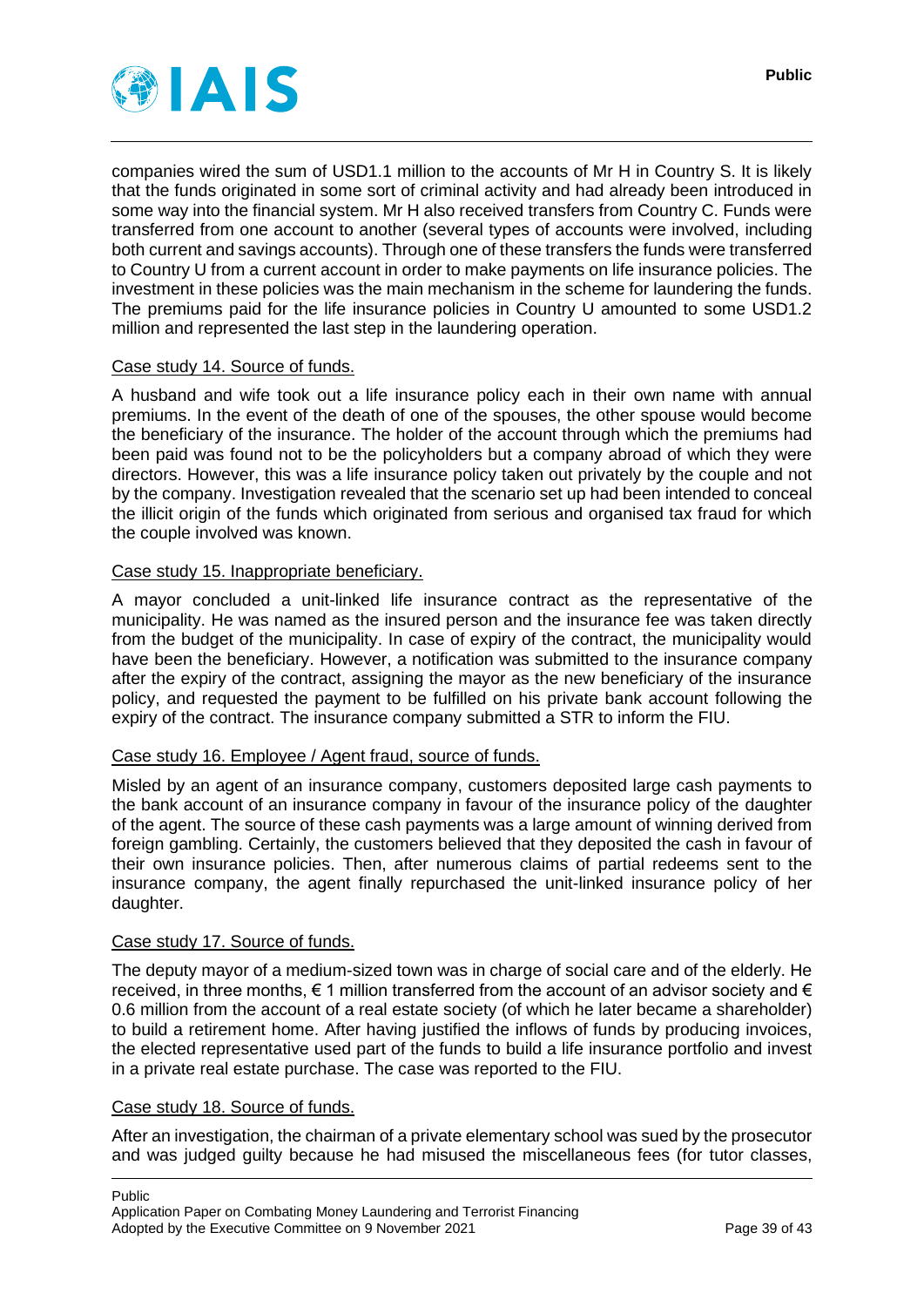

comprehensive activities, bilingual classes, etc.) the school received from students. Such fees were not precisely recorded in the school's financial report or the income statement required by the authorities. Having realized that the fees paid by students were deposited in a bank account that belonged to school, the chairman instructed the school's accountant to withdraw the cash in order to hand over to him. A part of the illegal income was used to pay for the premium fee of 15 insurance policies held by him, his wife, and son. Another portion of the illegal income was spent on purchasing properties, stocks, vehicles, trust funds, and long-term deposits. The rest amount of the illegal income was hidden in a safe-deposit box.

#### Case study 19. Intermediary collusion.

A person (later arrested for drug trafficking) made a financial investment (life insurance) of USD 250,000 by means of an insurance broker. He acted as follows. He contacted an insurance broker and delivered a total amount of USD 250,000 in three cash instalments. The insurance broker did not report the delivery of that amount and deposited the three instalments in the bank. These actions raised no suspicion at the bank since the insurance broker was known to them as being connected to the insurance branch. The insurance broker delivered, afterwards, to the insurance company responsible for making the financial investment, three cheques from a bank account under his name, totalling USD 250,000, thus avoiding raising suspicions with the insurance company.

#### Case study 20. Intermediary collusion, payout to third party.

Customers in several countries used the services of an intermediary to purchase insurance policies. Identification was taken from the customer by way of an ID card, but these details were unable to be clarified by the providing institution locally, which was reliant on the intermediary doing due diligence checks. The policy was put in place and the relevant payments were made by the intermediary to the local institution. Then, after a couple of months had elapsed, the institution would receive notification from the customer stating that there was now a change in circumstances, and they would have to close the policy suffering the losses but coming away with a clean cheque from the institution. On other occasions the policy would be left to run for a couple of years before being closed with the request that the payment be made to a third party. This was often paid with the receiving institution, if local, not querying the payment as it had come from another reputable local institution.

#### Case study 21. Employee / Agent collusion, multiple withdrawals.

A drug trafficker, whose wife was a part-time insurance agent, used the proceeds of his illegal activities to purchase insurance policies from his wife and invest in several businesses including a restaurant business. Substantial increase in monthly premium for one of the insurance policies, multiple withdrawals, where the proceeds were subsequently used to pay premiums of other existing insurance policies and advance premium of one year for most of the insurance policies are some of the risk indicators revealed by the investigation of which he, his mother and his wife were subjected.

#### Case study 22. Employee/agent collusion, source of wealth, early cancellation.

A drug trafficker purchased a life insurance policy with a value of USD 80,000. The policy was purchased through an agent of a large life insurance company using a cashier's cheque. The investigation showed that the customer had made it known that the funds used to finance the policy were the proceeds of drug trafficking. In light of this fact, the agent charged significantly higher commission. Three months following this transaction, the investigation showed that the drug dealer cashed in his policy.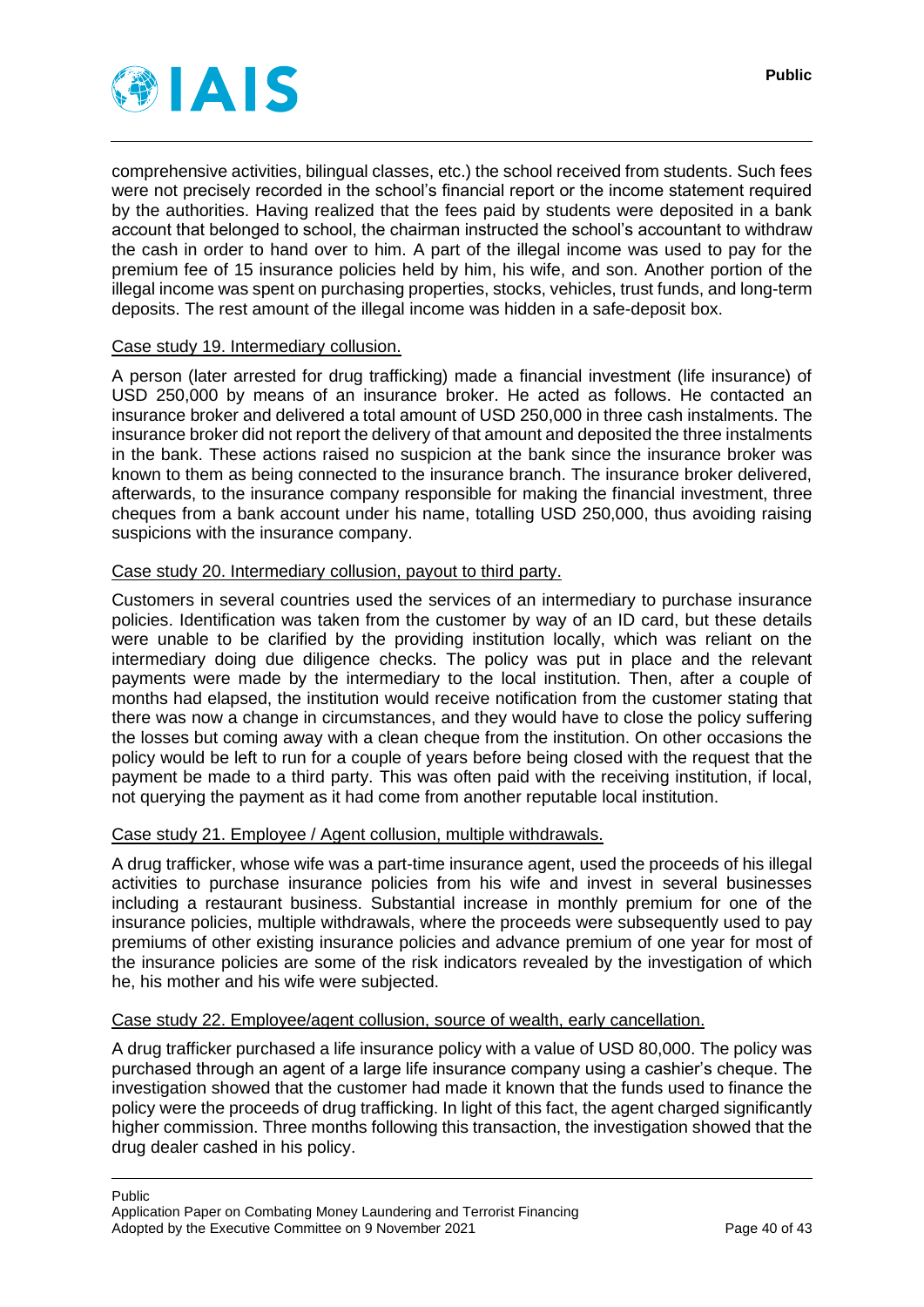

An insurer in Country A sought reinsurance with a reputable reinsurance company in Country B for its directors and officers cover of an investment firm in Country A. The insurer was prepared to pay four times the market rate for this reinsurance cover. This raised the suspicion of the reinsurer which contacted law enforcement agencies. Investigation made clear that the investment firm was bogus and controlled by criminals with a drug background. The insurer had ownership links with the investment firm. The impression is that – although drug money would be laundered by a payment received from the reinsurer – the main purpose was to create the appearance of legitimacy by using the name of a reputable reinsurer. By offering to pay above market rate the insurer probably intended to assure continuation of the reinsurance arrangement.

## Case study 24. Complex scheme.

A group of persons with interests in home construction effected a payment in favour of construction company A under contracts connected with their participation in investment construction (at cost price). Insurance company P accepted possible financial risks to these contracts under a contract of financial risks insurance and received an insurance premium. At the same time the insurance company P concluded with the construction company A a secret agreement providing that the difference between the market cost of housing and the cost price was transferred in favour of the insurance company as a premium under the contract of financial risks insurance. When the funds were received by the insurance company P they were transferred as insurance premium under the general reinsurance contract in favour of insurance company X. By way of fictitious service contracts and commission payments made under an agency contract, insurance company X channelled the funds to several off-shore shell firms. Beneficiaries of the actual profit, being withdrawn abroad, were owners and directors of the construction company A.

#### Case study 25. Compendium of STR characteristics.

To promote good practices in the insurance industry, an IAIS member has published a compendium that provides several categories of representative samples of a high-level description and characteristics of STRs. Examples include:

- (1) Cases identified with a focus on the use of cash
- Transactions where a policyholder pays premium by a large amount of cash or a cheque, in particular in a case where the amount is high and not considered affordable in terms of income and assets of the policyholder.
- (2) Cases identified with a focus on the possibility of concealing the true policyholder
- Transactions related to an insurance contract that is suspected to be concluded with a fictitious name or another person's name.
- (3) Cases identified by developments after a conclusion of contracts
- Transactions that are unusual from the viewpoint of economic rationality. For example, cases where contracts are terminated at an unusually early stage.
- (4) Cases identified with a focus on transactions with parties in foreign countries
- Transactions related to a beneficiary who requests to receive claim payment or a policyholder who requests to receive surrender value in a country or region that is noncooperative with measures for anti-money laundering and combating the financing of terrorism ("AML/CFT measures") or a country or region that exports illicit drugs.

(5) Other cases

Transactions related to organized crimes.

Public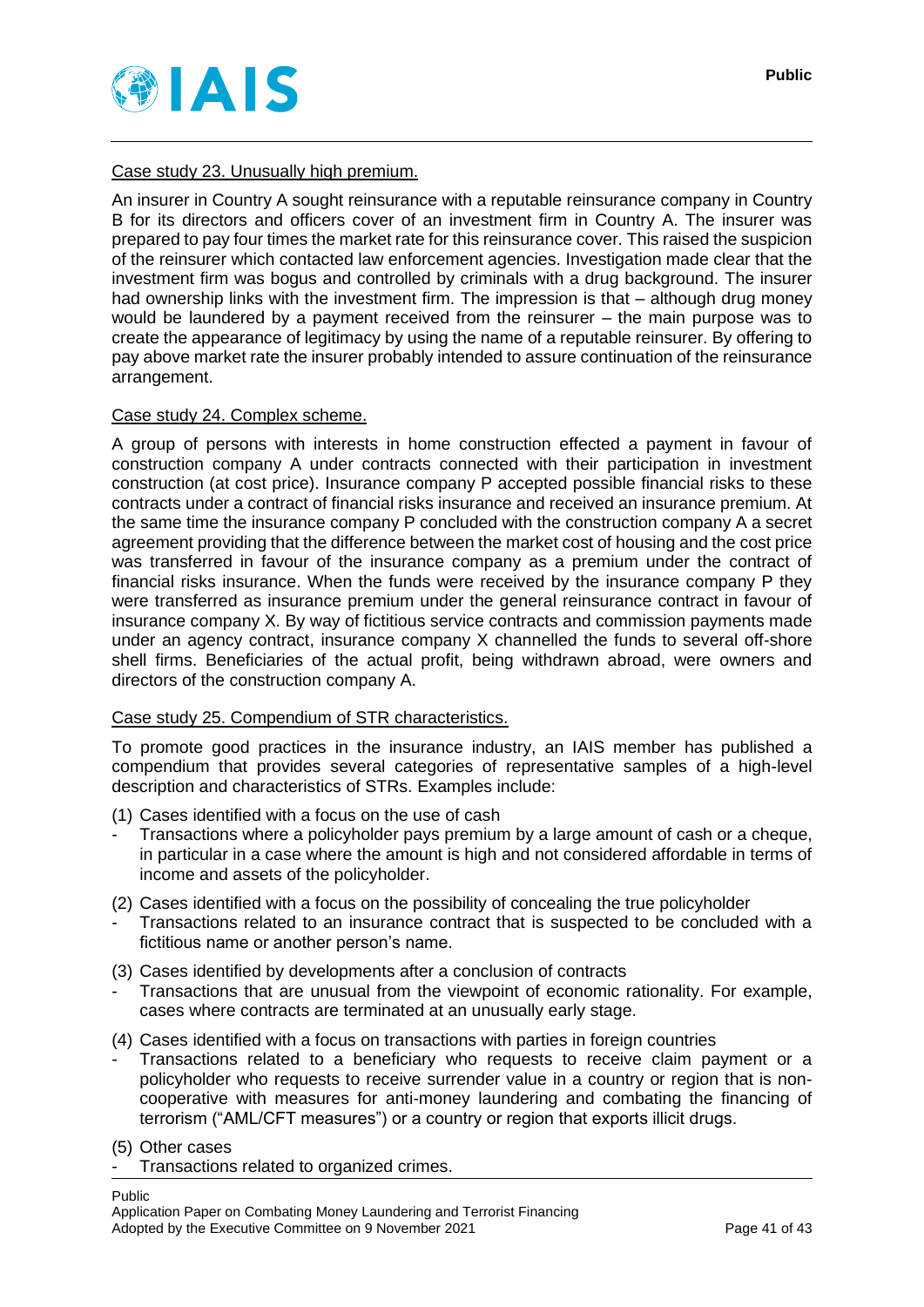

#### <span id="page-41-0"></span>Annex 2: **Terrorist Financing Case Studies**

*While the case studies in Annex 2, contributed from the IAIS Membership, are illustrative and may assist in understanding how TF can occur in the insurance sector, they are not necessarily exhaustive nor are they intended to imply that such cases are common. To the extent some case studies involve non-life business, they are offered for illustrations that may be helpful in the context of life insurance, to which this application paper applies.*

#### Case study 1. Early cancellation, payment method.

In October a motor insurance policy was purchased by Mr X. The premium was based on 4 years no claims bonus and the premium was paid by way of debit/credit card via the internet. Mr X cancelled cover on the 5th of November and asked for the refund of premium to be paid by personal cheque as he had lost the relevant debit/credit card.

On 3rd December Mr X contacted the insurer's call centre and took out cover on a different vehicle, a Vauxhall Corsa. This time he attempted to pay via a debit/credit card and initially the transaction was declined. The premium was paid in full by debit card the following day. Mr X now claimed that he had not earned any claims bonus and bought every possible "added on" product. Once again Mr X requested that this policy be cancelled. He requested that the refund of premium should not be paid via the original debit card as that particular bank account had been closed. Consequently he asked for a personal cheque to be sent to him. This was refused with the insurer insisting that the refund should be paid via the original debit card. The insurer has subsequently established that the first refunded cheque was presented to cash converters.

#### *Subsequent action*

The series of transactions was reported to the FIU. Subsequent investigations indicated that the individual concerned appeared to be linked to a terrorist network.

#### Case study 2. Fraudulent claim.

A leader of a terrorist organisation instructed Mr X, who was trained in Afghanistan and fought U.S. forces in the country for several years, to set aside his initial intention to volunteer as a suicide bomber and sent him to Country A to support the organisation from there. In September 2004, Mr X attempted to acquire large sums of money from life insurance companies fraudulently, intending to direct a great part of this money to the terrorist organisation in order to fund its terrorist activities. To this end, Mr X recruited Mr Y and Mr Z, Mr Y's brother. Life insurance policies of 4 million euro were taken out for Mr Y with his brother, Mr Z, as the designated beneficiary. Mr Y was to fake a fatal traffic accident during his stay in Country B. By obtaining a death certificate, if necessary through bribery, the life insurance benefits were to be collected by Mr Z who would transfer the proceeds abroad via foreign bank accounts to fund terrorist activities. Mr X was primarily responsible for paying the insurance premiums for these life contracts. The plan was thwarted when Mr X and Mr Y were arrested in January 2005.

#### *Subsequent action*

Mr X and Mr Y were convicted of membership in a terrorist organisation and multiple counts of fraud. Mr X was sentenced to seven years in prison and Mr Y to six. Mr Z was also convicted